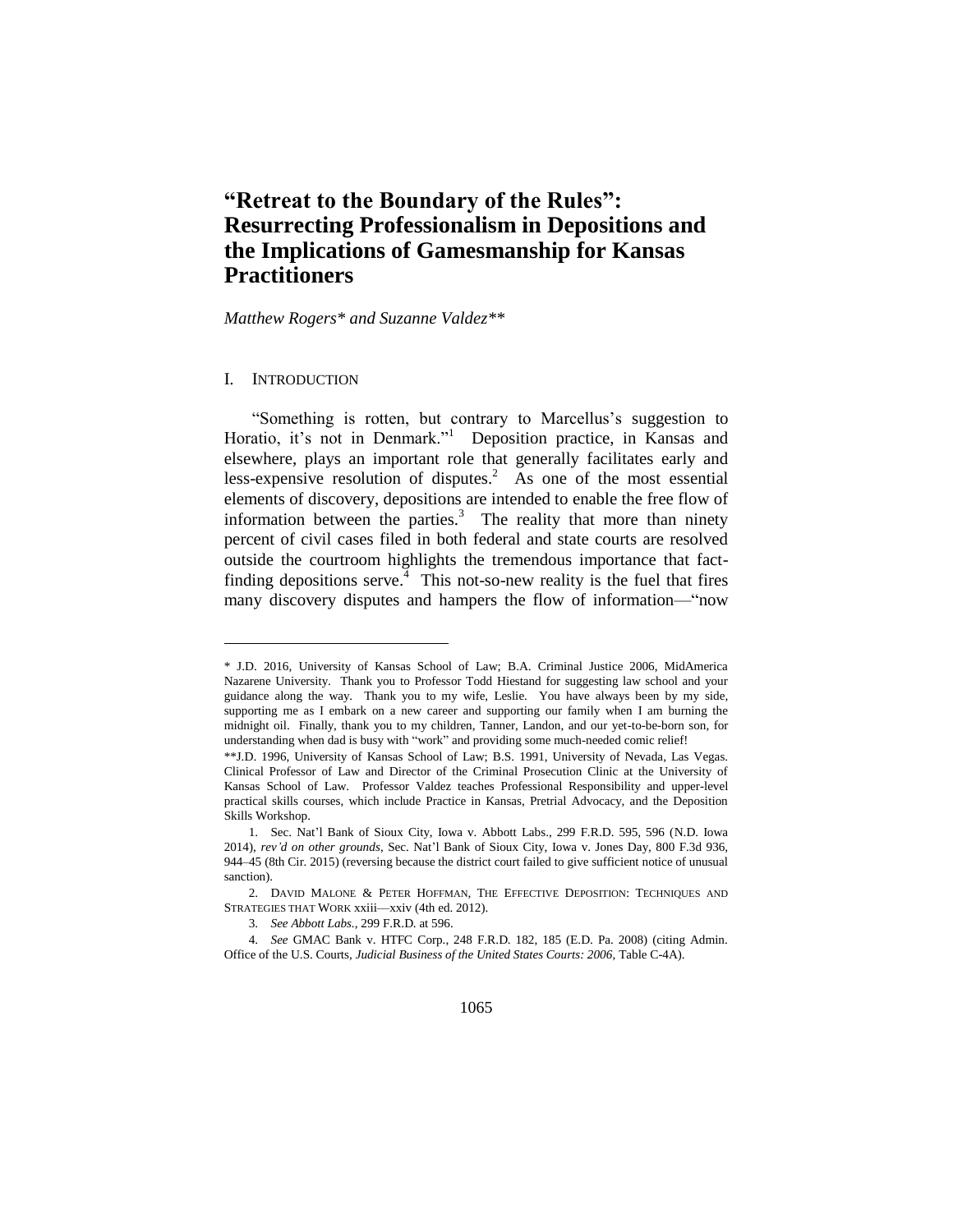too often mired in obstructionism [in depositions]."<sup>5</sup> Whatever the reason, whether to grandstand for a client or to win the litigation war, obstructionist litigators' warped view of zealous advocacy only serves to deny "the just, speedy, and inexpensive determination of every action and proceeding.<sup> $56$ </sup> As the old saying goes: the wheels of justice turn slowly. So too have the courts' wheels been slow to "stop reinforcing winning through obstruction."<sup>7</sup>

Most litigators conduct depositions in a professional and courteous demeanor. A chosen few, however, select a different route. Like "Ivan Pavlov's dogs," these practitioners salivate at any opportunity to impede the flow of information in depositions.<sup>8</sup> Some are rewarded by a judiciary that too often ignores this conduct.<sup>9</sup> As the tide shifts, however, obstructionist attorneys are exposed to a judiciary that appears to be fed up with the present state of deposition practice and with less hesitation to impose more severe sanctions. That is not to say that all jurisdictions are plagued with obstructionist behavior around every bend; to the contrary, many jurisdictions offer little case law guidance, particularly Kansas. However, a close examination of the federal and state procedural rules,<sup>10</sup> the local federal practice guidelines, $11$  and the rules of professional conduct<sup>12</sup> provide instruction on how to conduct oneself when taking—or defending—any deposition.

The purpose of this Article is to provide guidance for litigators who conduct depositions, both by informing the reader what type of behavior is allowed under the rules and what constitutes sanctionable conduct. Although this Article may be particularly useful for attorneys practicing in Kansas state and federal courts, the conclusions drawn are relevant in any jurisdiction. In Part II.A., we briefly discuss the implications of vexatious scheduling tactics and how schemes to delay or manipulate the calendaring of depositions impedes the overall discovery timeline and frustrates a party's access to testimony from either the opposing party or other key witnesses in a civil case. Second, in Part II.B., this Article

<sup>5.</sup> *See Abbott Labs.*, 299 F.R.D. at 596–97.

<sup>6.</sup> *Id.* at 596–97 (quoting FED. R. CIV. P. 1).

<sup>7.</sup> *Id.* at 597.

<sup>8.</sup> *Id.* 

<sup>9.</sup> *Id.*

<sup>10.</sup> FED. R. CIV. P. 30, 32.

<sup>11.</sup> *Deposition Guidelines*, U.S. DIST. CT. FOR THE DIST. OF KAN., <http://www.ksd.uscourts.gov/deposition-guidelines/> (last visited Apr. 25, 2016) [hereinafter Deposition Guidelines].

<sup>12.</sup> *See infra* Part II.F.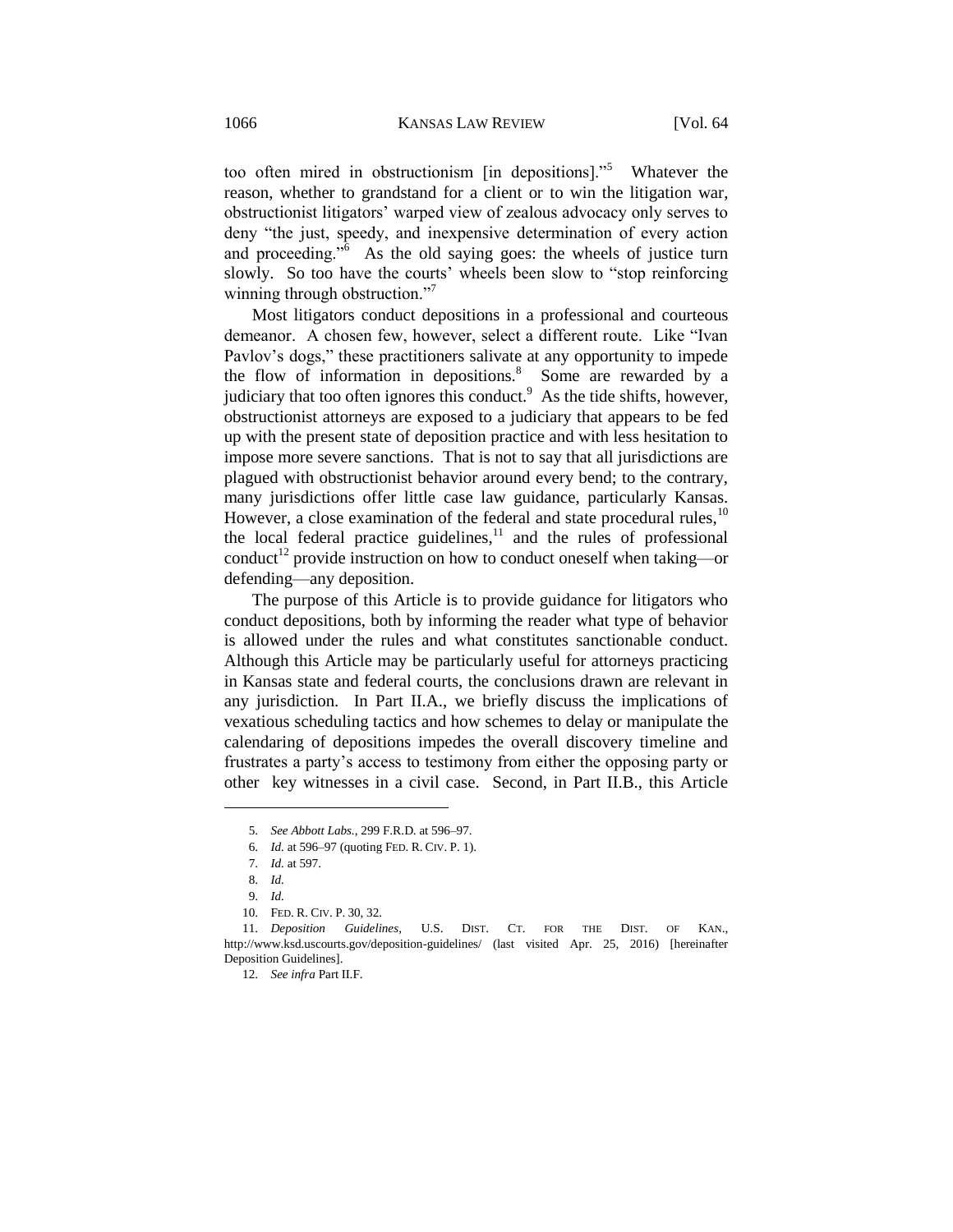analyzes numerous forms of obstreperous behavior and suggests how opposing counsel should respond. Additionally, this part considers the negative consequences such behavior can have on a practitioner's reputation and career. Third, in Part II.C., this Article closely examines forms of on-the-record witness coaching, speaking objections, and instructions not to answer. This part also discusses the "form" objection controversy and how to properly lodge such an objection in the District of Kansas. Fourth, in Part II.D., this Article contrasts proper forms of private conferences during depositions with improper off-the-record witness coaching. Fifth, in Part II.E., this Article highlights the need to remain vigilant post-deposition by studying the improper use of errata sheets to change material deposition testimony. Sixth, in Part II.F., we briefly discuss a court's power to sanction discovery misconduct under federal and state procedural rules, and the Kansas Rules of Professional Conduct that are implicated when a lawyer engages in gamesmanship tactics or misconduct that crosses ethical boundaries. Finally, in Part III, we offer a brief conclusion.

## II. ANALYSIS

In delving into our discussion of the various forms of inappropriate behavior and questionable tactics that are the hallmark of misconduct in deposition practice, we attempt to analyze these matters through the lens of Kansas practice—both in the federal district court and Kansas state court. Thus, we analyze and interpret the pertinent Federal Rules of Civil Procedure and the United States District of Kansas local practice rules and Deposition Guidelines. Also, we use case law to help us interpret federal procedural rules and guidelines when it is appropriate and available to do so. With regard to Kansas state practice, to the extent the procedural rules are different and there is available interpretive case law, we try to highlight those differences too. Lastly, legal ethics, which include the Kansas Rules of Professional Conduct and the Kansas Pillars of Professionalism, play an important role in how all lawyers licensed in Kansas and practicing in either federal or state court should conduct themselves in discovery practice. So, to the extent ethical rules or the professionalism code is implicated in our discussion, we attempt to bring attention to them as well.

## *A. Vexatious Scheduling*

The Federal Rules of Civil Procedure provide little guidance on the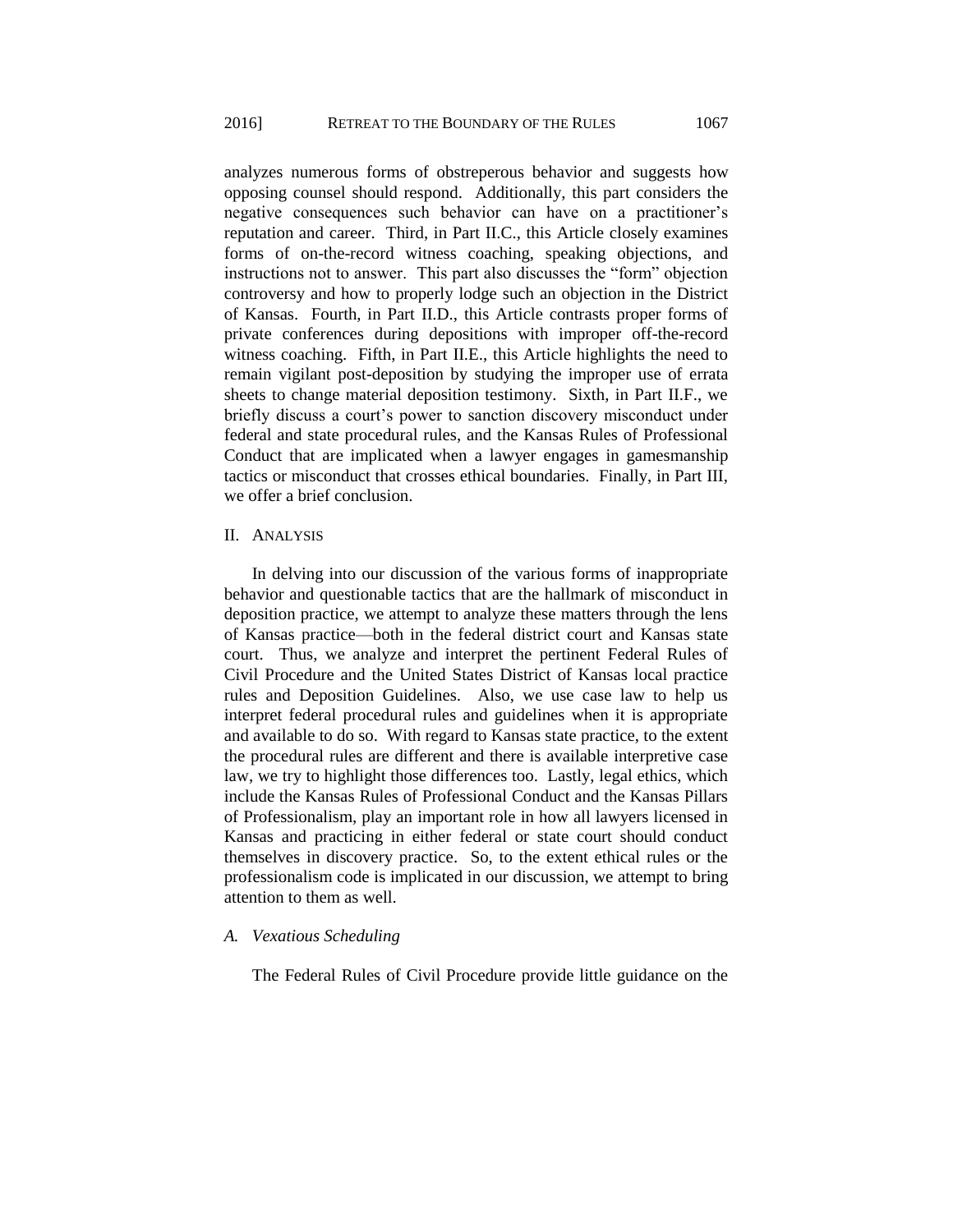process of how parties should schedule depositions. Federal Rule 30(b) states that "[a] party who wants to depose a person ... must give reasonable written notice to every other party."<sup>13</sup> However, this rule does not define what is meant by "reasonable written notice," nor does it suggest that the parties should discuss and coordinate scheduling matters so as to avoid any misunderstanding or conflict.<sup>14</sup> Since Federal Rule  $26(f)(1)$  states that the "parties must confer as soon as practicable" to conduct a discovery conference and draft a proposed scheduling order, arguably this "meet and greet" with lawyers should be used by the parties to discuss deposition practice, including discussing the witnesses who will be deposed and the timing of when the depositions are likely to occur in the discovery phase of the case.<sup>15</sup>

The District of Kansas Local Rule 30.1 and the federal court's Deposition Guidelines are both helpful, and yet somewhat inconsistent, in defining what is meant by "reasonable written notice" to be given for a deposition under Federal Rule  $30(b)$ .<sup>16</sup> For example, Local Rule 30.1, explicitly provides that "reasonable notice provided by Fed. R. Civ. Pro.  $30(b)(1)$  for the taking of depositions is 7 days."<sup>17</sup> This local rule further states that "[f]or good cause, the court may enlarge or shorten such time." $18$  But note, the Deposition Guidelines, at paragraph three, provide:

[a]bsent extraordinary circumstances, counsel shall consult in advance with opposing counsel and proposed deponents in an effort to schedule depositions at mutually convenient times and places. That counsel for a party may be unavailable shall not, however, be grounds for postponing a deposition if another attorney of record for that party is able to attend. Unless leave of court or agreement of counsel is first obtained, *at least five (5) calendar days' notice* of any deposition shall be given. $^{19}$ 

Whether "reasonable written notice" for the taking of a deposition is seven days or five days, the Federal Rules relating to discovery and the Deposition Guidelines both require counsel to confer as soon as

<sup>13.</sup> FED. R. CIV. P. 30(b)(1).

<sup>14.</sup> *See generally* A. Darby Dickerson, *Deposition Dilemmas: Vexatious Scheduling and Errata Sheets*, 12 GEO. J. LEGAL ETHICS 1 (1998).

<sup>15.</sup> FED. R. CIV. P. 26(f).

<sup>16.</sup> FED. R. CIV. P. 30(b)(1).

<sup>17.</sup> D. KAN. R. § 30.1 [hereinafter Local Rule § 30.1].

<sup>18.</sup> *Id.*

<sup>19.</sup> Deposition Guidelines, *supra* note 11, ¶ 3 (emphasis added).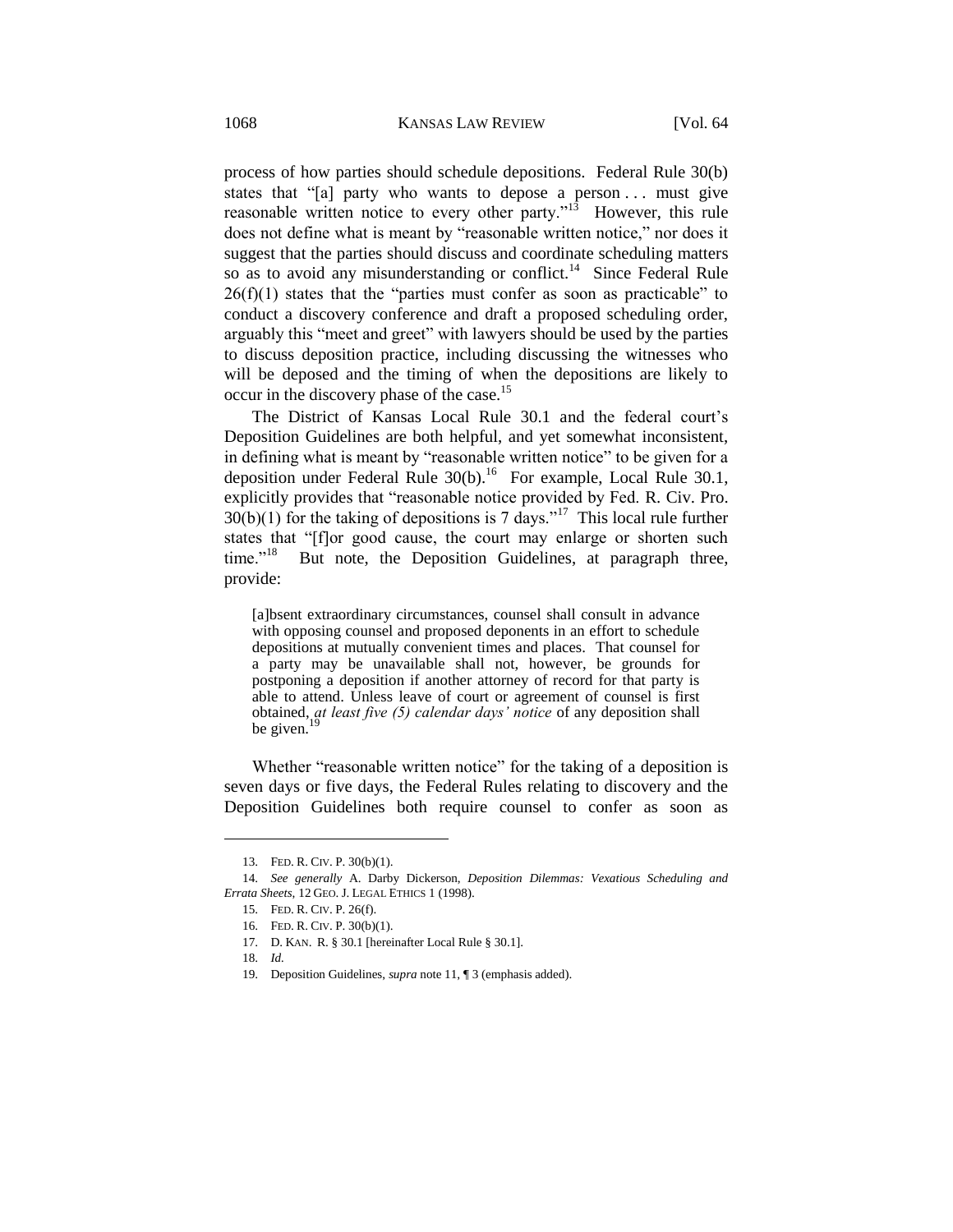practicable about the scheduling of depositions for a case. Importantly, Local Rule 30.1 clearly provides that the seven-day window can be shortened to five days or even fewer days if good cause is shown to the court.<sup>20</sup>

Another notable condition to scheduling depositions under the Federal Rules is that, under Federal Rule 30(d)(1), "a deposition is limited to 1 day of 7 hours," unless the parties agree or the court orders otherwise.<sup>21</sup> Further this provision of Federal Rule 30 provides that the court "must allow additional time consistent with Rule  $26(b)(1)$  and (2) if needed to fairly examine the deponent or if the deponent, another person, or any other circumstance impedes or delays the examination."<sup>22</sup>

These instructions about how "reasonable written notice" is achieved under Federal Rule 30(b) and the time limitations under Federal Rule 30(d)(1) should be beneficial to avoid conflicts that arise in scheduling or rescheduling of depositions. One of the few cases in the federal courts addressing the issue of vexatious scheduling of depositions arose in the District of Kansas in 1997, well before the Deposition Guidelines were promulgated by the district court. In *Oleson v. Kmart Corp.*, <sup>23</sup> the defendant's counsel, Mr. Haynes, engaged in what the court described as "discourteous, disruptive and unprofessional" conduct in defending the depositions taken of his client's four employees. $24$  During the deposition of one employee, Mr. Haynes repeatedly instructed the deponentemployee "not to answer questions to which no privilege was asserted," he "argued objections," and he interrupted deposing counsel numerous times.<sup>25</sup> When a second deposition of another employee on the same day got delayed well into the evening due mostly to Mr. Haynes's "unprofessional and unacceptable" conduct in the first deposition, deposing counsel asked that the second deposition be rescheduled.<sup>26</sup> Mr. Haynes refused this request.<sup>27</sup> In yet another deposition of defendant's employee taken later in the case, Mr. Haynes failed to timely turn over documents before the deposition, which had been properly requested by

<sup>20.</sup> Local Rule § 30.1, *supra* note 17.

<sup>21.</sup> FED. R. CIV. P. 30(d)(1).

<sup>22.</sup> *Id*.

<sup>23.</sup> Oleson v. Kmart Corp*.*, 175 F.R.D. 570 (D. Kan. 1997).

<sup>24.</sup> *Id.* at 573.

<sup>25.</sup> *Id.*

<sup>26.</sup> *Id.*

<sup>27.</sup> *Id.*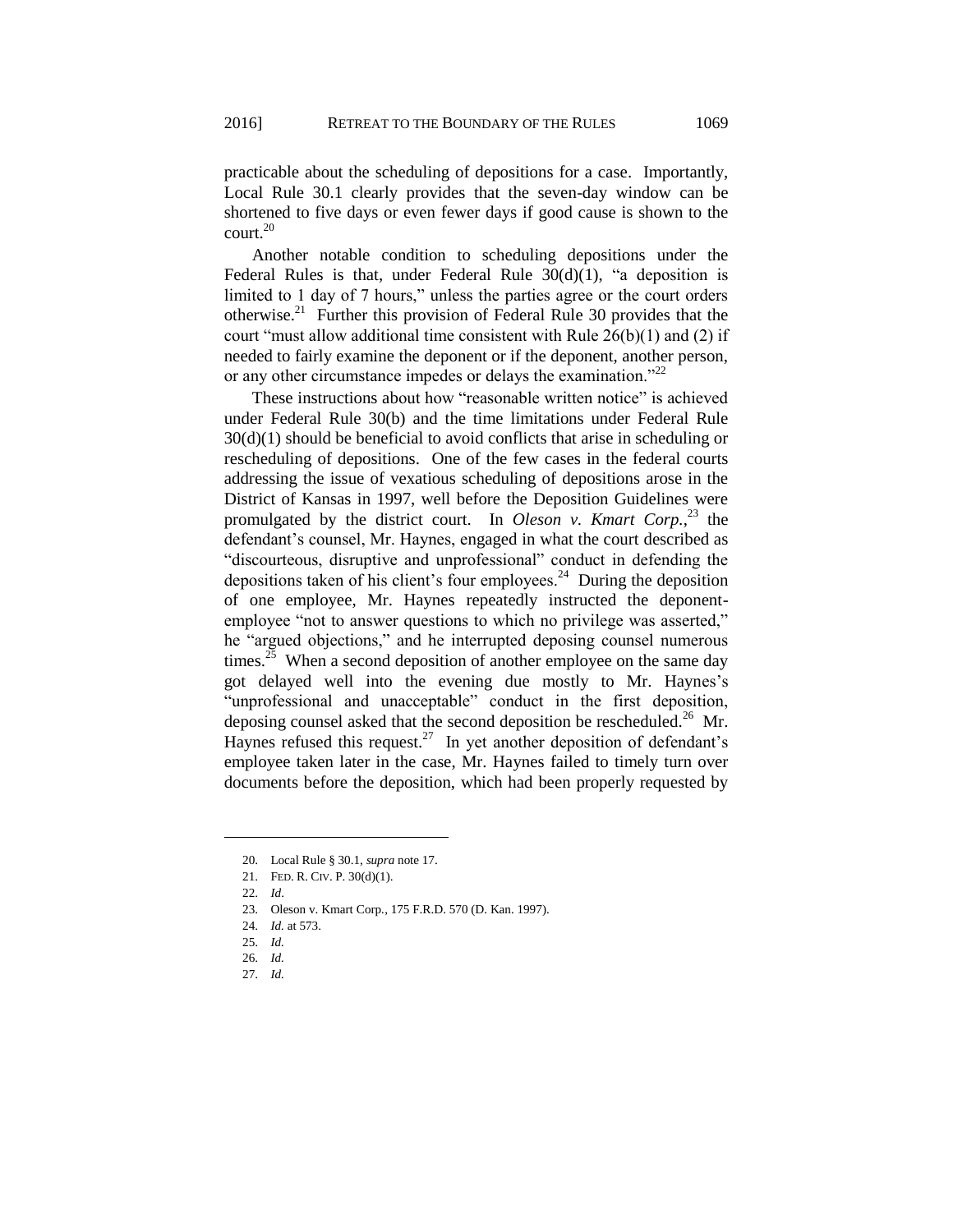deposing counsel. $^{28}$  Then, when deposing counsel requested to recess the deposition because of inclement weather and because of Mr. Haynes's failure to produce documents needed for the deposition, Mr. Haynes refused.<sup>29</sup> Frustrated with Mr. Haynes's overall conduct in the deposition, the district court imposed monetary sanctions directly upon him.<sup>30</sup> Further, in referring to a deposition of an employee that would have started at 7:00 p.m. due to Mr. Haynes's misconduct, the court intimated that a deposition occurring after "normal business hours" would need the prior agreement of the parties to proceed.<sup>31</sup>

The Kansas state deposition rule, found at section 60-230(b) of the Kansas state code, mirrors the federal rule with regard to the "reasonable written notice" language in scheduling depositions.<sup>32</sup> However, unlike the local federal rule that defines "reasonable written notice" to mean seven days, there is no counterpart in the state procedural rules. Further, unlike Federal Rule 30(d)(1), Kansas law does not have a time limit for a deposition to be completed, nor is there any statutory mandate that a discovery conference be held between the parties and their counsel to plan discovery or discuss deposition practice.<sup>33</sup> In fact, because there is not a discreet discovery period under the state procedural rules, a deposition can be scheduled at any time after the Petition—the initial pleading—has been filed. Presumably, in the state system, a deposition can continue from day to day until it is completed. Finally, and significantly, there is no state counterpart to the federal district court's Deposition Guidelines, so state practitioners may be left to muddle through difficult or vexatious deposition scheduling tactics with much less guidance than is provided by the local federal district court.

## *B. Incivility*

Too often counsel forget––or choose to ignore––that depositions are part of judicial proceedings and "not a playground or a boxing ring

<sup>28.</sup> *Id.* at 574.

<sup>29.</sup> *Id.*

<sup>30.</sup> *Id.*

<sup>31</sup>*. Id.* at 573–74. *See also* Picard v. Guilford House, LLC, No. 03106016061, 2014 WL 1876595, at \*4 (Conn. Sup. Ct. Apr. 3, 2014) (lawyer sanctioned for not telling opposing counsel that she only had the deposition venue reserved until 3:15 PM and then not being agreeable to rescheduling the deposition after this was discovered).

<sup>32.</sup> KAN. STAT. ANN. § 60-230(b)(1) (Supp. 2015).

<sup>33.</sup> *See id.*; *see also* Local Rule § 30.1, *supra* note 17.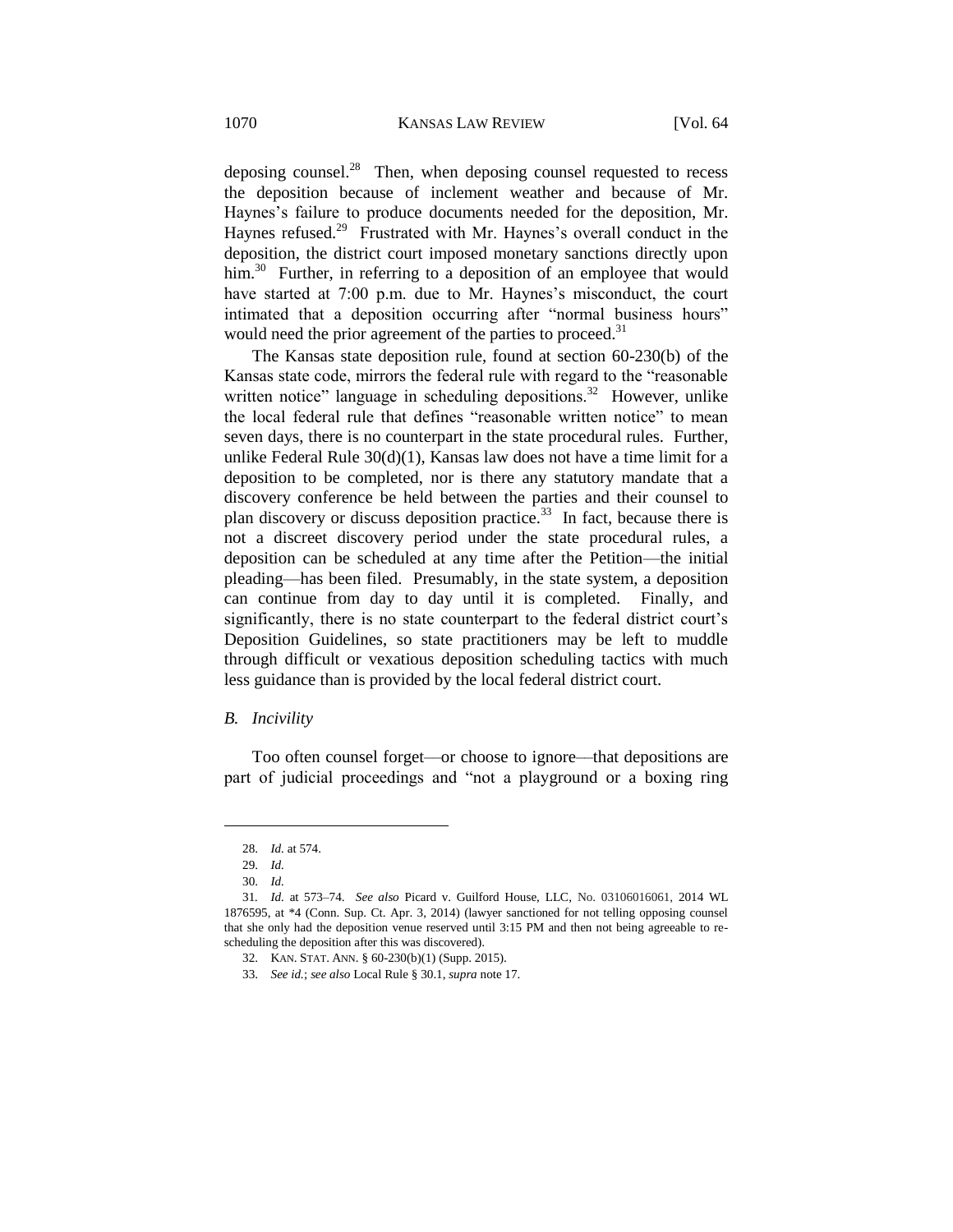where one feels out his opponent."<sup>34</sup> Because depositions are outside the immediate control of the judge, they can present a breeding ground for incivility and quickly deteriorate the purpose of any deposition: obtaining clear, truthful answers of the witnesses within the scope of discovery.<sup>35</sup> Behavior of this sort hampers evidence collection and delays the judicial process. Incivility is not directly addressed in the Federal Rules, however an implicit component of Federal Rule 30 requires counsel to cooperate and be courteous to each other and to deponents.<sup>36</sup> Further, the District of Kansas Deposition Guidelines explicitly note that "[c]ounsel are expected to cooperate with, and be courteous to, each other and deponents."<sup>37</sup> Although the state of Kansas has not adopted deposition guidelines, the Kansas Rules of Professional Conduct suggest that counsel conduct themselves with decorum and professionalism.<sup>38</sup>

The federal and state procedural rules and deposition guidelines provide useful instruction, however they are broad enough to leave some ambiguity towards defining when the "incivility line" is breached. Often the very judge who reviews the deposition transcript may not be far removed from private practice and understands that "[t]here are times when comments and actions of counsel defending [or taking] a deposition, although technically inconsistent with the strict principles," can be helpful towards protecting the interests of their clients.<sup>3</sup> Unfortunately, at both the federal and state levels, Kansas case law provides minimal guidance for practitioners when it comes to examples of incivility. A review of sanctionable conduct outside of Kansas's borders, however, shines some light on the type of conduct the Kansas courts should aim to discourage. The judicial tide is shifting, it seems, with a proactive eye towards curtailing abusive and discourteous deposition conduct. $40$ 

<sup>34.</sup> Heriaud v. Ryder Transp. Servs., No. 030289, 2005 WL 2230199, at \*8 (N.D. Ill. Sept. 8, 2005).

<sup>35.</sup> Cincinnati Ins. Co. v. Serrano, No. 11-2075, 2012 WL 28071, at \*6 (D. Kan. Jan. 5, 2012).

<sup>36.</sup> Ash Grove Cement Co. v. Wausau Ins. Co., No. 05-2339, 2007 WL 689576, at \*3 (D. Kan. Mar. 1, 2007).

<sup>37.</sup> *See* Deposition Guidelines, *supra* note 11, ¶ 1.

<sup>38.</sup> KAN. R. PROF'L CONDUCT 8.4(d) ("[i]t is professional misconduct for a lawyer to . . . engage in conduct that is prejudicial to the administration of justice"); KAN. R. PROF'L CONDUCT 1.2 (noting that the lawyer controls the means); KAN. R. PROF'L CONDUCT 3.2 (requiring counsel to take reasonable efforts to expedite litigation); *see infra* Part II.F.

<sup>39.</sup> *See Serrano*, 2012 WL 28071, at \*6.

<sup>40.</sup> *See* Sec. Nat'l Bank of Sioux City, Iowa v. Abbott Labs., 299 F.R.D. 595–97 (N.D. Iowa 2014) (describing deposition conduct as "rotten" and noting that by ignoring such conduct, judges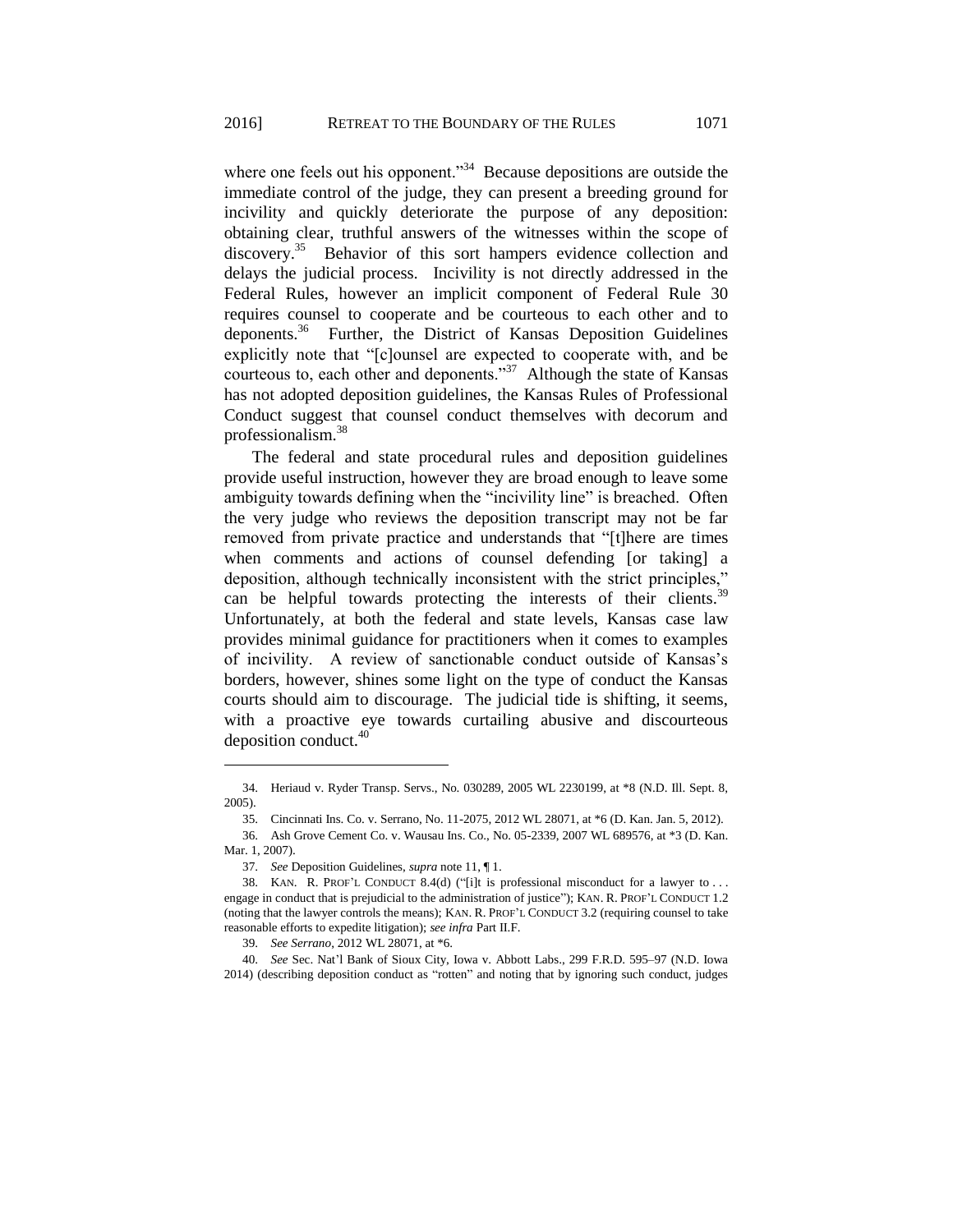## 1. Discreet Incivility-Gamesmanship

Stepping outside the strict principles of deposition rules to protect the interests of one's client is tempered by an equally important instruction: "when ... counsel complains that such conduct is obstructing the deposition, . . . counsel are obliged to retreat to the boundaries of the rules."<sup>41</sup> A useful deposition certainly requires preparation of working theories and testing those theories by employing a variety of questioning techniques.<sup>42</sup> But deposition tactics that cross the line "between appropriately aggressive advocacy and unrestrained, pointless [gamesmanship]" will step outside the bounds of the rules.<sup>43</sup> Even strategies that may seem minor and non-sanctionable can result in a deposition transcript that proves otherwise.<sup>44</sup> For instance, in *Huggins v*. *Coatesville Area School District*, counsel was sanctioned after candidly admitting that he purposefully referred to the fact witness as "Ms. Walker" rather than "Dr. Walker" in an effort to make her feel "uneasy" and to "get an edge on [his] advocacy."<sup>45</sup> Similarly, practitioners should avoid attempts to gain the upper hand by delving into clearly irrelevant and sensitive topics, hostile comments designed to bait the deponent, or commentary such as "I'm asking the questions."<sup>46</sup> Gamesmanship comes in many forms, including direct efforts to glean information from opposing counsel's material. In *Leo v. Garmin International, Inc.*, *pro se* 

<sup>&</sup>quot;reinforce––even *incentivize*––obstructionist tactics"), *rev'd on other grounds*, Sec. Nat'l Bank of Sioux City, Iowa v. Jones Day, 800 F.3d 936, 944–45 (8th Cir. 2015) (reversing because the district court failed to give sufficient notice of unusual sanction).

<sup>41.</sup> *Serrano*, 2012 WL 28071, at \*6.

<sup>42.</sup> MALONE & HOFFMAN, *supra* note 2, at 71–74, 133–51.

<sup>43.</sup> Huggins v. Coatesville Area Sch. Dist., No. 07-4917, 2009 WL 2973044, at \*1 (E.D. Pa. Sept. 16, 2009).

<sup>44.</sup> *See* Corsini v. U-Haul Int'l, 212 A.D.2d 288, 289 (N.Y. App. Div. 1995) (while not sanctionable, noting the harassing behavior prior to a deposition where plaintiff counsel followed "defense counsel about the hallways of the courthouse and into a courtroom, while he was on trial in an unrelated case").

<sup>45.</sup> *Huggins*, 2009 WL 2973044, at \*3.

<sup>46.</sup> *See* Burton v. R.J. Reynolds Tobacco Co., 203 F.R.D. 624, 631 (D. Kan. 2001) (embracing guidance espoused in *Ethicon Endo-Surgery v. U.S. Surgical Corp.*, 160 F.R.D. 98, 99 (S.D. Ohio 1995) ("Where the objection is to irrelevant or repetitious questions, and interrogating counsel persists in such questioning after objection, opposing counsel's remedy lies in applying to the court for a protective order or sanctions . . . .")); Zottola v. Anesthesia Consultants of Savannah, P.C., No. 411-154, 2012 WL 6824150, at \*5 (S.D. Ga. June 7, 2012) (asking questions in regard to "highly personal and sensitive matters that have no bearing on the subject matter" of the litigation); Freeman v. Schointuck, 192 F.R.D. 187, 188–90 (D. Md. 2000) ("baiting the [expert] deponent by saying she was going to 'get three strikes' and be 'out.'"); *In re* Fletcher, 424 F.3d 783, 785 (8th Cir. 2005) (criticizing attorney for "race baiting").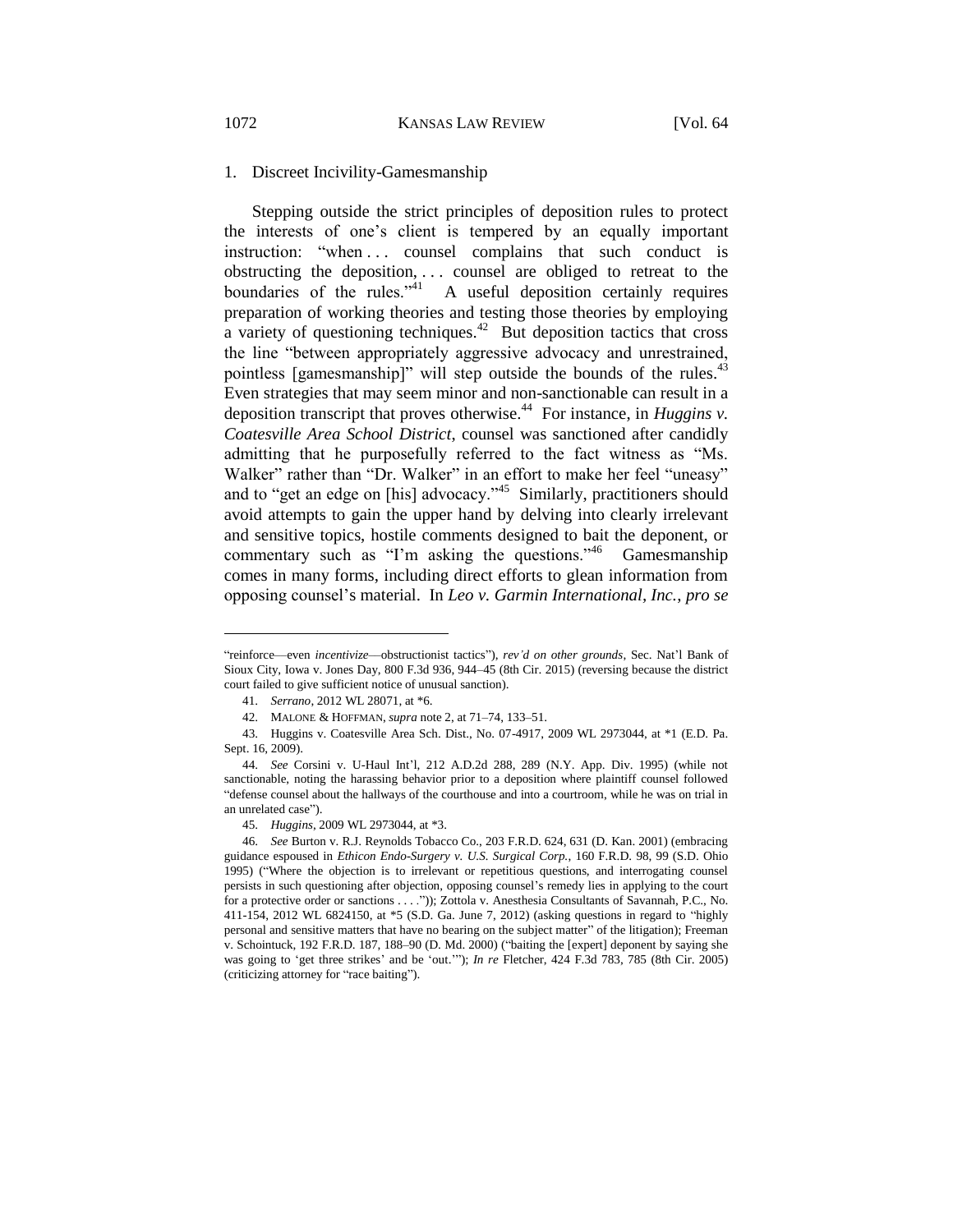plaintiff's "assistant" improperly trained a video camera solely on opposing counsel. $47$  Furthermore, the video portrayed the assistant rifling through opposing counsel's confidential notes during breaks.<sup>48</sup> District of Kansas magistrate judge O'Hara stopped short of dismissing the case entirely, but imposed economic sanctions and prohibited the use of the depositions at trial.<sup>49</sup> Rather than coaching the witness via speaking objections, some litigators have resorted to writing discreet messages on legal pads,<sup>50</sup> sending text messages to the deponent,<sup>51</sup> and tapping the deponent's feet under the table.<sup>52</sup> The methods of discreet incivility employed by opposing counsel are only limited by the instigator's imagination. When attorneys encounter obstructionist behavior, it is important to build a record at the deposition, remind opposing counsel of the rules governing the deposition, and seek the court's assistance if it continues.<sup>53</sup>

Needlessly harsh or abusive commentary, directed at the deponent or opposing counsel, is also a common theme that the judiciary appears determined to stop. In *Paramount Communications v. QVC Network*, when the defending attorney, the infamous and recently deceased Texas trial lawyer, Joe Jamail, $54$  referred to opposing counsel as an "asshole,"

<sup>47.</sup> Leo v. Garmin Int'l, Inc., No. 09-2139-KHV, 2010 WL 1418587, at \*1 (D. Kan. Jan. 7, 2010), *rev'd in part*, No. 09-2139-KHV, 2010 WL 1418586, at \*6 (D. Kan. Apr. 7, 2010) (adopting the report and recommendation except for the proposed sanction of prohibiting the use of the depositions at trial).

<sup>48.</sup> *Id.* at \*1.

<sup>49.</sup> *Id.* District Judge Vratil declined to accept the proposed sanction to preclude the use of the depositions, however this is likely not a result of the sanction being viewed as improper; rather, it appears that the sanction was not adopted because the non-offending party objected. *See Leo*, 2010 WL 1418586, at \*6.

<sup>50.</sup> Tucker v. Pac. Bell Mobile Servs., 186 Cal. App. 4th 1548, 1551–57 (Cal. Ct. App. 2010). Although the court merely imposed monetary sanctions and required a different attorney to attend the re-deposition, such behavior would likely draw a more severe sanction in Kansas––primarily because the legal pad was purposefully destroyed after opposing counsel submitted a request to preserve it. *Id.* 

<sup>51.</sup> Ngai v. Old Navy, No. 07-5653, 2009 WL 2391282, at \*1–6 (D.N.J. July 31, 2009) (concluding that the text messages sent during the deposition were not protected by attorney client privilege, and ordering that copies be submitted to Plaintiff).

<sup>52.</sup> Halmos v. Ins. Co. of N. Am., No. 08-10084, 2011 WL 1655597, at \*2 (S.D. Fla. May 2, 2011).

<sup>53.</sup> MALONE & HOFFMAN, *supra* note 2, at 268–73.

<sup>54.</sup> Joe Jamail gained much of his notoriety when he won the "largest court [judgment] in history, \$10.53 billion, representing oil giant Pennzoil against rival Texaco" in 1985. He was often referred to as the "King of Torts" and was "widely known for his sharp tongue and brash style." However, his deposition antics have been held out as examples of what *not* to do. Joe Palazzolo, *In Remembrance: Houston's 'King of Torts' Joe Jamail*, THE WALL STREET JOURNAL (Dec. 23, 2015, 3:48 PM), http://blogs.wsj.com/law/2015/12/23/in-remembrance-houstons-king-of-torts-joe-jamail/.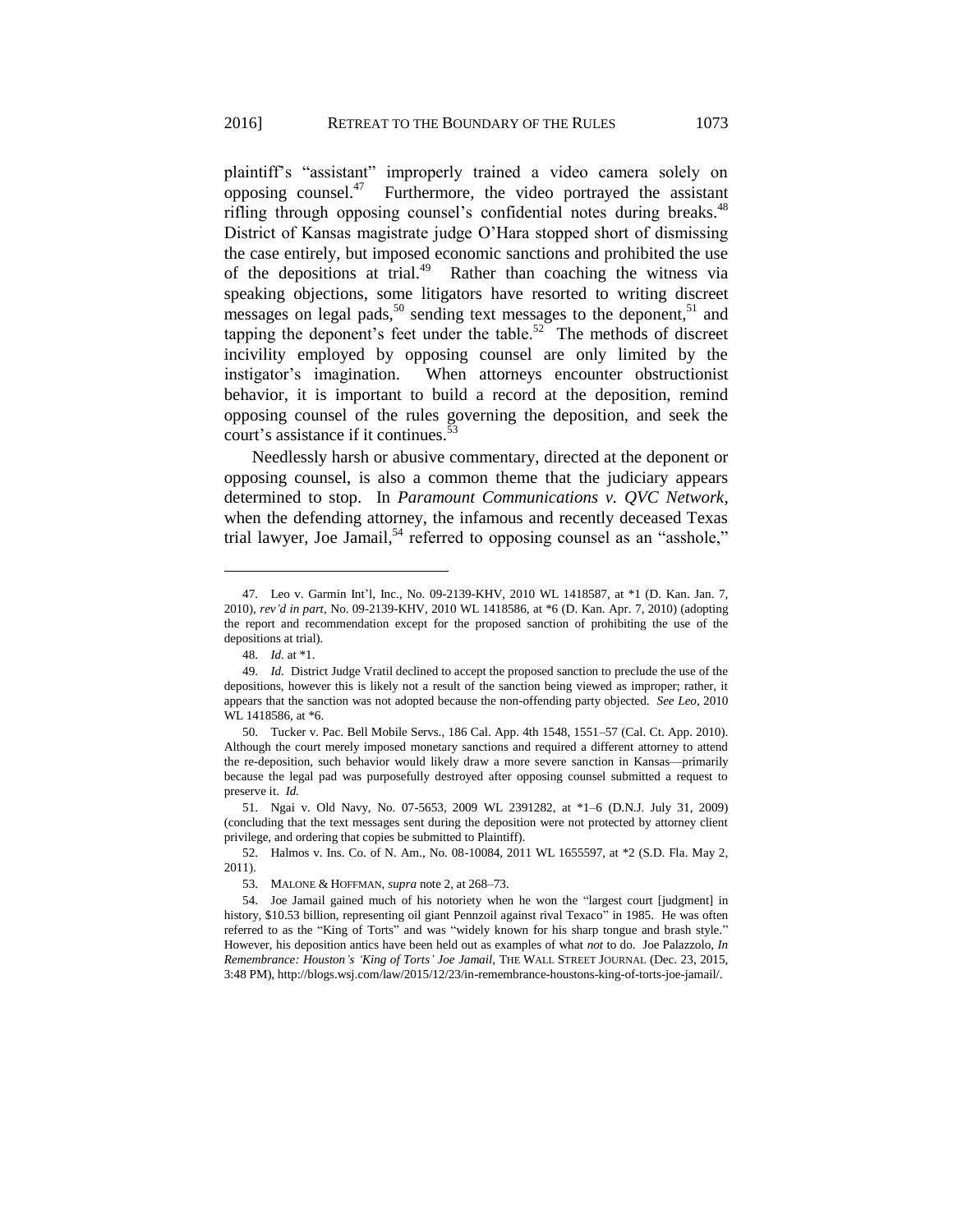and unnecessarily interjected commentary such as "[c]ome on," "[q]uit talking," "[a]sk the question," "[n]obody wants to socialize with you," the court viewed its supervisory responsibility as requiring it to raise the lack of professionalism issue *sua sponte*. 55 Not only does this behavior reflect poorly on lawyers, it "disserves the client because it wastes time and energy––time that is billed to the client at hundreds of dollars an hour, and energy that is better spent working on the case than working over the opponent."<sup>56</sup> These techniques are viewed as a deliberate effort to disrespect the deponent and, at a minimum, would impede, delay, or frustrate the fair examination in direct violation of Federal Rule 30.<sup>57</sup> Moreover, it is discourteous to the deponent and opposing counsel in violation of the District of Kansas Deposition Guidelines.<sup>58</sup>

Across the river, the Western District of Missouri has not promulgated deposition guidelines. Although court guidelines would be more instructive, the Western District of Missouri has "set the tone early" by including the Tenets of Professional Civility adopted by the Kansas City Metropolitan Bar Association (KCMBA) in court orders that govern discovery practice.<sup>59</sup> Among the tenets is an instruction that "[c]ivility and professionalism among all lawyers is essential to the operation of our legal system."<sup>60</sup> Similarly, the District of Kansas has adopted the Kansas Bar Association's Pillars of Professionalism.<sup>61</sup>

<sup>55.</sup> Paramount Commc'ns v. QVC Network, Inc., 637 A.2d 34, 52 n.23, 54 (Del. 1994). The court also noted that counsel gave improper instructions not to answer. *Id.* at 53. *But see* Saldana v. Kmart Corp., 260 F.3d 228, 237–38 (3d Cir. 2001) (reversing sanctions imposing on counsel who used the word "fuck" only four times, "pantomim[ing] a gagging gesture" during a deposition, and using the word "bullshit" on one occasion).

<sup>56.</sup> *Paramount Commc'ns*, 637 A.2d at 52 n.24 (quoting The Hon. Sandra Day O'Connor, Address to the American Bar Association: "Civil Justice System Improvements," 5 (Dec. 14, 1993)).

<sup>57.</sup> Huggins v. Coatesville Area Sch. Dist., No. 07-4917, 2009 WL 2973044, at \*3 (E.D. Pa. Sept. 16, 2009) (resulting in economic sanctions and requiring counsel to take a CLE course in civility and professionalism); Zottola v. Anesthesia Consultants of Savannah, P.C., No. 411-154, 2012 WL 6824150, at \*7 (S.D. Ga. June 7, 2012) (resulting in economic sanctions and future depositions to include video aimed at counsel); *see* Freeman v. Schointuck, 192 F.R.D. 187, 188–90 (D. Md. 2000) **(**imposing economic sanctions and requiring counsel to write a letter of apology); FED. R. CIV. P. 30(d)(2).

<sup>58.</sup> *See* Deposition Guidelines, *supra* note 11, ¶ 1.

<sup>59.</sup> Ross v. Kansas City Power and Light Co., 197 F.R.D. 646, 646 (W.D. Mo. 2000) (described as the "Tenets of Professional Courtesy," however the name has been changed to "KCMBA Principles of Civility"); *see Professionalism: KCMBA Principles of Civility*, K.C. METRO. BAR ASS'N,

https://kcmba.org/web/About\_Us/Professionalism/web/KCMBA\_Website/About\_Us/Professionalis m.aspx?hkey=62815980-4cd1-48e7-8d15-e37f8ff9f69d (last visited Mar. 31, 2016) [hereinafter *Principles of Civility*].

<sup>60.</sup> *Principles of Civility*, *supra* note 59.

<sup>61.</sup> United States v. Shelton, No. 14-10198, 2015 WL 7078931, at \*3 n.16 (D. Kan. Nov. 30,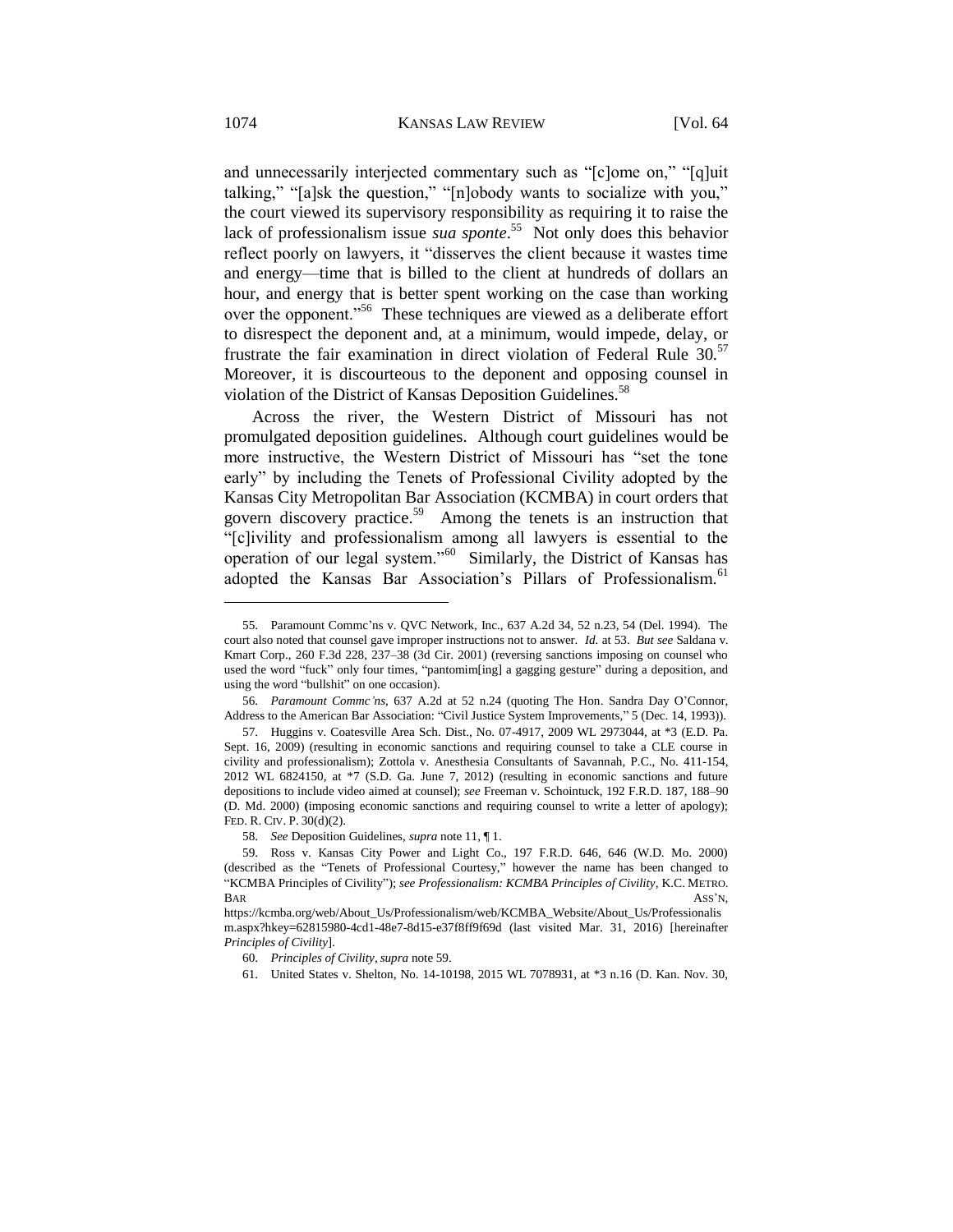Noticeably absent from the KCMBA Tenets of Professional Civility is any express instruction for counsel to practice civility towards deponents. $62$  Compared to the Kansas Bar Association Pillars of Professionalism, the KCMBA civility guidelines are bare-boned.<sup>63</sup> However, should the court order adherence to the KCMBA tenets, they at least operate as a baseline to sanction the most egregious conduct between practitioners.<sup>64</sup> For instance, in *Ross v. Kansas City Power and Light Co*., the district court highlighted the boorish behavior of both counsel in a deposition, which included the deposing attorney belittling the defending attorney after objections were lodged, protracted arguments between counsel regarding finger pointing, and quarreling that deteriorated into the lawyers comparing salaries.<sup>65</sup> Because the obstreperous behavior was on both sides of the aisle, the court imposed significant monetary sanctions against both attorneys and ordered that they submit payment to a legal services entity.<sup>66</sup> Moreover, the court directed the attorneys to provide a copy of the sanctioning order to their clients.<sup>67</sup> The KCMBA tenets are a good starting point, but Kansas's guidelines provide a better vehicle for federal courts to use in swiftly addressing incivility. 68

 $\overline{a}$ 

65. *Id.* at 657–58, 660; *see also* AKH Co. v. Universal Underwriters Ins. Co., No. 13-2003- JAR-KGG, 2015 WL 141629, at \*3 (D. Kan. Jan. 12, 2016) (describing counsel's behavior as "harassment of the questioner" after review of the transcript quoted counsel as saying "[w]hat are you talking about," "[b]ad question," and "[a]sk a good question").

66. *Ross*, 197 F.R.D. at 664 (Plaintiff was ordered to pay \$21,356.25, and defendant was ordered to pay \$12,201.00. The sanctions were suspended pending final disposition of the case.).

68. *Compare AKH Co.*, 2015 WL 141629, at \*3 (noting that the scheduling order mandated the application of the guidelines and imposing sanctions for violations), *with* Picard v. Guilford House, LLC, No. X03CV106016061S, 2014 WL 1876595, at \*4 n.19, \*6 (Conn. Super. Ct. Apr. 3, 2014) (noting clear ethical violations and rude behavior to opposing counsel but only citing general rules of professional courtesy and deferring sanctions to the disciplinary board); *see also* Paramount Commc'ns v. QVC Network, 637 A.2d 34, 55–56 (Del. 1994) (declaring that "there is no clear mechanism for this Court to deal with this matter in terms of sanctions or disciplinary remedies at this time in the context of this case" because the court suspected its remedies were limited against an attorney who defended a deposition without being admitted *pro hac vice*). *But see* Carroll v. Jaques Admiralty Law Firm, P.C., 110 F.3d 290, 292 (5th Cir. 1997) ("When a party's deplorable conduct is not effectively sanctionable pursuant to an existing rule or statute, it is appropriate for a district court to rely on its inherent power to impose sanctions.").

<sup>2015).</sup>

<sup>62.</sup> *See Principles of Civility*, *supra* note 59.

<sup>63.</sup> *Compare Principles of Civility*, *supra* note 59, *with Pillars of Professionalism*, U.S. DIST. CT. FOR THE DIST. OF KAN., http://www.ksd.uscourts.gov/pillars-of-professionalism/ (last visited Mar. 31, 2016).

<sup>64.</sup> *Ross*, 197 F.R.D. at 646 (finding a violation of the KCMBA tenets included in the courts order after judicial recognition that the court has "witnessed few episodes which approach this case in vitriolic animus").

<sup>67.</sup> *Id.*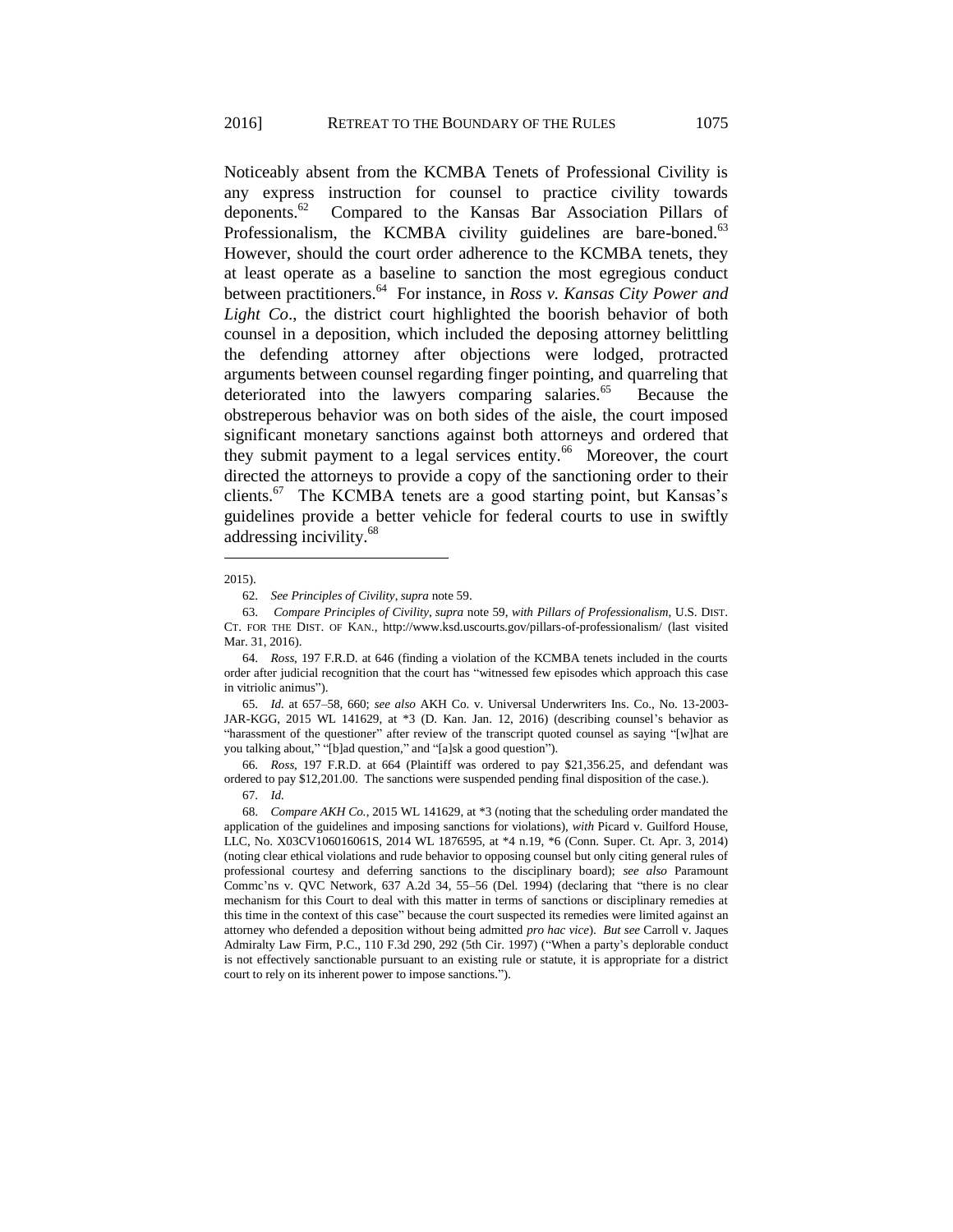1076 KANSAS LAW REVIEW [Vol. 64

*Ross* highlights another important component of attorney incivility the "reputation factor." Particularly in Kansas or the Kansas City metro, where the practicing bar is relatively small, attorneys quickly gain a reputation for conduct during litigation. Following the sanctions in *Ross*, one of the offending attorneys in that case (Michael Fletcher) once again engaged in incivility in an unrelated case.<sup>69</sup> The Eighth Circuit recounted Fletcher's conduct in several cases and described his borderline racist and harassing behavior as "an over-zealous attorney who frequently resorts to unprofessional tactics in an attempt to harass, humiliate and intimidate deponents and their counsel."<sup>70</sup> Ultimately, Fletcher's behavior landed him in disciplinary proceedings in the Western District of Missouri.<sup>71</sup> Citing violations of the Missouri Rules of Professional Conduct, the Western District of Missouri, sitting en banc, suspended Fletcher from practice before the Western District for three years, and the Eighth Circuit affirmed.<sup>72</sup> Zealous advocacy is not a safe harbor; rather, counsel who hide behind their "warped view of zealous advocacy" through obstructionist discovery antics will quickly earn a reputation that is difficult to escape.<sup>73</sup> Moreover, serial ignorance of the procedural rules and guidelines governing deposition conduct can result in more severe sanctions. For instance, in *Howard v. Offshore Liftboats*, the Eastern District of Louisiana described an attorney's checkered past with obstreperous deposition conduct and noted that his continued violations demonstrated that the monetary sanctions have had no effect to curb his behavior.<sup>74</sup> As a result, in addition to monetary sanctions, the court ordered that counsel not participate in any future depositions for that particular case and circulated the opinion within the district.<sup>75</sup> Finally, the court issued a clear warning to prevent any future conduct: "the sanction ordered ... by me will be severe—in all likelihood more severe than this Court is empowered to employ."<sup>76</sup> These well-deserved sanctions could be devastating for a practitioner and

<sup>69.</sup> *In re* Fletcher, 424 F.3d 783, 785–86 (8th Cir. 2005) (describing Fletcher's behavior in the "Turner Litigation").

<sup>70.</sup> *Id.* at 790–91.

<sup>71.</sup> *Id.* at 791.

<sup>72.</sup> *Id.* at 791-92 (citing, in part, MO. R. PROF'L CONDUCT 4-4.4, 8.4 ("respecting the rights of third persons" and "conduct prejudicial to the administration of justice")).

<sup>73.</sup> Howard v. Offshore Liftboats, LLC, Nos. 13-4811, 13-6407, 2015 WL 965976, at \*11 (E.D. La. Mar. 4, 2015).

<sup>74.</sup> *Id.* at \*9.

<sup>75.</sup> *Id.* at \*10.

<sup>76.</sup> *Id.*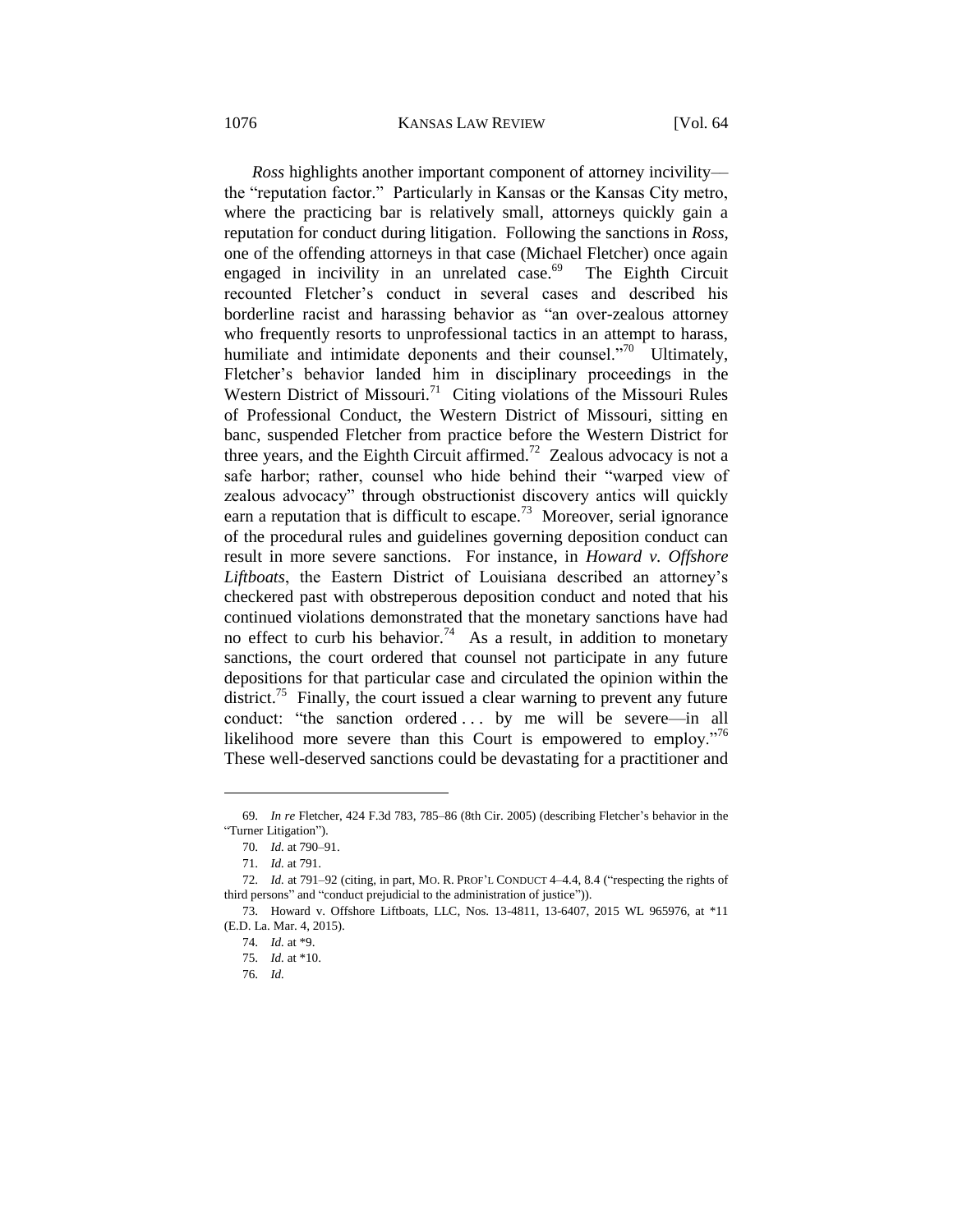serves as a useful reminder that one's reputation truly precedes you.

Similar, and possibly less discreet strategies, designed to frustrate opposing counsel also would presumably violate Kansas federal and state procedural rules. For instance, in *Oleson v. Kmart Corp.*, the District of Kansas imposed sanctions when counsel unreasonably demanded adherence to deposition schedules that extended beyond normal business hours despite the objections of opposing counsel. $^{77}$  In *Stengel v. Kawasaki Heavy Industries, Ltd.*, a strategy of unnecessarily objecting to everyday terminology, compounded by statements overheard during a recess that defending counsel intended to "jerk" opposing counsel around, warranted sanctions in the Northern District of Texas for impeding the deposition.<sup>78</sup>

Obviously, sexism and racism serve no rightful purpose in any judicial proceeding. Unfortunately, behavior of this sort can sometimes be a "'dirty little secret,' which, while undoubtedly occurring on a daily basis, no one speaks about in public."<sup>79</sup> A spontaneous single comment without reflection, despite violating the rules, may not be a basis to impose sanctions.<sup>80</sup> However, repeated disparaging comments, or the use of even a single comment, violate Kansas rules, including the Kansas Rules of Professional Conduct, and may result in more serious sanctions than the typical economic penalty.<sup>81</sup> *Claypole v. County of Monterey* is a

<sup>77.</sup> Oleson v. Kmart Corp., 175 F.R.D. 570, 573–74 (D. Kan. 1997); *see also* Picard v. Guilford House, LLC, No. X03CV106016061S, 2014 WL 1876595, at \*4 (Conn. Super. Ct. Apr. 3, 2014) (imposing sanctions in part because counsel only reserved the deposition room until 3:15 and delayed informing opposing counsel); *see supra* Part II.A.

<sup>78.</sup> Stengel v. Kawasaki Heavy Indus., Ltd., 116 F.R.D. 263, 267–68 (N.D. Tex. 1987) (imposing economic sanctions).

<sup>79.</sup> Principe v. Assay Partners, 154 Misc. 2d 702, 706 (N.Y. Sup. Ct. 1992); *see also* Debra Cassens Weiss, *Lawyer Threatened Opposing Counsel with Stun Gun During Deposition, Court Says in Upholding Sanction*, ABA JOURNAL (Dec. 15, 2015, 05:45 AM), http://www.abajournal.com/news/article/lawyer\_sanctioned\_for\_not\_becoming\_of\_a\_woman\_remar k\_discovery\_conduct/ (quoting female counsel who declared that sexist comments are "something that almost every woman attorney has experienced again and again over their careers," and "needs to change").

<sup>80.</sup> *See Principe*, 154 Misc. 2d at 707; *see also* Freeman v. Schointuck, 192 F.R.D. 187, 188– 90 (D. Md. 2000) ("While isolated acts of discourtesy or loss of temper can be expected, even from the best of counsel, and excused by the court, systematic and deliberate abuses such as displayed by Defendants' counsel . . . cannot go unsanctioned . . . .").

<sup>81.</sup> *Compare Principe*, 154 Misc. 2d at 707 (noting that repeated gender biased comments of "little lady," "young girl," and "little girl" were primarily to harass or maliciously injure and imposing economic sanctions), *with In re* Williams, 414 N.W.2d 394, 397, 399 (Minn. 1987) (suspending counsel from practicing law for six months following a racially charged comment: "[d]on't use your little sheeny Hebrew tricks on me, Rosen."); *see also* Claypole v. Cty. of Monterey, No. 14-cv-02730-BLF, 2016 WL 145557, at \*4–5 (N.D. Cal. Jan. 12, 2016) (imposing sanctions in response to a sexist remark: "[d]on't raise your voice at me. It's not becoming of a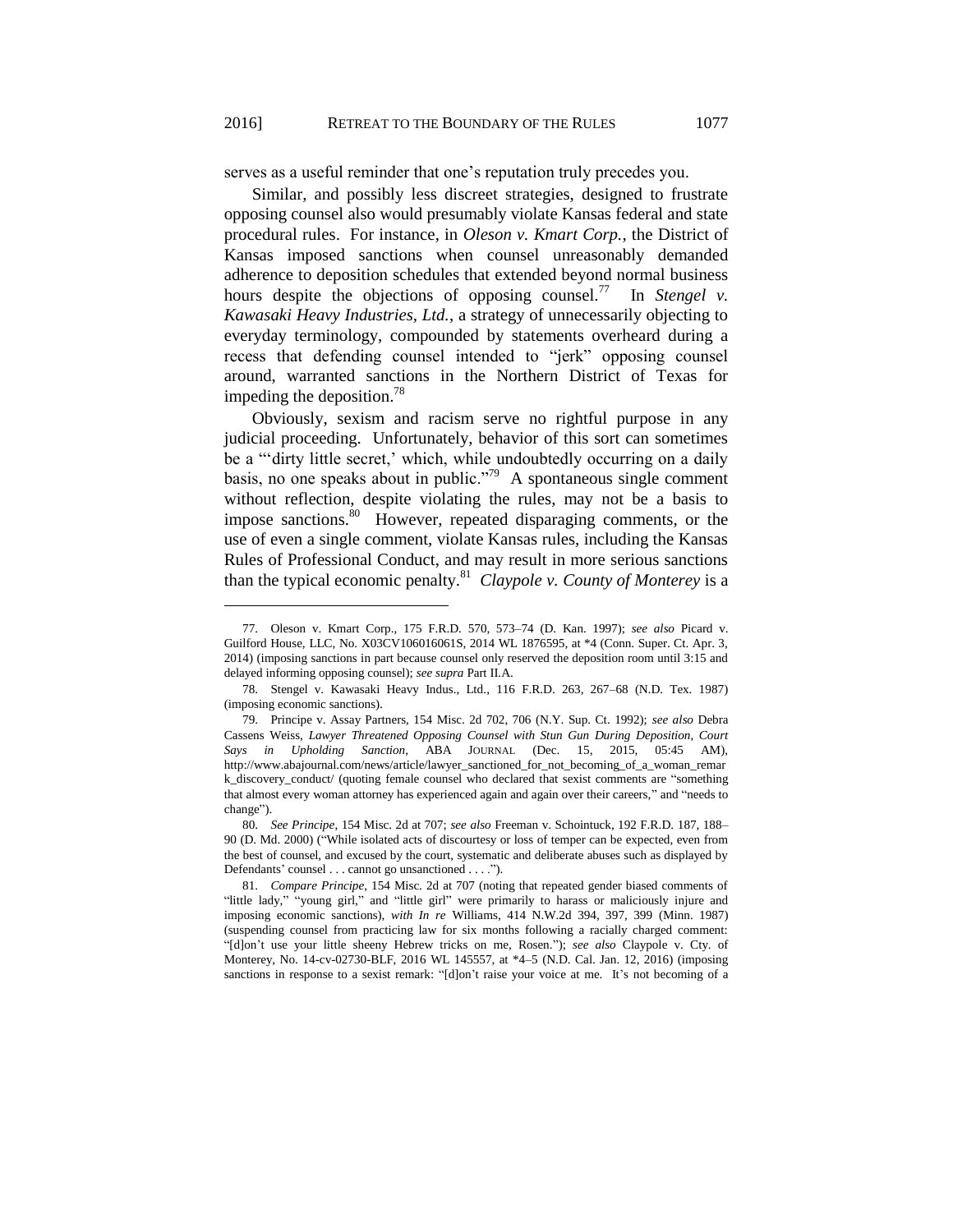recent example of a "one-off" sexist comment that resulted in monetary sanctions.<sup>82</sup> Citing guidelines that largely mirror the District of Kansas Deposition Guidelines, the Northern District of California sanctioned an attorney for a comment made at a contentious deposition: "Don't raise your voice at me. It's not becoming of a woman ...."<sup>83</sup> The court characterized the discourteous comment as endorsing a sexist stereotype that is "all too common" and chastised counsel for offering a "halfhearted politicians apology."<sup>84</sup> Judicial opinions of sexist remarks against women abound, however women are not immune to sanctions for similar disparaging remarks. In *Mendez v. JP Morgan Chase Bank*, a female attorney was accused of ducking her head under the deposition table, examining the crotch of opposing counsel, and commenting "peanuts."<sup>85</sup> Although the trial court declined to impose sanctions, probably because the female lawyer denied the accusation, the judge plainly expressed his frustration with the lack of civility and requests for him to "[b]abysit[] lawyers at a deposition."<sup>86</sup> Citing Connecticut Rules of Professional Conduct 3.4(4) and 8.4(4), which emulate Kansas's Rules of Professional Conduct verbatim, the Superior Court of Connecticut threatened swift and severe sanctions for future disparaging conduct.<sup>87</sup>

Even when the client, rather than the lawyer, is acting in an obstreperous manner, counsel must act to mitigate the behavior in order to avoid sanctions.<sup>88</sup> Because attorneys control the means of the litigation, counsel cannot idly "sit back, allow the deposition to proceed, and then blame the client when the deposition process breaks down."89 At a minimum, a lawyer's failure to intercede may violate both federal and state procedural rules, Kansas ethical rules, and Kansas federal

woman . . . ."). *See also infra* Part II.F.

<sup>82.</sup> *Id.* at \*4–5.

<sup>83.</sup> *Id.* at \*4.

<sup>84.</sup> *Id.* at \*4–5.

<sup>85.</sup> *See* Motion of Def. for Re-Deposition at Ex. A 667–68, 673–74, Mendez v. JP Morgan Chase Bank, N.A., No. X04HHDCV146049524S, 2016 WL 402008 (Conn. Super. Ct. Jan. 8, 2016). 86. *See* Order Re: Motion Re: Depo. at 1, Mendez v. JP Morgan Chase Bank, N.A., No.

X04HHDCV146049524S, 2016 WL 402008 (Conn. Super. Ct. Aug. 25, 2015).

<sup>87.</sup> *Id.* at 2; *compare* CONN. R. PROF'L CONDUCT 3.4(4), 8.4(4), *with* KAN. R. PROF'L CONDUCT 3.4(4), 8.4(4).

<sup>88.</sup> GMAC Bank v. HTFC Corp., 248 F.R.D. 182, 194–98 (E.D. Pa. 2008) (finding that counsel's failure to intercede and correct the deponent's repeated hostile, uncivil, and vulgar responses was the "functional equivalent of 'advising conduct' under Rule 37(a)(5)(A)" and violated Federal Rule 30).

<sup>89.</sup> *Id.* at 195; *see* KAN. R. PROF'L CONDUCT 1.2.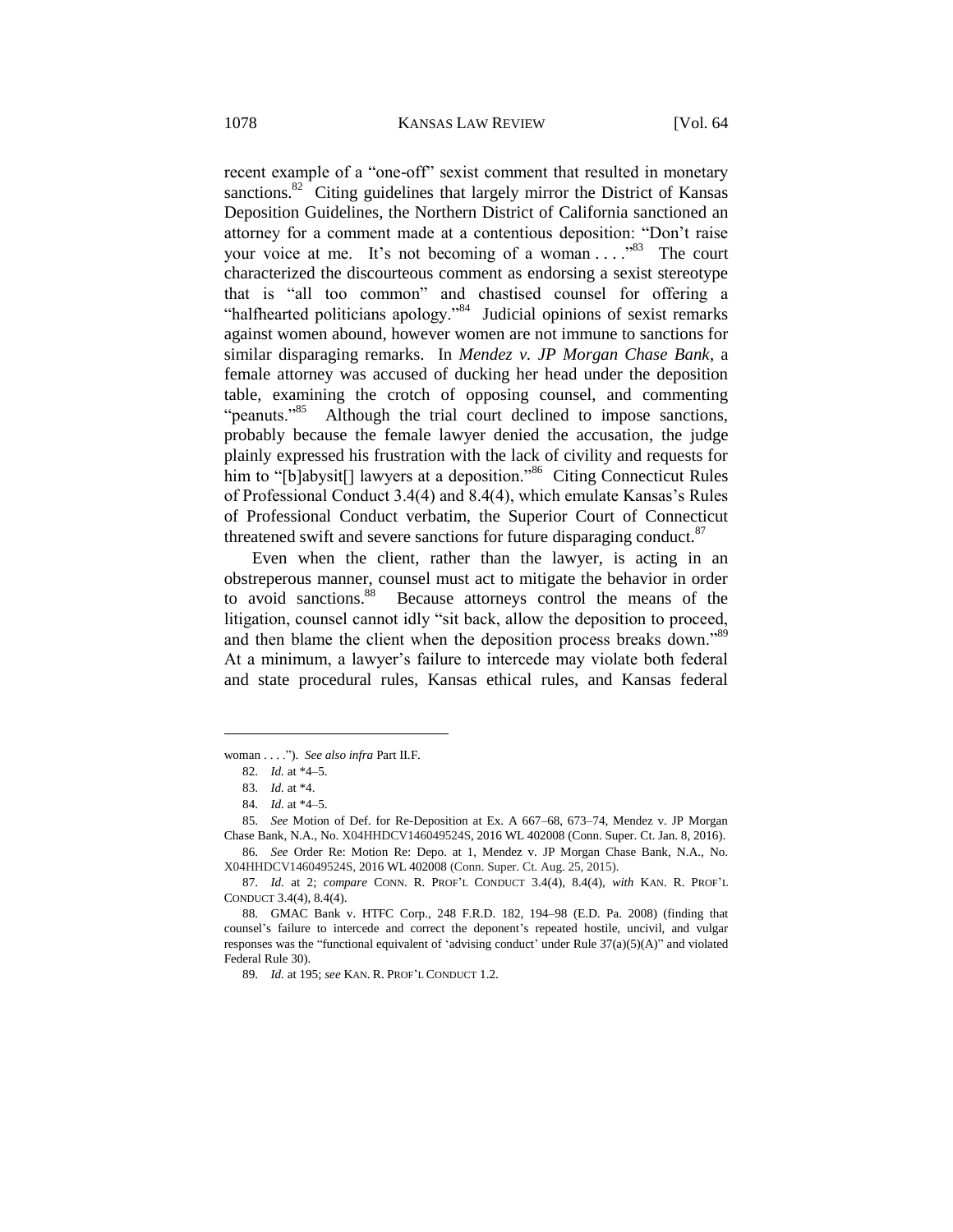deposition guidelines.<sup>90</sup>

 $\overline{a}$ 

It is becoming more common for courts to consider the totality of the circumstances, rather than imposing the run-of-the-mill attorney fee sanctions. Even when monetary sanctions are imposed, the court may consider whether the litigator is "a man of considerable wealth" and order more severe sanctions accordingly.<sup>91</sup> More recently, in *Security National Bank of Sioux City, Iowa v. Abbott Laboratories*, the Northern District of Iowa imposed an unconventional sanction that required the offending litigator to produce a training video describing the court's holding, and which "provides specific steps lawyers must take to comply with its rationale in future depositions."<sup> $\mathfrak{D}^2$ </sup> Although the court's unique sanction was ultimately reversed on appeal for failing to give the attorney proper notice,  $93$  it signposts the inherent power and discretion courts have when determining the proper sanction.<sup>94</sup>

#### 2. Extreme Incivility and Unusual Behavior

Although most attorneys are professional and courteous when conducting depositions, some cling to the argument that their extreme incivility is justified as an obligation to represent clients vigorously, aggressively, and zealously. "To be vigorous, however, does not mean to be disruptively argumentative; to be aggressive is not a license to ignore the rules of evidence and decorum; and to be zealous is not to be uncivil."<sup>95</sup>

<sup>90.</sup> *Id.* at 197–98; *see* KAN. R. PROF'L CONDUCT 1.2; *see* Deposition Guidelines, *supra* note 11, ¶ 1.

<sup>91.</sup> Carroll v. Jaques Admiralty Law Firm, P.C., 110 F.3d 290, 293 (5th Cir. 1997).

<sup>92.</sup> Sec. Nat'l Bank of Sioux City, Iowa v. Abbott Labs., 299 F.R.D. 595, 596–97 (N.D. Iowa 2014), *rev'd on other grounds*, Sec. Nat'l Bank of Sioux City, Iowa v. Jones Day, 800 F.3d 936, 944–45 (8th Cir. 2015) (reversing because the district court failed to give sufficient notice of unusual sanction).

<sup>93.</sup> *Jones Day*, 800 F.3d at 944–45. To be fair, the Eighth Circuit painted a different picture of the proceedings, noting that the defending counsel had never been sanctioned in her 31 years of practice and indicating that the trial court was unfairly criticizing counsel. During the litigation, the district court criticized counsel for failing to cite non-controlling case law and made numerous derogatory comments in regard to how "out of state large firms waste tons [of] time." *Id.* at 938–39. Moreover, opposing counsel never raised an objection and the judge first assumed control of the case "sixteen months after defense counsel participated in the . . . depositions, one year after the fact discovery had closed, and nine months after [defendant] had moved for summary judgment based on excerpts of the depositions." *Id.* at 938–39, 943.

<sup>94.</sup> *See* Kilgore v. Acad. Ltd., 86 F. Supp. 3d 1367, 1374 (M.D. Ga. 2015) (recognizing a training video as a proper sanction for egregious conduct); Gowan v. Mid Century Ins. Co., No. 5:14-CV-05025-LLP, 2015 WL 7274448, at \*4, \*6 (D.S.D. Nov. 16, 2015).

<sup>95.</sup> *In re* Williams, 414 N.W.2d 394, 397 (Minn. 1987).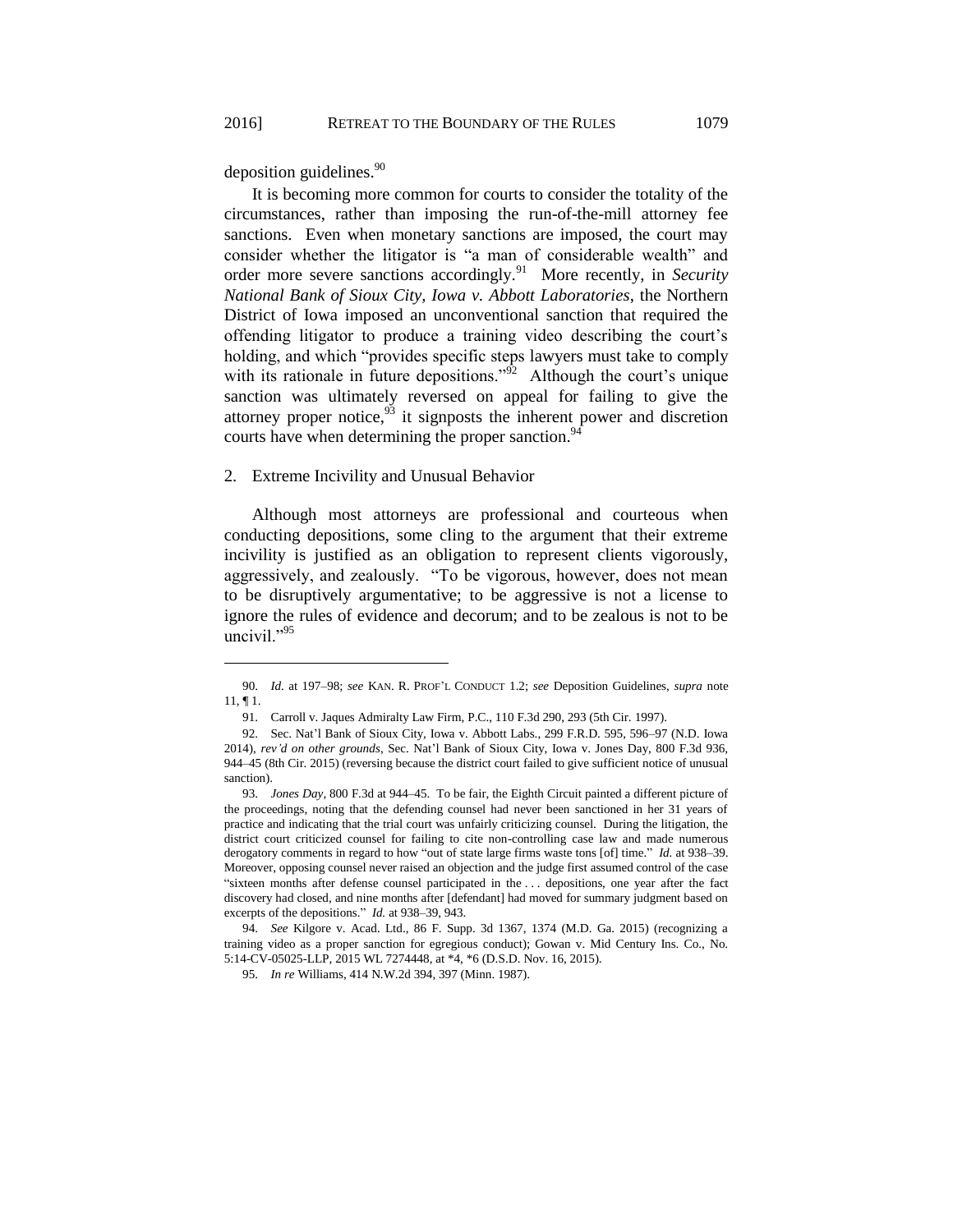Examples of extreme incivility during depositions shine a light on the type of behavior that would cause even a layperson to shudder. In an oft-cited example, *Corsini v. U-Haul International*, the Supreme Court of New York dismissed a lawsuit when plaintiff, an attorney, mimicked opposing counsel's speech pattern in a manner suggesting an ethnic slur and spewed forth a barrage of insults:

You're so scummy and so slimy and such a perversion of ethics or decency because you're such a scared little man, you're so insecure and so frightened and the only way you can impress your client is by being nasty, mean-spirited and ugly little man, and that's what you are. That's the kind of prostitution you are in.<sup>1</sup>

Berating opposing counsel is never appropriate. In *Carroll v. Jaques Admiralty Law Firm, P.C.*, the Fifth Circuit affirmed sanctions against the appellant, a practicing attorney, for referring to opposing counsel as a "slimy son-of-a-bitch." $\frac{97}{7}$  A more recent case involving a plaintiff's attorney, acting *pro se*, provides an example of even more extreme behavior. In *Crawford v. JP Morgan Chase Bank*, plaintiff filed on his own behalf numerous briefs with the court, referring to defendant as "Heavenly Father," and the trial judge as defendant's "pet dog" and "sick and demented."<sup>98</sup> At the deposition of plaintiff's brother, plaintiff "pointed a can of pepper spray at counsel's face from a distance of approximately three feet" while declaring "if things get out of hand, I brought what is legally pepper spray, and I will pepper spray you if you get out of hand."<sup>99</sup> Immediately thereafter, plaintiff "produced a stun gun, pointed it at [opposing counsel's] head, and said, 'If that doesn't quell you, this is a flashlight that turns into a stun gun."<sup>100</sup> The court of appeals affirmed dismissal of the case, and the California bar is seeking to disbar the attorney.<sup>101</sup> Suffice it to say, extreme incivility of this nature would fall well outside the bounds of Kansas ethical rules and deposition rules and guidelines.<sup>102</sup>

Less excessive—but equally sanctionable and possibly criminal—

<sup>96.</sup> Corsini v. U-Haul Int'l, 212 A.D.2d 288, 289–93 (N.Y. App. Div. 1995).

<sup>97.</sup> Carroll v. Jaques Admiralty Law Firm, P.C., 110 F.3d 290, 292 (5th Cir. 1997).

<sup>98.</sup> Crawford v. JP Morgan Chase Bank, N.A., 242 Cal. App. 4th 1265, 1270 (Cal. Ct. App. 2015).

<sup>99.</sup> *Id.*

<sup>100.</sup> *Id.*

<sup>101.</sup> *Id.* at 1275; Weiss, *supra* note 79.

<sup>102.</sup> *See* KAN. R. PROF'L CONDUCT 3.4(4), 8.4(4); Deposition Guidelines, *supra* note 11, ¶ 1; FED. R. CIV. P. 30.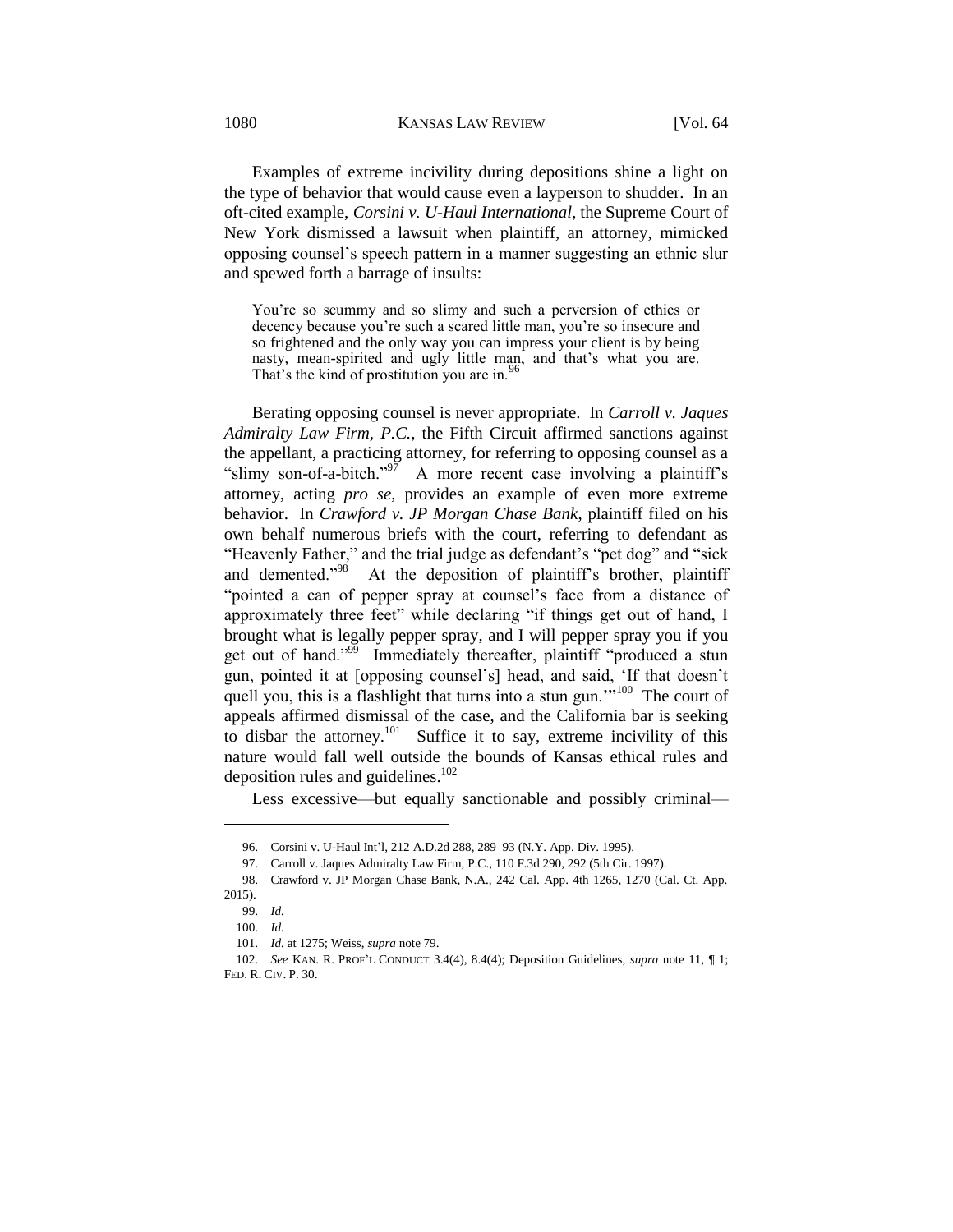conduct would similarly violate Kansas rules. The method of recording a deposition must be stated in the notice of deposition, and in practice lawyers have begun to use inexpensive technology such as small video cameras to record depositions.<sup>103</sup> Although practitioners may choose not to dispute a last-minute audio or video recording notice, secretly recording depositions is fraught with problems. For instance, in *Picard v. Guilford House, LLC*, plaintiff's counsel surreptitiously recorded a deposition on her iPhone, which included off-the-record conversations between defendant counsel and the deponent.<sup>104</sup> This secret recording not only violated common sense and Rules of Professional Conduct, it was discourteous and arguably violated Federal anti-eavesdropping  $\text{laws}$ <sup>105</sup> The Superior Court of Connecticut imposed economic sanctions, stayed the proceedings, and forwarded the matter to disciplinary authorities.<sup>106</sup>

Kansas's deposition guidelines, Rules of Professional Conduct, and the federal and state procedural rules provide instructive bounds for counsel to operate within. Stepping outside these parameters could potentially expose practitioners to sanctions and obstruct the fact-finding that depositions are designed to yield. Litigators should keep in mind that "[c]ivility is the mark of an accomplished and superb professional, but it is even more than this. It is an end in itself. Civility has deep roots in the idea of respect for the individual."<sup>107</sup>

# *C. On-the-Record Witness Coaching––Speaking Objections and Instructions Not to Answer*

On-the-record witness coaching by lawyers via suggestive objections or instructions not to answer is increasingly soliciting the judiciary's ire. Judges are becoming increasingly aware that ignoring this common problem may "reinforce—even *incentivize*—obstructionist tactics."<sup>108</sup>

<sup>103.</sup> FED. R. CIV. P. 30(b)(3)(A). Note that prior notice is required to designate another method of recording the deposition. FED. R. CIV. P. 30(b)(3)(B).

<sup>104.</sup> Picard v. Guilford House, LLC, No. X03CV106016061S, 2014 WL 1876595, at \*2 (Conn. Super. Ct. Apr. 3, 2014).

<sup>105.</sup> *Id.* at \*3–4.

<sup>106.</sup> *Id.* at \*4 n.19, \*9.

<sup>107.</sup> Huggins v. Coatesville Area Sch. Dist., No. 07-4917, 2009 WL 2973044, at \*4 (E.D. Pa. Sept. 16, 2009) (quoting Supreme Court Justice Anthony Kennedy's speech at the 1997 ABA Annual Meeting (July 31, 1997)).

<sup>108.</sup> Sec. Nat'l Bank of Sioux City, Iowa v. Abbott Labs., 299 F.R.D. 595, 597 (N.D. Iowa 2014), *rev'd on other grounds*, Sec. Nat'l Bank of Sioux City, Iowa v. Jones Day, 800 F.3d 936, 944–45 (8th Cir. 2015) (reversing because the district court failed to give sufficient notice of unusual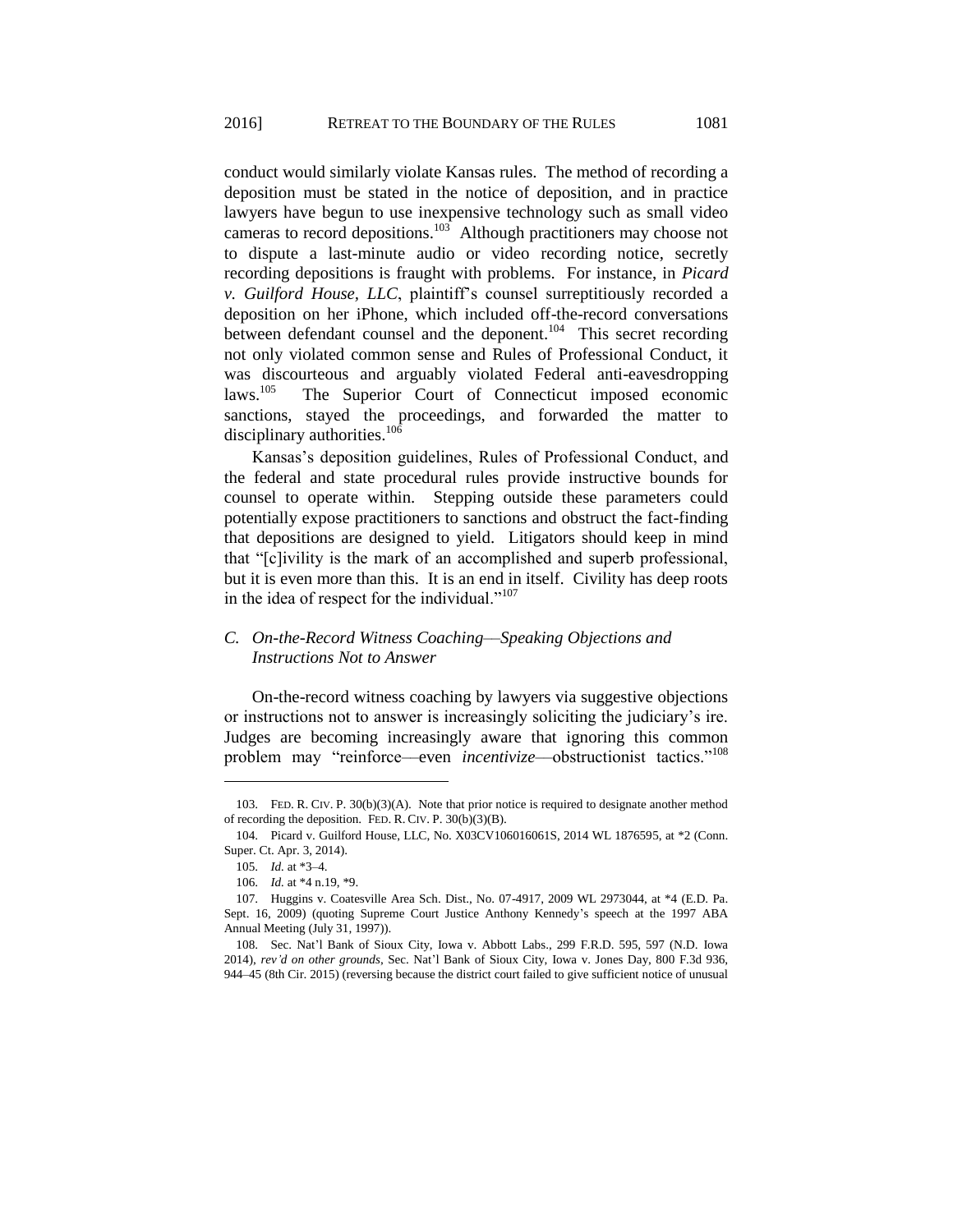The genus of sanctioning suggestive objections, and practice guidelines which seek to proactively avoid such behavior, can be traced to the oftcited 1993 opinion *Hall v. Clifton Precision*. 109 Although most courts have declined to follow *Hall*'s narrow off-the-record conferencing rule, the *Hall* "guidelines" are widely accepted and directly analogous to the District of Kansas's deposition guidelines.<sup>110</sup> Federal Rule  $30(c)$  is also clear in this regard. It reads in part: "An objection must be stated concisely in a nonargumentative and nonsuggestive manner. A person may instruct a deponent not to answer only when necessary to preserve a privilege, to enforce a limitation ordered by the court, or to present a motion under Rule  $30(d)(3)$ ."<sup>111</sup>

In *Cincinnati Insurance Co. v. Serrano*, District of Kansas magistrate judge Gale provided a brief and succinct opinion about the appropriateness of speaking objections. He stated that proper objections must be timely, and "relate[] to the manner of taking the deposition, the form of a question or answer, the oath or affirmation, a party's conduct, or other matters that might have been corrected at that time."<sup>112</sup> Further, magistrate judge Gale analyzed the Deposition Guidelines, noting the District of Kansas promulgated them "to facilitate the efficient and fair conduct of depositions."<sup>113</sup> These instructive guidelines provide in part:

Objections. Objections shall be concise and shall not suggest answers to or otherwise coach the deponent. Argumentative interruptions will not be permitted. The only objections that should be asserted are those involving privilege or work product protection or some matter that maybe remedied if presented at the time, such as an objection to the form of the question or the responsiveness of the answer. Other objections shall be avoided unless the deposition is being taken for the express purpose of preserving testimony. . . .

. . . . Directions not to answer. Counsel shall not direct or request that a deponent not answer a question, unless (1) counsel has objected to the question on the ground that the answer is protected by privilege, work product immunity, or a limitation on evidence directed by the Court; or

sanction).

<sup>109.</sup> Hall v. Clifton Precision, 150 F.R.D. 525, 530–31 (E.D. Pa. 1993) (noting that "[w]ithout guidelines on suggestive objections, the spirit of the prohibition against private conferences could be flouted by a lawyer's making of lengthy objections which contain information suggestive of an answer to a pending question" and imposing detailed guidelines for discovery depositions).

<sup>110.</sup> *Compare id.* at 531–32, *with* Deposition Guidelines, *supra* note 11.

<sup>111.</sup> FED. R. CIV. P. 30(c)(2).

<sup>112.</sup> Cincinnati Ins. Co. v. Serrano, No. 11-2075-JAR, 2012 WL 28071, at \*4 (D. Kan. Jan. 5, 2012) (quoting FED. R. CIV. P. 30(d)(3)(B)(i)).

<sup>113.</sup> *Id.*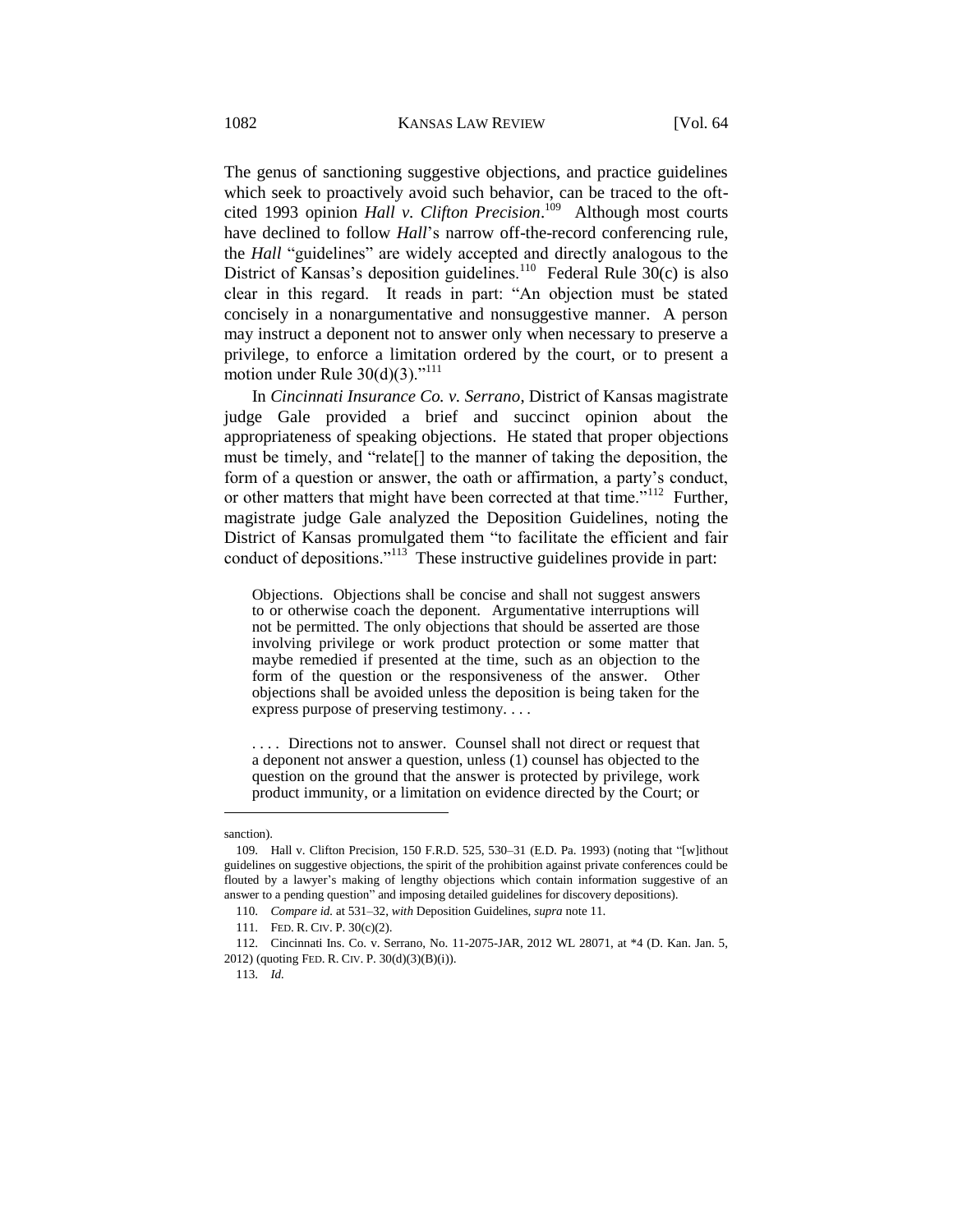(2) the direction not to answer is necessary to allow a party or deponent to present a Fed. R. Civ. P. 30(d) motion to the Court. When privilege or work product immunity is asserted, the witness is nevertheless required to answer questions relevant to the existence, extent, or waiver of the privilege/immunity, such as the date of a communication, who made it, to whom it has been disclosed, and its general subject matter.

As magistrate judge Gale demonstrated in *Serrano*, the District of Kansas can, and will, mandate application of these guidelines.<sup>115</sup> As a baseline, these guidelines are instructive and provide a useful tool for both practitioners and judges in assessing improper use of speaking objections and the appropriateness of instructions not to answer.

1. Speaking Objections

The District of Kansas's Guidelines support Federal Rule 30 and 32 and highlight some important concepts: "One is to prohibit objections, which suggest answers to or otherwise coach the witness, commonly called 'speaking objections.' The other is to make clear that objections which need not be made to preserve the objection under Rule 32, should not be made in a discovery deposition. The Guidelines also prohibit argumentative interruptions."<sup>116</sup>

As previously mentioned, Kansas state courts have not promulgated specific practice rules or guidelines governing deposition conduct, but the Kansas Rules of Professional Conduct might be stretched to encompass improper speaking objections and provide a basis for sanctions, especially if the offending lawyer's conduct is egregious.<sup>117</sup>

## a. "Form" Objections

 $\overline{a}$ 

There is not a national consensus as to whether objections to the form of a question are improper. For instance, in the Northern District of Iowa, merely stating "objection, form" is insufficient.<sup>118</sup> Under this view

<sup>114.</sup> Deposition Guidelines, *supra* note 11, ¶ 5(a), (b).

<sup>115.</sup> AKH Co. v. Universal Underwriters Ins. Co., No. 13-2003-JAR-KGG, 2016 WL 141629, at \*3 (D. Kan. Jan. 12, 2016).

<sup>116.</sup> *Serrano*, 2012 WL 28071, at \*4; Deposition Guidelines, *supra* note 11, ¶ 5(a), (b).

<sup>117.</sup> KAN. R. PROF'L CONDUCT 3.4, 8.4; *see also infra* Part II.F.

<sup>118.</sup> Sec. Nat'l Bank of Sioux City, Iowa v. Abbott Labs., 299 F.R.D. 595, 602 (N.D. Iowa 2014) *rev'd on other grounds*, Sec. Nat'l Bank of Sioux City, Iowa v. Jones Day, 800 F.3d 936, 944–45 (8th Cir. 2015) (reversing because the district court failed to give sufficient notice of unusual sanction).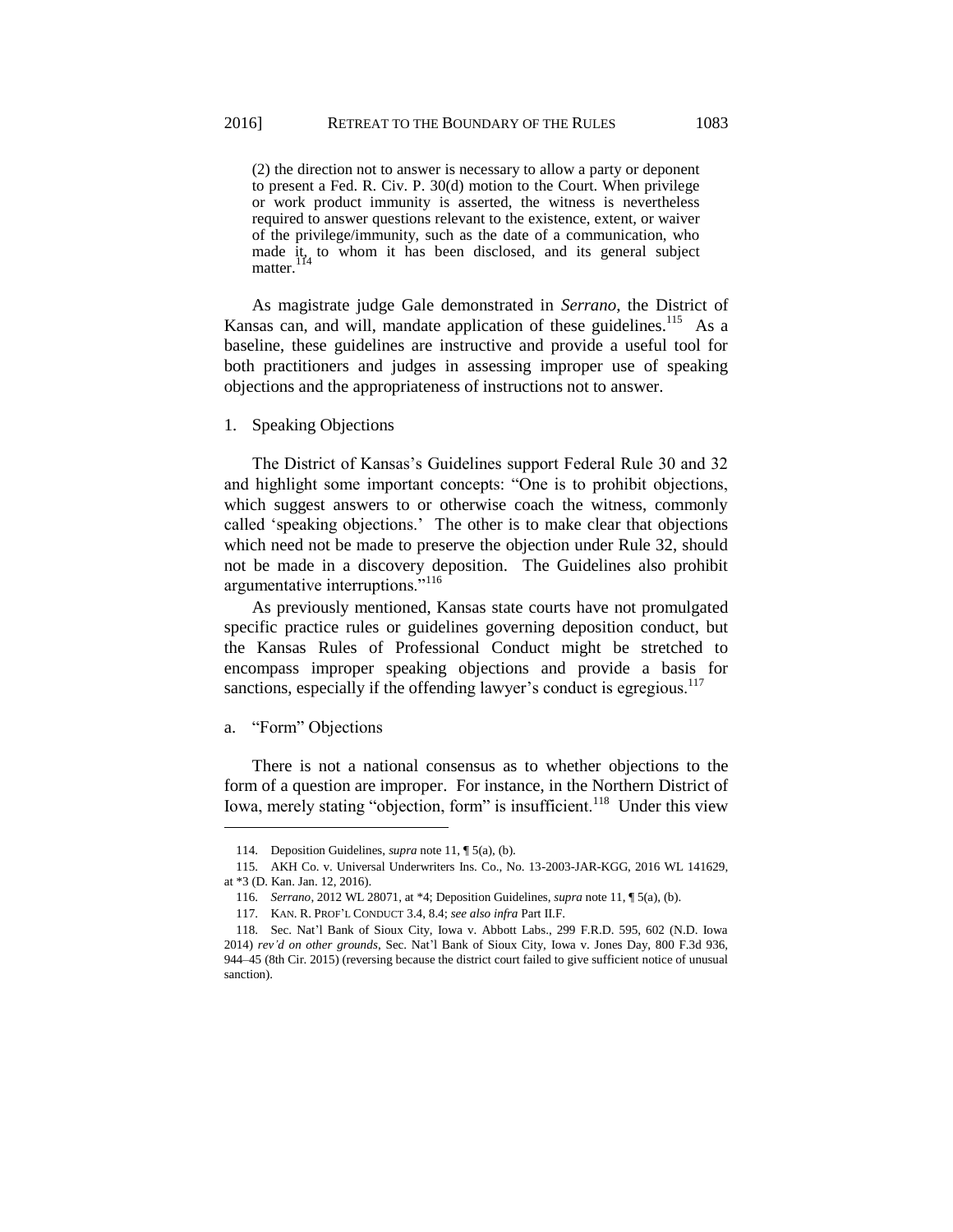of Federal Rules 30 and 32, "objecting to 'form' is like objection to 'improper'––it does no more than vaguely suggest that the objector takes issue with the question."<sup>119</sup> Courts that operate under this principle require lawyers to state the basis for their objections.<sup>120</sup> On the other end of the spectrum, some courts stringently require counsel to merely utter the words "objection as to form," $121$  "[o]bjection, form," $122$  or just "objection."<sup>123</sup>

In *Serrano*, the District of Kansas took a more moderate approach, allowing counsel to object to form and "briefly specify the nature of the form objection (e.g. 'compound,' 'leading,' 'assumes facts not in evidence')."<sup>124</sup> Although not directly taking a position as to whether "objection to form" would preserve a Federal Rule 32 objection, magistrate judge Gale "expects that it would be adequate if the question's defect was in that broad category and if the deposing attorney failed to request clarification at the deposition." $125$  Even though magistrate judge Gale would allow a brief explanation following an objection, inserting non-descriptive efforts to coach, such as, "[t]ough for anybody to do that,"<sup>126</sup> would be deemed sanctionable as "an inappropriate speaking objection and improper 'argumentative interruption."<sup>127</sup> Because the District of Kansas has not taken a definitive position as to whether a failure to specify the nature of the form objection preserves a Federal Rule 32 objection, practitioners should *briefly* describe the nature of the form objection but be cognizant

<sup>119.</sup> *Id.* 

<sup>120.</sup> *Id.* at 602 (noting that objections should be brief, and "state in a few words the manner in which the question is defective as to form (e.g., compound, vague as to time, misstates the record, etc.)" (quoting Rakes v. Life Investors Ins. Co. of Am., No. C06-0099, 2008 WL 429060, at \*5 (N.D. Iowa Feb. 14, 2008)))*.*

<sup>121.</sup> Druck Corp. v. Macro Fund (U.S.) Ltd., No. 02 Civ. 6164, 2005 WL 1949519, at \*4 (S.D.N.Y. Aug. 12, 2005).

<sup>122.</sup> Turner v. Glock, Inc., No. 1:02cv825, 2004 WL 5511620, at \*1 (E.D. Tex. Mar. 29, 2004).

<sup>123.</sup> *In re* St. Jude Med., Inc., No. 1396, 2002 WL 1050311, at \*5 (D. Minn. May 24, 2002).

<sup>124.</sup> Cincinnati Ins. Co. v. Serrano, No. 11-2075-JAR, 2012 WL 28071, at \*5 (D. Kan. Jan. 5, 2012) (italics omitted). Although the District of Kansas allows counsel to object as to "leading," the court does not allow derivatives of that same objection, *i.e.* objection "suggestive," which are viewed as a warning to the deponent not to agree. *Id.* at \*6.

<sup>125.</sup> *Id.* at \*5. Although the District of Kansas has detailed guidelines, *Serrano* identified one gaping hole that should be addressed with specific directions on what type of form objections are proper. *Id.* The lack of any local rules, or specific guidelines, leads to a "damned if you do, damned if you don't" conundrum that can retroactively present defense counsel with a "Catch-22." Brief of Appellant at 41, Sec. Nat'l Bank v. Jones Day, 800 F.3d 936 (8th Cir. 2015).

<sup>126.</sup> *Serrano*, 2012 WL 28071, at \*5.

<sup>127.</sup> *Id.*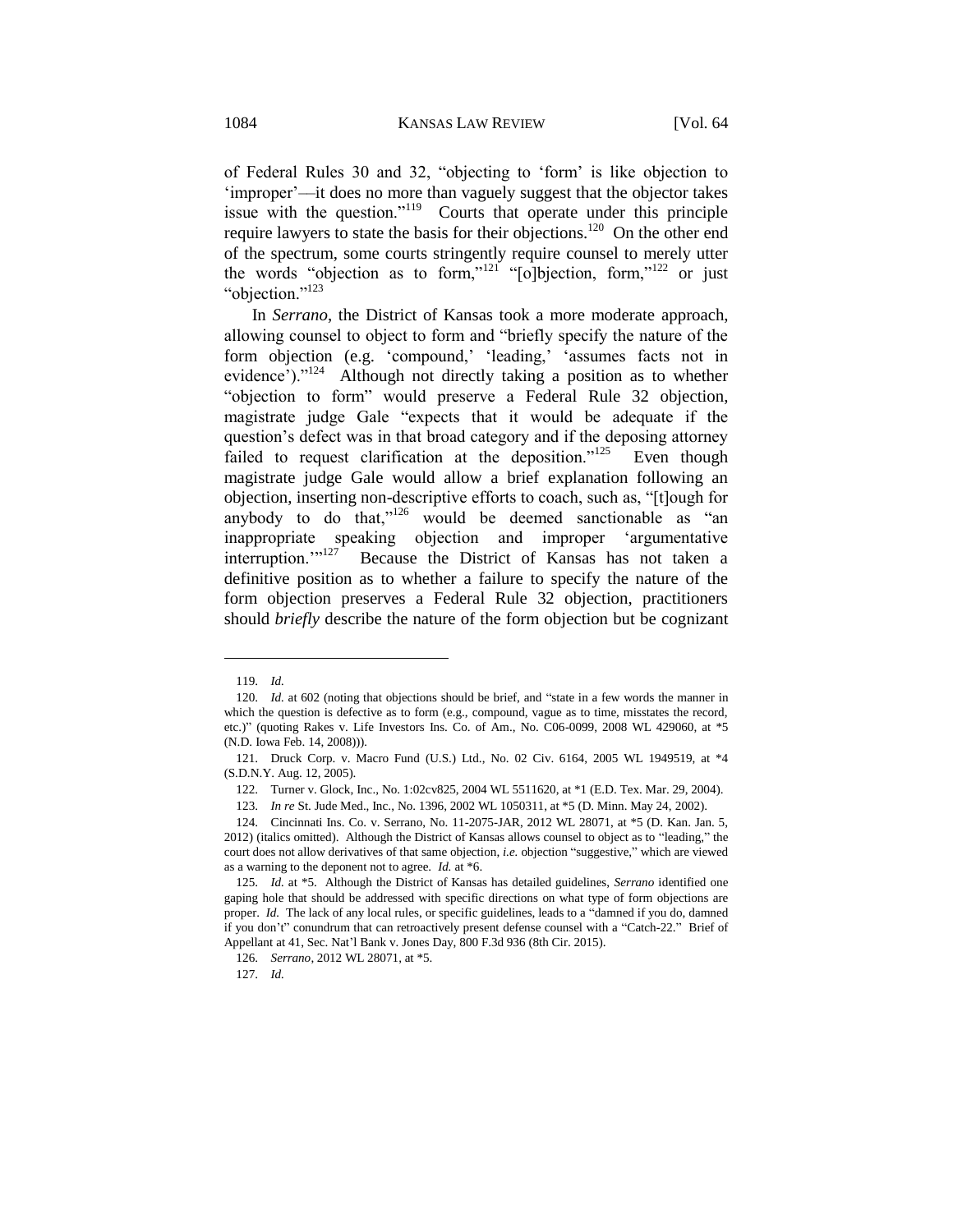of the risk such an explanation may entail.

## b. Clarification Inducing and "Answer, if you know" Objections

The *Serrano* opinion not only analyzed form objections, but it evaluated other common speaking objections as well. According to magistrate judge Gale, objections that seek to "clarify" a question are improper. "Speculation" is an objection as to foundation "is not waived if omitted under Rule 32, and is improper under Rule 30 and the [District of Kansas] guidelines."<sup>128</sup> Foundation objections, at their core, are relevancy objections, and "need not be made at the time of the deposition."<sup>129</sup> In *AKH Co. v. Universal Underwriters Insurance Co.*, magistrate judge Gale reiterated that relevancy objections "of all stripes are improper."<sup>130</sup> Similarly, "[a]n objection that a question is 'over broad'" is essentially an objection that the question exceeds the scope of discovery and is inappropriate.<sup>131</sup> This does not mean that defending counsel should sit idly by and allow interrogating counsel to harass the witness, or delve into clearly irrelevant and over broad subject matter *carte blanche.* The District of Kansas's Deposition Guidelines<sup>132</sup> do not specifically address questions that exceed the scope of discovery. However, in *Burton v. R.J. Reynolds Tobacco Co.*, <sup>133</sup> magistrate judge O'Hara directed counsel to conduct their depositions in accordance with an "eloquent[]" Southern District of Ohio case, *Ethicon Endo–Surgery v. U.S. Surgical Corp.*. 134 In *Ethicon*, the court declared:

Where the objection is to irrelevant or repetitious questions, and interrogating counsel persists in such questioning after objection, opposing counsel's remedy lies in applying to the court for a protective order or sanctions; counsel does not have the right to unilaterally decide such issues by instructing the witness not to answer.<sup>135</sup>

<sup>128.</sup> *Id.* at \*4.

<sup>129.</sup> *Id.*

<sup>130.</sup> No. 13-2003-JAR-KGG, 2016 WL 141629, at \*4 (D. Kan. Jan. 12, 2016). "Generously interpreted, the following objections were improper relevance or foundation objections: overbroad, speculation, lack of foundation, misstates the testimony, out of context, assumes facts not in evidence, the document speaks for itself, misstates the document, improper or incomplete hypothetical, legal conclusion, improper hypothetical, calls for expert opinion." *Id.* at \*4 n.6.

<sup>131.</sup> *Serrano*, 2012 WL 28071, at \*5.

<sup>132.</sup> Deposition Guidelines, *supra* note 11, ¶ 5(a).

<sup>133.</sup> Burton v. R.J. Reynolds Tobacco Co*.*, 203 F.R.D. 624, 631 (D. Kan. 2001).

<sup>134.</sup> Ethicon Endo–Surgery v. U.S. Surgical Corp., 160 F.R.D. 98 (S.D. Ohio 1995).

<sup>135.</sup> *Id.* at 99.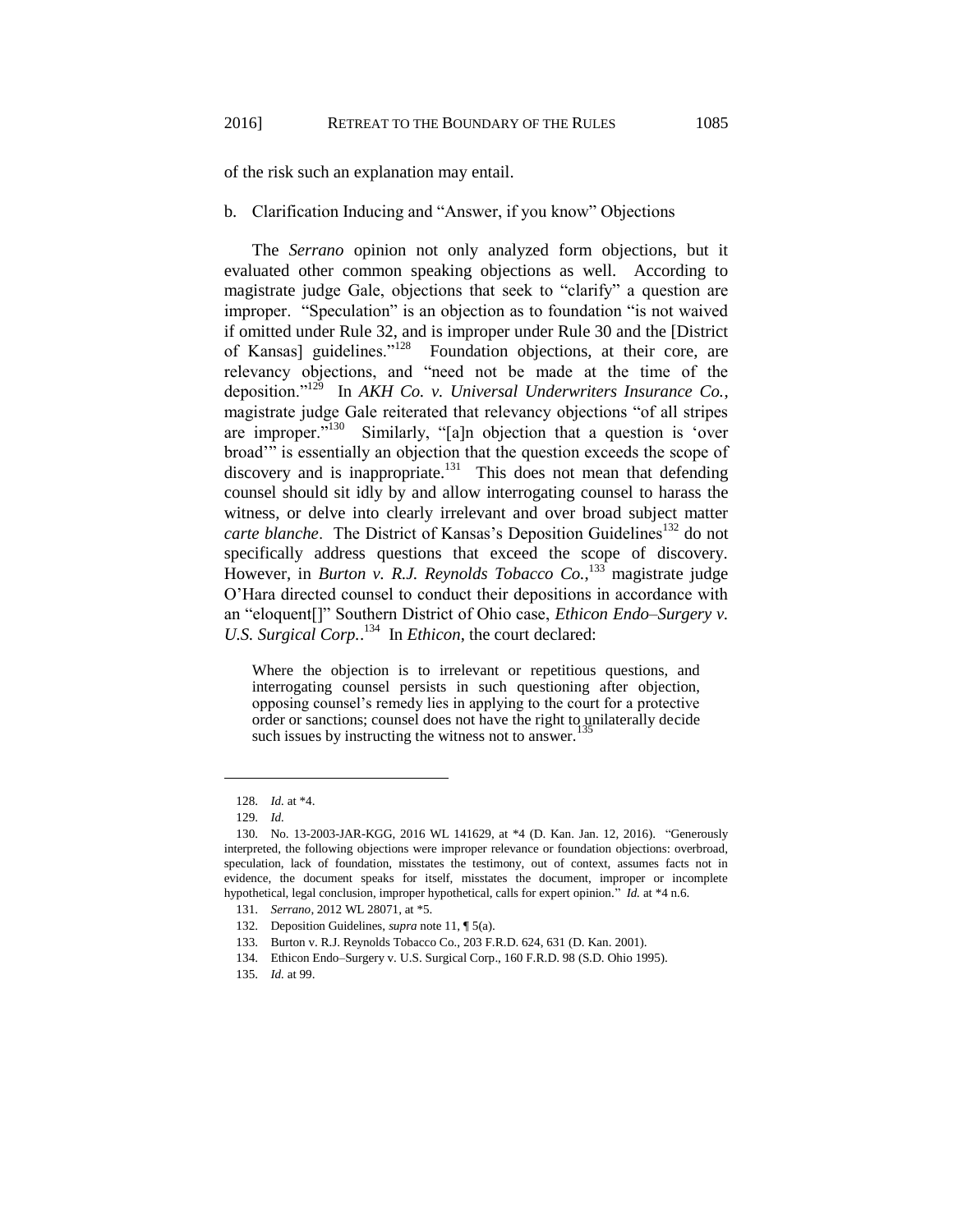Counsel should assess the situation, and if:

the examination so exceeds the scope of discovery that it evidences bad faith on the part of the questioner, or results in questioning which "unreasonably annoys, embarrasses, or oppresses the deponent," counsel may object as a prerequisite (*see* D. Kan. Rule 37.2, requiring conference prior to motion) to bringing a motion to terminate or limit the deposition under Rule  $30(d)(3)$ .<sup>13</sup>

A District of Kansas case, *Layne Christenson Co. v. Bro-Tech Corp.*, suggests that this standard is not easily met, and upon invoking Federal Rule 30(d)(3), attorneys should be prepared to present a motion to avoid sanctions.<sup>137</sup>

Even if certain objections fall outside the prohibited "relevancy" regime, other forms of "clarification-inducing" objections, such as "objection, vague," (disguised as a form objection) coach the witness and are a prompt that the witness should ask for clarification or refuse to answer.<sup>138</sup> For instance, in *Security National Bank of Sioux City, Iowa v. Abbott Laboratories*, where defending counsel lodged no fewer than 65 "form" objections, the court described the counsel-witness duo as a "tagteam" that delivered the "one-two punch of 'objection'—'rephrase."<sup>139</sup> Such objections will likely result in sanctions that include re-deposing the witness because it will be "impossible to know if [a witness's] answers emanated from her own line of reasoning or whether she adopted [the] lawyer's reasoning from listening to his objections."<sup>140</sup> Moreover, this type of objection is often accompanied with protracted explanatory dialogue, which is an independent basis for sanctions because it unnecessarily delays the deposition and is improper under

<sup>136.</sup> *Serrano*, 2012 WL 28071, at \*5. It does mean, however, that objections that a question is "over broad," "harassing," or "argumentative" are only appropriate in this instance. *Id.*

<sup>137.</sup> Layne Christenson Co. v. Bro-Tech Corp., No. 09-2381-JWL-GLR, 2011 WL 4688836, at \*6 (D. Kan. Oct. 6, 2011).

<sup>138.</sup> Sec. Nat'l Bank of Sioux City, Iowa v. Abbott Labs., 299 F.R.D. 595, 604 (N.D. Iowa 2014) (describing objections of "'vague,' called for 'speculation,' were 'ambiguous,' or were 'hypothetical'" as coaching objections) *rev'd on other grounds*, Sec. Nat'l Bank of Sioux City, Iowa v. Jones Day, 800 F.3d 936, 944 (8th Cir. 2015) (reversing because the district court failed to give sufficient notice of unusual sanction); *Serrano*, 2012 WL 28071, at \*5; Hall v. Clifton Precision, 150 F.R.D. 525, 530 (E.D. Pa. 1993) (quoting Committee Notes to the 1993 proposed amendments as noting "lengthy objections and colloquy, often suggest[] how the deponent should respond.").

<sup>139.</sup> *Abbott Labs.*, 299 F.R.D. at 605 (noting that counsel's objections were merely an effort to solicit the deponents "Pavlonian response[s]").

<sup>140.</sup> Cordova v. United States, No. CIV 05-563 JB/LFG, 2006 WL 4109659, at \*3 (D.N.M. July 30, 2006).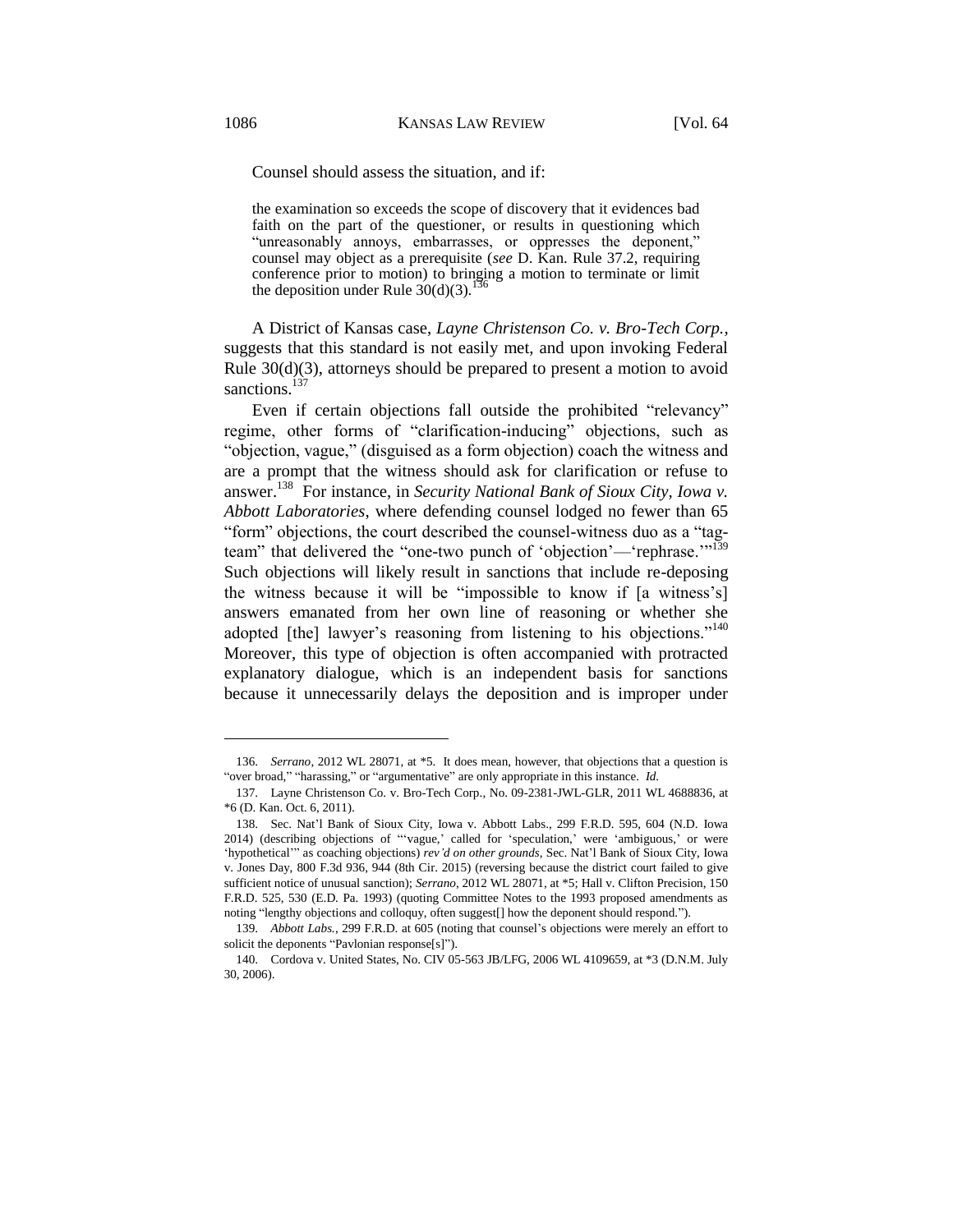Federal Rule  $30^{141}$  At surface-level, these forms of witness-coaching highlight the importance of the on-the-record admonition colloquy at the commencement of depositions. Such an admonition typically places the witness on notice that it is his duty to request clarification of a question, if needed, and it serves as an important tool to remind opposing counsel that any clarification by the witness can be done at the end of interrogating attorney's questions or even on an errata sheet if necessary.<sup>142</sup>

Instructing a witness to answer "if they know" is akin to directly instructing the witness to respond "I don't know" to the question––even if they really do know the answer. Put another way, "[w]hen a lawyer tells a witness to answer "if you know," it not-so-subtly suggests that the witness may not know the answer, inviting the witness to dodge or qualify an otherwise clear question."<sup>143</sup> There really is no middle-ground for this form of objection, as District of Kansas magistrate judge Gale articulately phrased it in *Serrano*: "Instructions to a witness that they may answer a question 'if they know' or 'if they understand the question' are raw, unmitigated coaching, and are *never* appropriate."<sup>144</sup> In *Mazzeo v. Gibbons*, a District of Nevada magistrate judge imposed sanctions for this type of instruction in a scathing opinion, which concluded:

> If I was an elementary school teacher instead of a judge I would require both counsel to write the following clearly established legal rules on a blackboard 500 times: I will not make speaking, coaching, suggestive objections which violate Rule  $30(c)(2)$ .... I know that speaking objections such as "if you remember," "if you know," "don't guess," "you've answered the question," and "do you understand the question" are designed to coach the witness and are improper.<sup>145</sup>

<sup>141.</sup> *Id.* at 609; *see* FED. R. CIV. P. 30; Deposition Guidelines, *supra* note 11, ¶ 5(a).

<sup>142.</sup> *Serrano*, 2012 WL 28071, at \*5; *see Hall*, 150 F.R.D. at 526 (examining the deposition transcript and noting that counsel admonished the deponent to "[c]ertainly ask me to clarify any questions that you do not understand").

<sup>143.</sup> *Abbott Labs.*, 299 F.R.D. at 604.

<sup>144.</sup> *Serrano*, 2012 WL 28071, at \*5 (noting that instructions in the same vein, such as "[i]f you know the difference between the two," are similarly sanctionable) (emphasis in original); *see also*  Lund v. Matthews, No. 8:13CV144, 2014 WL 517569, at \*5 (D. Neb. Feb. 7, 2014) (imposing sanctions where defending counsel injected commentary following his objection: "if you know," and "to the best of your ability").

<sup>145.</sup> Mazzeo v. Gibbons, No. 2:08-cv-01387-RLH-PAL, 2010 WL 3020021, at \*2 (D. Nev. July 27, 2010).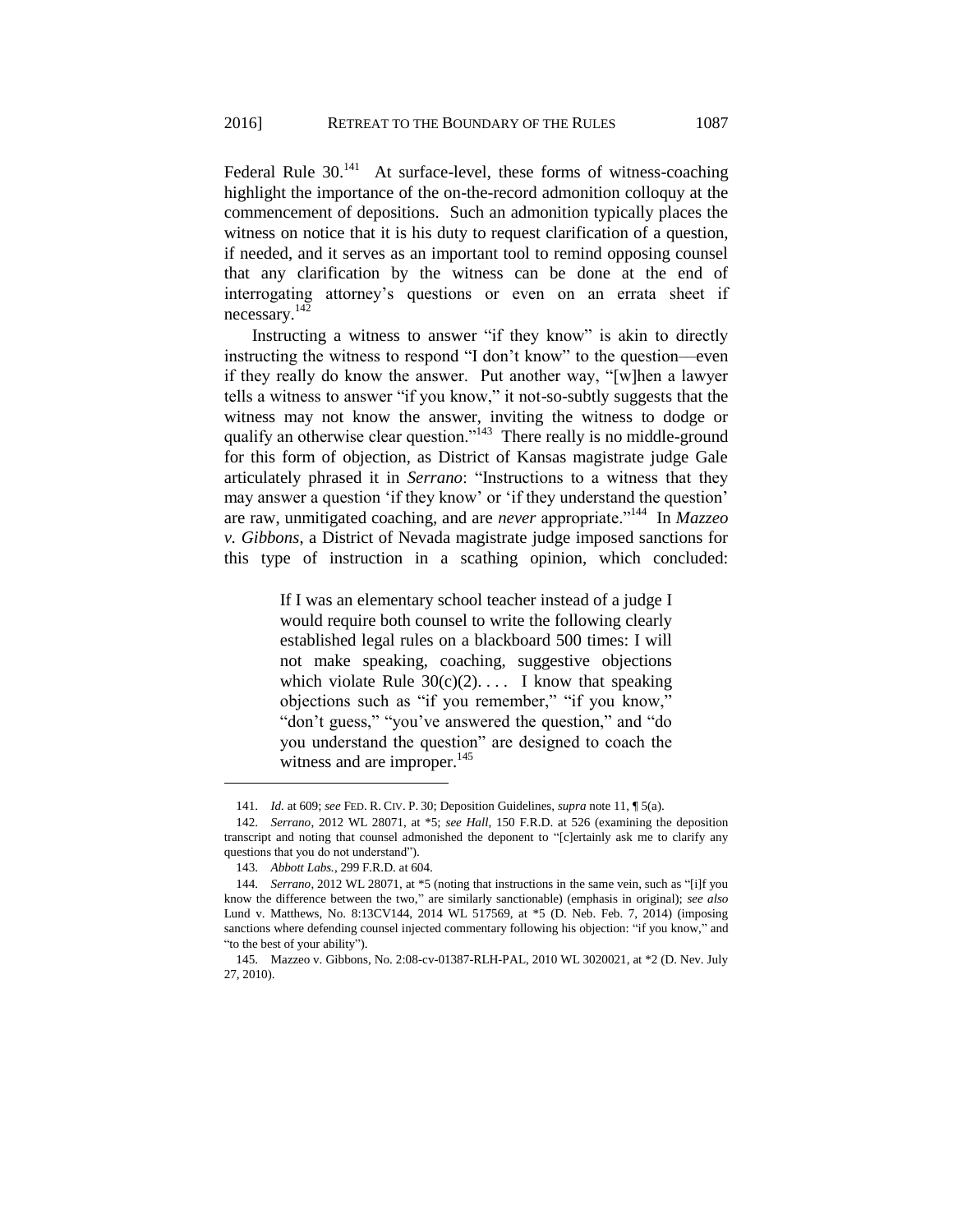2. Instructions Not to Answer

Because instructing a witness not to answer a question may result in a subsequent motion to compel because it violates Federal Rule 30, counsel should use this instruction with care. Directing a "deponent not to answer a question can be even more disruptive than objections."<sup>146</sup> Under Federal Rule 30:

> An instruction not to answer is appropriate only when necessary to preserve a privilege, to enforce a limitation ordered by the court, or to present a motion to terminate or limit a deposition being conducted in bad faith or in a manner that unreasonably annoys, embarrasses or oppresses the deponent or party.<sup>147</sup>

Although counsel may feel the urge to instruct a witness not to answer if a question has been asked and answered or it is beyond the personal knowledge of their client—unless the question satisfies the Federal Rule 30 standard—such an instruction would be improper.<sup>148</sup> Litigators who instruct their client not to answer have the burden of proving that each instruction was rightfully asserted in later proceedings.<sup>149</sup>

An instruction not to answer based on privilege or work product immunity does not obviate the witness from answering subsequent questions regarding the "existence, extent, or waiver" of the privilege or immunity.<sup>150</sup> Moreover, at least some courts are of the mind that private conferences, except for the purposes of determining whether a privilege should be asserted, are "not covered by the attorney-client privilege, at

<sup>146.</sup> *Hall*, 150 F.R.D. at 530 (quoting FED. R. CIV. P. 30 Committee Notes to the 1993 proposed amendments).

<sup>147.</sup> AKH Co. v. Universal Underwriters Ins. Co., No. 13-2003-JAR-KGG, 2016 WL 141629, at \*3 (D. Kan. Jan. 12, 2016) (citing FED. R. CIV. P. 30(c)(3), 30(d)(3)); Deposition Guidelines, *supra* note 11, ¶ 5(a).

<sup>148.</sup> *AKH Co.*, 2016 WL 141629, at \*3 (noting that questions counsel considered unclear or lacking foundation were not a basis for instructing the witness not to answer); Paramount Commc'ns v. QVC Network Inc., 637 A.2d 34, 52 n.3, 54 (Del. 1994).

<sup>149.</sup> Resolution Trust Corp. v. Dabney, 73 F.3d 262, 266–67 (10th Cir. 1995) (affirming sanctions where counsel could not meet his burden of proving that each instruction was protecting work product and criticizing counsel's blanket instruction not to answer).

<sup>150.</sup> *See* Deposition Guidelines, *supra* note 11, ¶ 5(b) (noting that follow-up questions "such as the date of a communication, who made it, to whom it has been disclosed, and its general subject matter" are appropriate).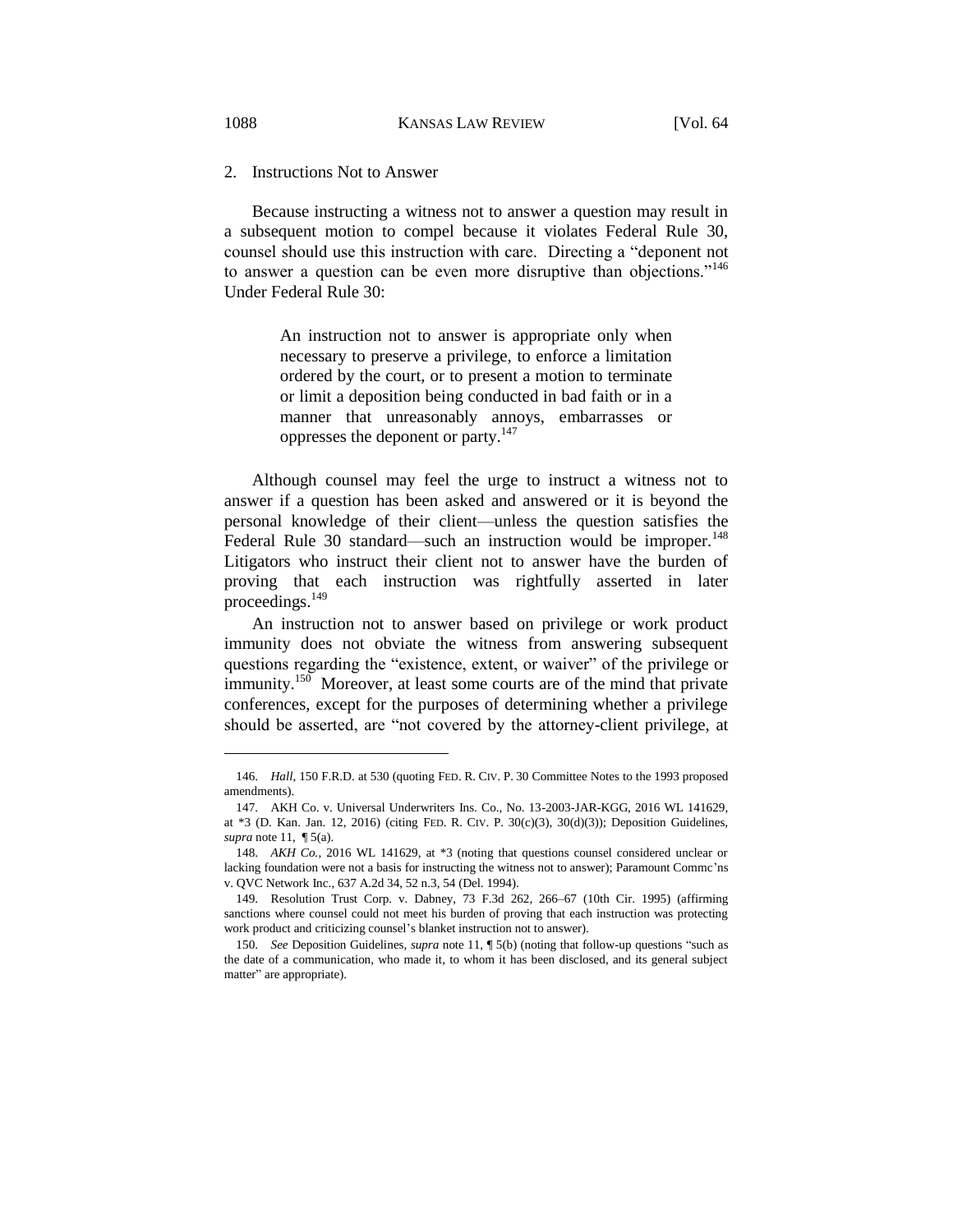least as to what is said by the lawyer to the witness" and are "fair game for inquiry by the deposing attorney to ascertain whether there has been any coaching and, if so, what."<sup>151</sup> Even when practitioners do not expressly instruct the witness not to answer, but previous objections or suggestions encourage the witness to refuse to answer questions within that category, the court may determine that counsel *influenced* the obstructive behavior.<sup>152</sup> One method for circumventing improper instructions not to answer is to circle-back to the question later in the deposition, after an over-zealous attorney has had the opportunity to cool down.<sup>153</sup> Undoubtedly, an instruction not to answer "impedes, delays or frustrates the fair examination of the deponent" and the District of Kansas or Kansas state courts should not hesitate to impose corresponding sanctions.<sup>154</sup>

Make no mistake, it is a mark of professionalism "for a lawyer zealously and firmly to protect and pursue a client's legitimate interests."<sup>155</sup> Improper speaking objections and instructions not to answer, however, are unprofessional and detract from the fact-finding mission of depositions. Litigators should be cautioned that behavior of this sort does not advance the interest of one's client; rather, such attempts to "harass, humiliate and intimidate deponents and their counsel" represent an "over-zealous attorney" who potentially violates the rules of procedure, the ethical rules, and general principles of professionalism.<sup>156</sup>

# *D. Off-the-Record Witness Coaching––Improper Use of Conferencing to Coach a Deponent or Interrupt Proceedings*

Once the deponent is sworn in and the deposition begins, under Federal Rule 30(c), "[t]he examination and cross-examination of a deponent proceed as they would at trial under the Federal Rules of

<sup>151.</sup> *Hall*, 150 F.R.D. at 527, 529 n.7; *see also infra* Part II.D.

<sup>152.</sup> Cordova v. United States, No. CIV 05-563 JB/LFG, 2006 WL 4109659, at \*5 (D.N.M. July 30, 2006).

<sup>153.</sup> MALONE & HOFFMAN, *supra* note 2, at 273–76.

<sup>154.</sup> AKH Co. v. Universal Underwriters Ins. Co., No. 13-2003-JAR-KGG, 2016 WL 141629, at \*4 (D. Kan. Jan. 12, 2016) (imposing monetary sanctions, and requiring local counsel to be present during all future depositions in which the violating *pro hac vice* attorney participated); *see*  KAN. R. PROF'L CONDUCT 3.4 (noting that a lawyer shall not "unlawfully obstruct another party's access to evidence").

<sup>155.</sup> Paramount Commc'ns v. QVC Network, 637 A.2d 34, 54 (Del. 1994).

<sup>156.</sup> *In re* Fletcher, 424 F.3d 783, 790–91 (8th Cir. 2005).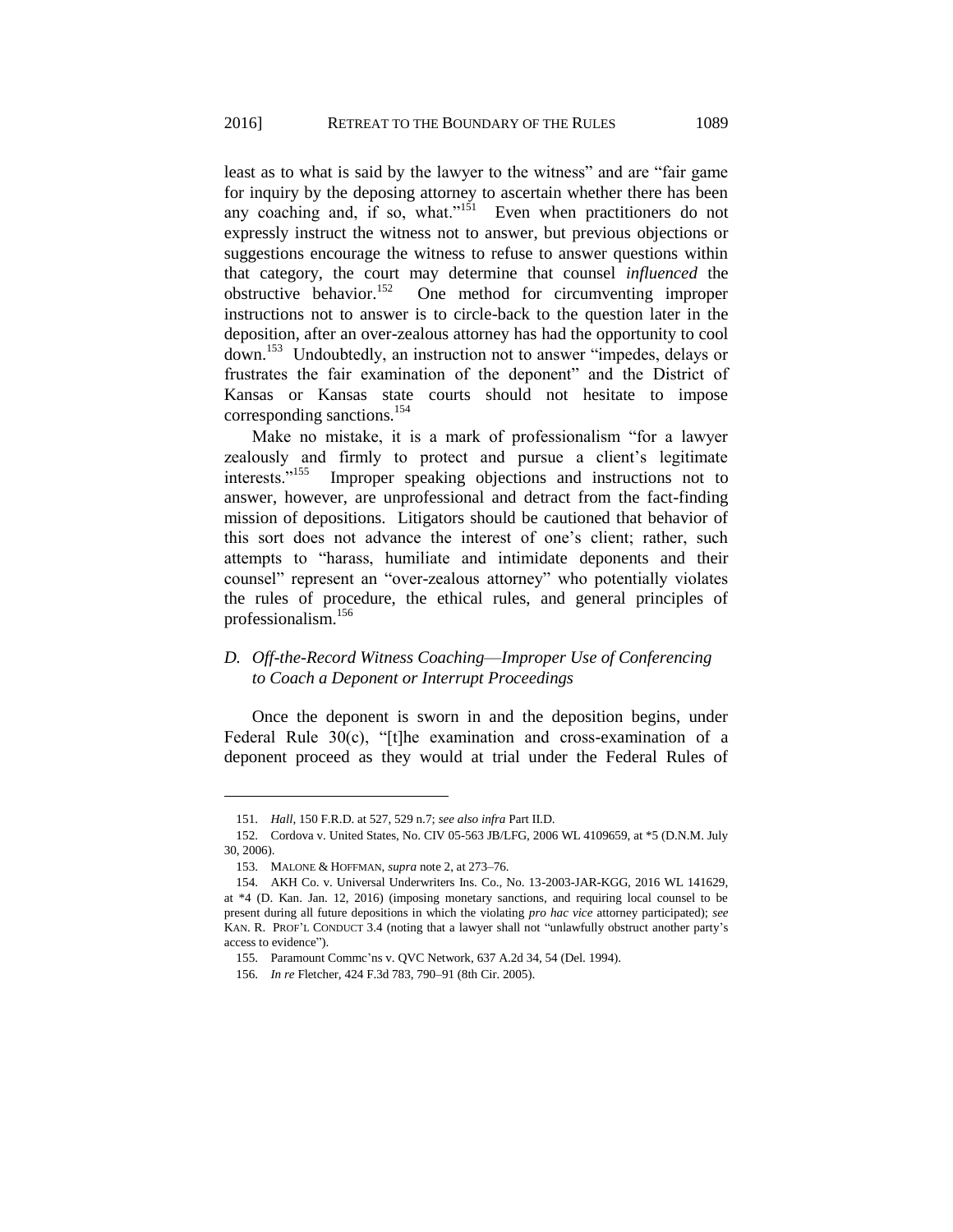Evidence."<sup>157</sup> Importantly, Federal Rule 30(c) does not address the propriety of attorney and client consultations that typically occur during short breaks in a deposition, at lunch, overnight, or at any other time during the deposition process. Not surprisingly, section 60-230 of the Kansas statutes does not address the matter either.<sup>158</sup>

The reality is that private conferencing between a lawyer and his client is an accepted part of deposition practice, but these consultations, no matter when they occur, are rife with suspicion and potential abuse.<sup>159</sup> Improper witness coaching frequently happens, which begs the question as to why there is no formal regulation to limit private discussions between the lawyer and his client-deponent. The short and easy answer may be that conferencing is impossible to regulate due to the practical and conventional realities of the deposition process itself.<sup>160</sup> For instance, it is accepted practice that every lawyer confers with his client in some way and for various reasons during normal breaks taken at the deposition, like restroom or lunch breaks. Also, because of the importance of the attorney-client privilege and confidentiality, any regulation of private conversations between a lawyer and client seems antithetical to these inviolate client protections.

1. Legitimate Reasons for Conferencing Under Federal Rule 30 and State Deposition Rules

Notwithstanding the practical necessity for normal recesses in a deposition, a focus on Federal Rule 30(c) and the Kansas state counterpart, section  $60-230(c)$ , suggests that there are only two legitimate reasons for which a lawyer has the right to confer with his deponent-client during the deposition. The first purpose concerns the protection of a privilege, and it allows a lawyer to interrupt a deposition if necessary to confer with a client about whether such a privilege exists.<sup>161</sup> If a privilege does exist, the lawyer can instruct his client not to answer a deposition question in order to protect the deponent from jeopardizing privileged information.<sup>162</sup> Importantly, a lawyer does not

<sup>157.</sup> FED. R. CIV. P. 30(c).

<sup>158.</sup> *See* KAN. STAT. ANN. § 60-230 (Supp. 2015).

<sup>159.</sup> For comprehensive discussion of this topic, see A. Darby Dickerson, *The Law and Ethics of Civil Depositions*, 57 MD. L. REV. 273, 12–26 (1998).

<sup>160.</sup> Cincinnati Ins. Co. v. Serrano, No. 11-2075-JAR, 2012 WL 28071, at \*6 (D. Kan. Jan. 5, 2012).

<sup>161.</sup> *See* FED. R. CIV. P. 30(c); KAN. STAT. ANN. § 60-230(c) (2015).

<sup>162.</sup> *Id.*; *see also supra* Part II.C.1.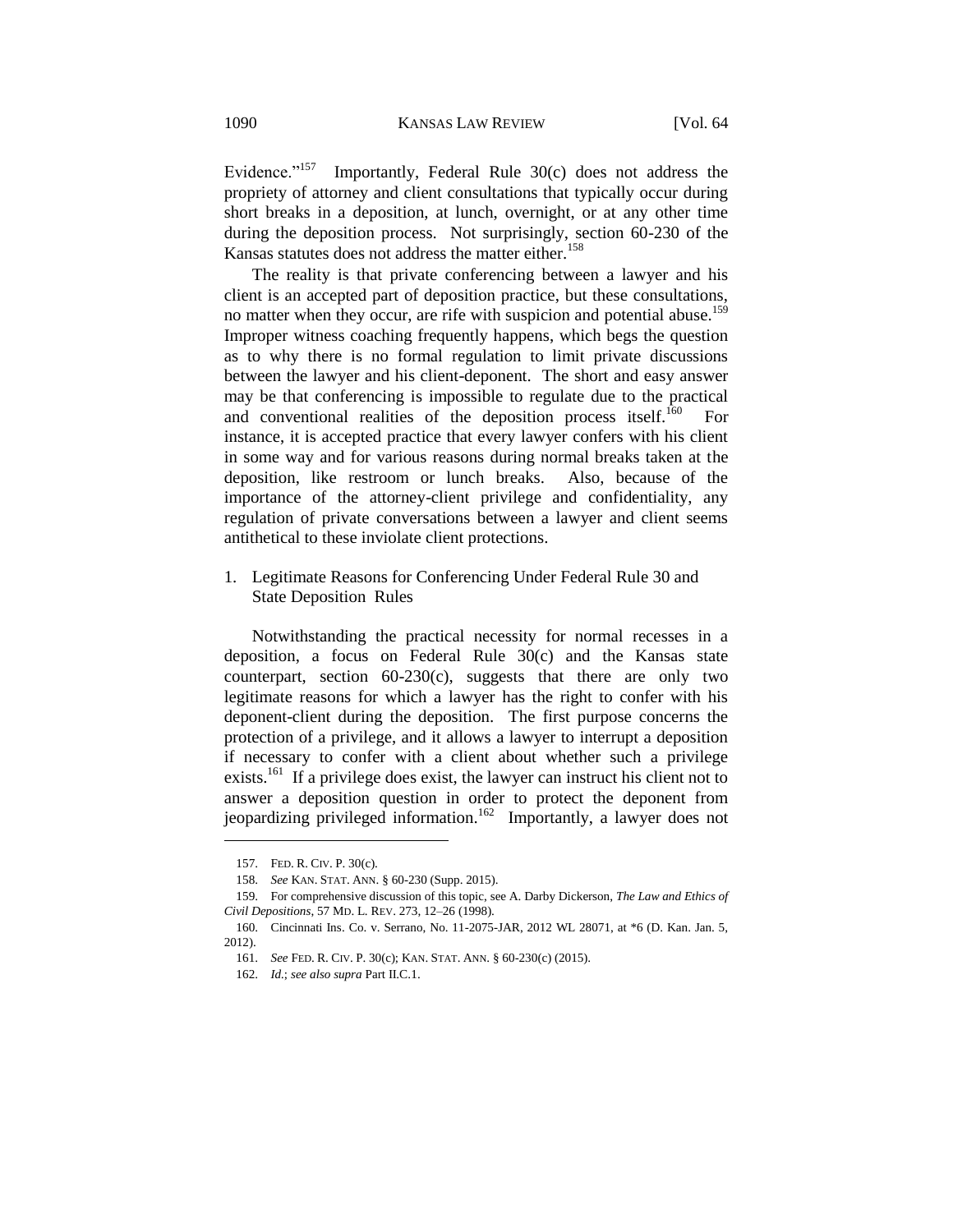share an attorney-client relationship with a third party deponent.<sup>163</sup> Thus, counsel would have no legal basis to confer regarding any privileged matters with this type of independent witness.

The second legitimate reason for private conferencing is that the client may need advice about *clarifying* his previous deposition answers. If this is the basis for a conference, however, the lawyer is not permitted to interrupt the deposition under federal and state procedural rules; rather, counsel may later confer with his client during a normal break in the deposition.<sup>164</sup> Again, whether a lawyer may confer with a deponent with whom he does not enjoy an attorney-client relationship even for purposes of clarifying prior deposition testimony is highly questionable, and probably improper. The basis for allowing a lawyer-client consultation to clarify prior testimony does not rise explicitly from Federal Rule 30(c) itself, but instead from the wealth of case law interpreting Federal Rule  $30(e)$ .<sup>165</sup> As will be discussed below, subsection (e) of Federal Rule 30 allows a deponent to review his transcript once it is prepared and to make alterations to deposition testimony either in form or substance.<sup>166</sup> The Kansas state deposition rule allows for the same.<sup>167</sup> Though the federal courts are divided on the types and breadth of changes permitted on an errata sheet, the case law seems to be overwhelmingly consistent on one point—a deponent is permitted to alter testimony after the deposition so as to *clarify* deposition answers.<sup>168</sup> In fact, under Federal Rule 30(e) and K.S.A. section 60-230, the deponent is allowed 30 days to do so.<sup>169</sup> Thus, judicial interpretation of Federal Rule 30(e), in the context of allowing a deponent to change his testimony after the deposition, strongly supports private conferencing between a lawyer and client during normal recesses for the purpose of discussing whether clarification of prior deposition testimony is necessary and if it should be done while the deposition is happening.

Significantly, it is the private nature of off-the-record discussions that occur between a lawyer and a client, including what may well be

<sup>163.</sup> *See* KAN. R. PROF. CONDUCT Scope ¶ 17 ("Most of the duties flowing from the clientlawyer relationship attach only after the client has requested the lawyer to render legal services and the lawyer has agreed to do so.").

<sup>164.</sup> *See* FED. R. CIV. P. 30(c); KAN. STAT. ANN. § 60-230(c) (Supp. 2015).

<sup>165.</sup> *See infra* notes 243–45.

<sup>166.</sup> *Id.*

<sup>167.</sup> KAN. STAT. ANN. § 60-230(c) (Supp. 2015).

<sup>168.</sup> *See infra* notes 243–45.

<sup>169.</sup> KAN. STAT. ANN. § 60-230(c) (2015); FED. R. CIV. P. 30(e).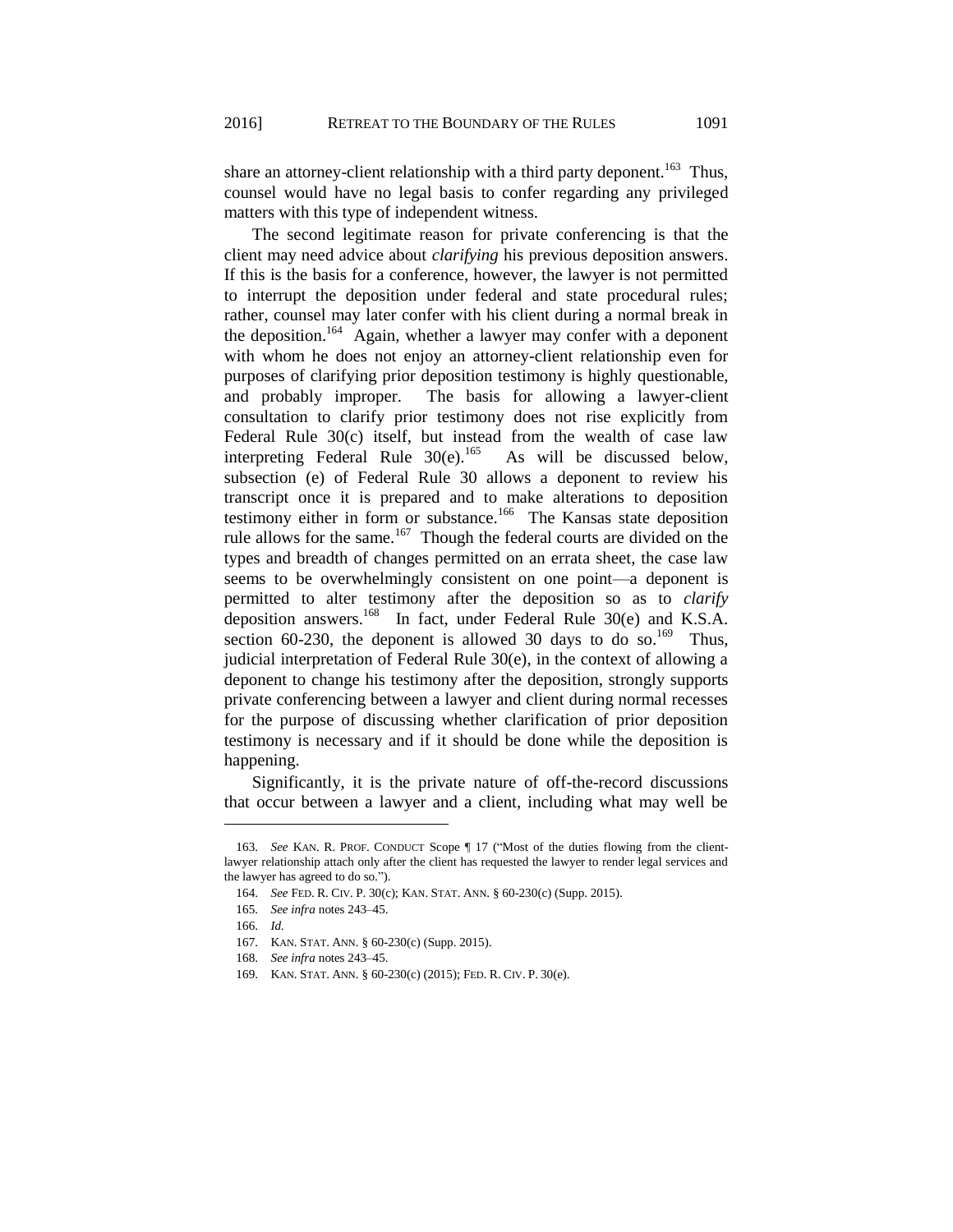innocuous chit-chat, which can foster suspicions of improper conduct, such as witness-coaching. These side-bar conversations create uncertainties in the eyes of opposing counsel because they are "known unknowns; that is to say we know there are some things we do not know"<sup>170</sup> regarding the communication, and we suspect the lawyer may be coaching his client about how to testify in the deposition. Further, despite what little guidance Federal Rule 30 and interpretive case law provide in this regard, we do know that courts frown upon any discussions involving a lawyer reassuring his client that his testimony is helpful, or warning the client that his prior testimony has been harmful.<sup>171</sup> Definitively, these kinds of discussions between a lawyer and a client are presumptively improper under both the rules of federal and state procedure, and may be viewed as witness-coaching.<sup>172</sup>

To be clear, the only right a deponent has to consult with counsel at a deposition exists by virtue of judicial interpretation of Federal Rule 30(c), which allows interruption of the deposition for the lawyer and the client to confer about the existence of a privilege.<sup>173</sup> Excluding this allowance, the rule does not speak about or authorize any other conferences between a lawyer and his client during the deposition itself, or during normal breaks. Relatedly, as a matter of federal constitutional law, it has been held that a client in a criminal case does not have a right to confer with his lawyer at all during breaks of his trial.<sup>174</sup> In *Perry v*. *Leeke*, <sup>175</sup> a state trial court order directed that a defendant could not consult with his attorney during a fifteen-minute recess that was taken while he testified in his own defense. The Supreme Court held that the state court's order did not violate the defendant's Sixth Amendment right to assistance of counsel.<sup>176</sup> Though *Perry* is a criminal case, which addressed a defendant's constitutional right to counsel in a trial setting, the *Perry* holding has been interpreted to mean that any rules, guidelines,

<sup>170.</sup> David A. Graham, *Rumsfeld's Knowns and Unknowns: The Intellectual History of a Quip*, THE ATLANTIC (Mar. 27, 2014), http://www.theatlantic.com/politics/archive/2014/03/rumsfeldsknowns-and-unknowns-the-intellectual-history-of-a-quip/359719/.

<sup>171.</sup> *See generally* Dickerson, *supra* note 159, at 314–25, 314 n.196.

<sup>172.</sup> *But see In re* Stratosphere Corp. Sec. Litig., 182 F.R.D. 614, 621 (D. Nev. 1998) (holding that it was not improper for a lawyer to use a recess of a deposition to prepare his witness).

<sup>173.</sup> FED. R. CIV. P. 30(c). This paragraph of the rule allows a lawyer to terminate a deposition if the deposition is being conducted in "bad faith or in such manner as unreasonably to annoy, embarrass, or oppress deponent." *Id.*

<sup>174.</sup> *See, e.g.*, Perry v. Leeke, 488 U.S. 272, 280 (1989).

<sup>175.</sup> *Id.* at 274.

<sup>176.</sup> *Id.* at 280.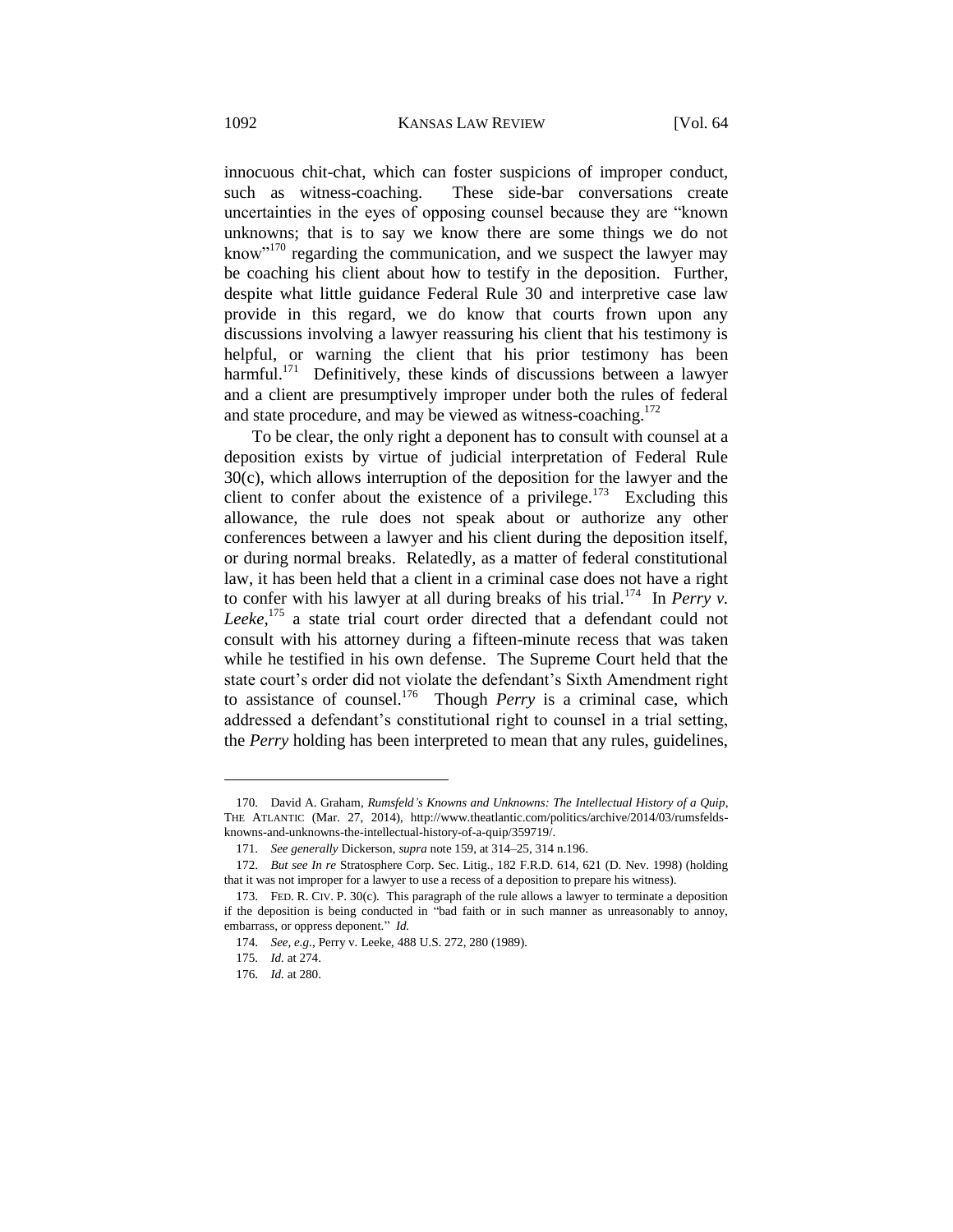or court orders that limit a deponent's right to confer with his lawyer during breaks are permissible in a civil deposition.<sup>177</sup>

As previously discussed, in *Hall v. Clifton Precision* the District Court for the Eastern District of Pennsylvania addressed the precise issue of "to what extent may a lawyer confer with a client, off-the-record and outside earshot of the other lawyers, during a deposition of the client."<sup>178</sup> In holding that the lawyer and client do not have an absolute right to confer during the deposition, the court artfully stated: "The witness comes to the deposition to testify, not to indulge in a parody of Charlie McCarthy, $^{179}$  with lawyers coaching or bending the witness's words to mold a legally convenient record. It is the witness—not the lawyer who is the witness."<sup>180</sup> Among the laudable points concerning deposition practice raised in *Hall*, the court sought to limit opportunities in which a lawyer could coach a client in a deposition. The court stated that judges have broad discretion over managing and controlling discovery matters in a case, and it invoked Federal Rules 26(f), 30, and 37(a) to issue a blanket order prohibiting all lawyer-client conferencing in a deposition.<sup>181</sup> The court's reason for curtailing all conferencing, even during coffee, restroom and lunch breaks, as well as overnight recesses, is because in the court's view, conferences between attorney and client "tend, at the very least, to give the appearance of obstructing the truth."<sup>182</sup>

This portion of the *Hall* decision did not gain any traction, and most federal courts have since declined to follow *Hall*'s reasoning and strict ruling despite the district court's straightforward and accurate analysis of the applicable Federal Rules.<sup>183</sup> In fact, *Hall* seems to be a lone rider in its prohibition of all lawyer-client conferencing in depositions. Most federal courts, and even state courts, do not explicitly prohibit conferencing between an attorney and client at a deposition, and many

<sup>177.</sup> *See* Dickerson, *supra* note 159, at 317 n.214 (citing Aiello v. City of Wilmington, 623 F.2d 845, 858–59 (3d Cir. 1980)).

<sup>178.</sup> Hall v. Clifton Precision, 150 F.R.D. 525, 526 (E.D. Pa. 1993).

<sup>179.</sup> Charlie McCarthy was a ventriloquist dummy and not a real person. *See Home Page*, CHARLIE MCCARTHY: OLD TIME RADIO, http://www.charliemccarthy.org/ (last visited Mar. 31, 2016).

<sup>180.</sup> *Hall*, 150 F.R.D. at 528 (internal footnote added).

<sup>181.</sup> *Id.*

<sup>182.</sup> *Id.*

<sup>183.</sup> Acri v. Golden Triangle Mgmt. Acceptance Co., 142 PITT. LEG. J. 225 (1993). The Court of Common Pleas in Pennsylvania declined to follow *Hall* for many reasons, including that: (1) they provide insufficient protection for the client; (2) they can produce results that could not have been intended; and (3) they fail to recognize the proper role of counsel. *Id.*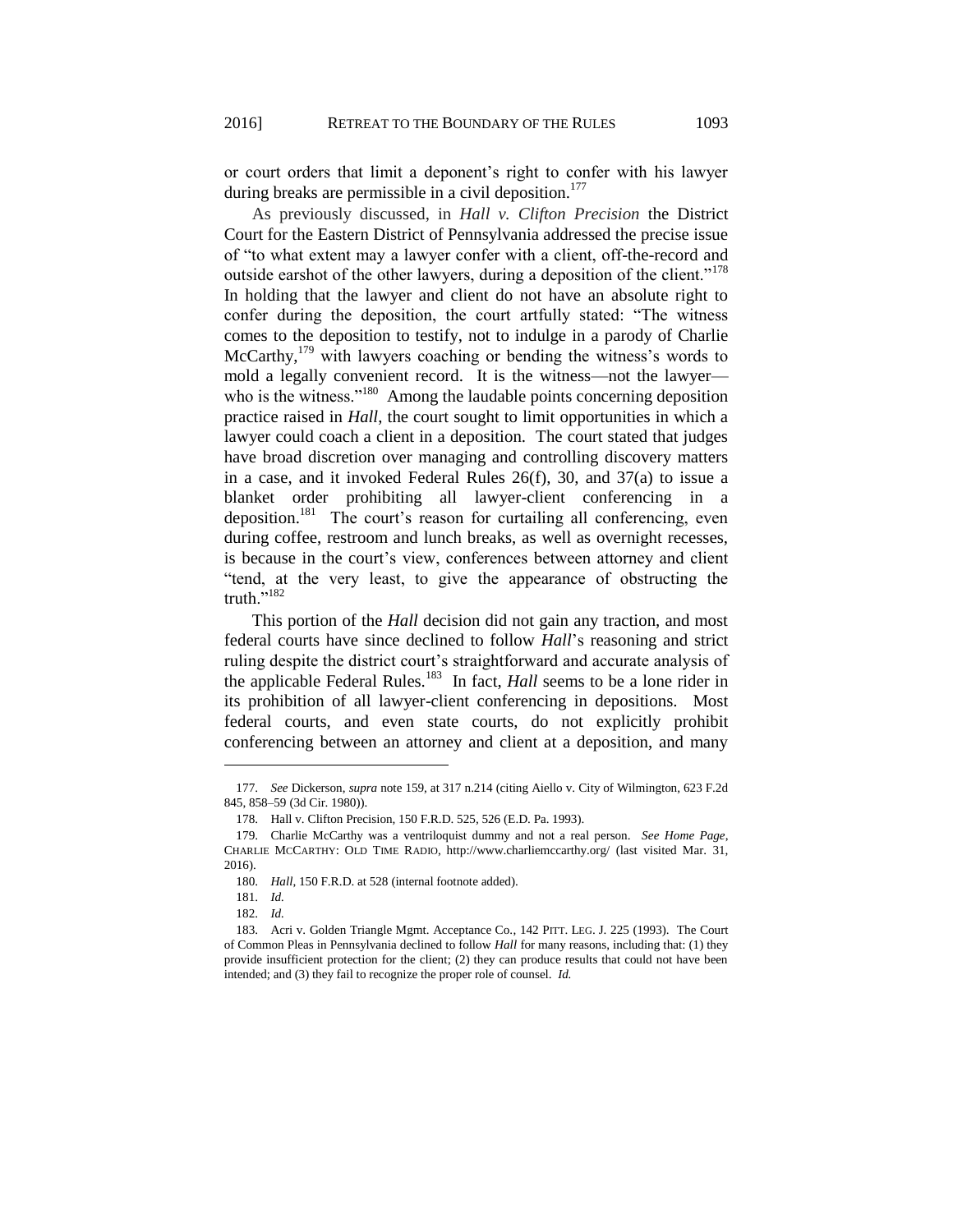allow conferences to occur under certain conditions, like normal breaks. For example, in *State ex rel. Means v. King*,<sup>184</sup> the Supreme Court of West Virginia discussed a lower court's order that prohibited plaintiff and her counsel from conferencing during the deposition breaks, as well as the overnight break. $185$  Apparently following the reasoning established in *Hall*, the trial court stated in its order that "once the Plaintiff i[s] placed under oath for her deposition or any other sworn testimony, discussions between Plaintiff and her counsel are inappropriate."<sup>186</sup> On appeal, the Supreme Court of Appeals of West Virginia declined to follow *Hall* and revised the trial court's order, holding that a lawyer may confer with his client during a normal break in a discovery deposition so long as the lawyer does not interrupt the deposition to request a conference between the question and answer for an improper purpose.<sup>187</sup>

Taking an even more liberal position regarding conferencing protocol, in *In re Stratosphere Corp. Sec. Litigation*, <sup>188</sup> a magistrate judge in the U.S. District Court for the District of Nevada held that it was not improper for an attorney to confer with his client during a break in a deposition "to make sure that his . . . client did not misunderstand or misinterpret [deposition] questions," nor was it improper for the lawyer to use a normal recess "to help rehabilitate the client by fulfilling [his] ethical duty to prepare a witness."<sup>189</sup>

In 2001, in *McKinley Infuser, Inc. v. Zdeb*, <sup>190</sup> the U.S. District Court for the District of Colorado addressed, among a variety of issues arising in a deposition, a lawyer's role in his client's decision to change his prior deposition testimony. While the court did not directly address improper conferencing at the deposition, it did make some key points about the common practice, distinguishing between situations where an attorney seeks to interrupt the deposition when a question is pending to *coach* his client from a situation where an attorney consults with his or her client on a later or earlier occasion.<sup>191</sup> The court ruled that the truth-finding

 $\overline{a}$ 

191. *Id.*

<sup>184.</sup> State *ex rel.* Means v. King, 520 S.E.2d 875 (W.Va. 1999).

<sup>185.</sup> *Id.* at 878.

<sup>186.</sup> *Id.* at 877.

<sup>187.</sup> *Id.* at 875.

<sup>188.</sup> *In re* Stratosphere Corp. Sec. Litig.,182 F.R.D. 614 (D. Nev. 1998).

<sup>189.</sup> *Id.* at 621; *see also* Odone v. Croda Int'l PLC., 170 F.R.D. 66, 69 (D.D.C. 1997) (holding that five-minute consultation between deponent and his attorney did not warrant sanctions or redeposition of deponent regarding content of discussions between the client and the lawyer).

<sup>190.</sup> McKinley Infuser, Inc. v. Zdeb, 200 F.R.D. 648 (D. Colo. 2001).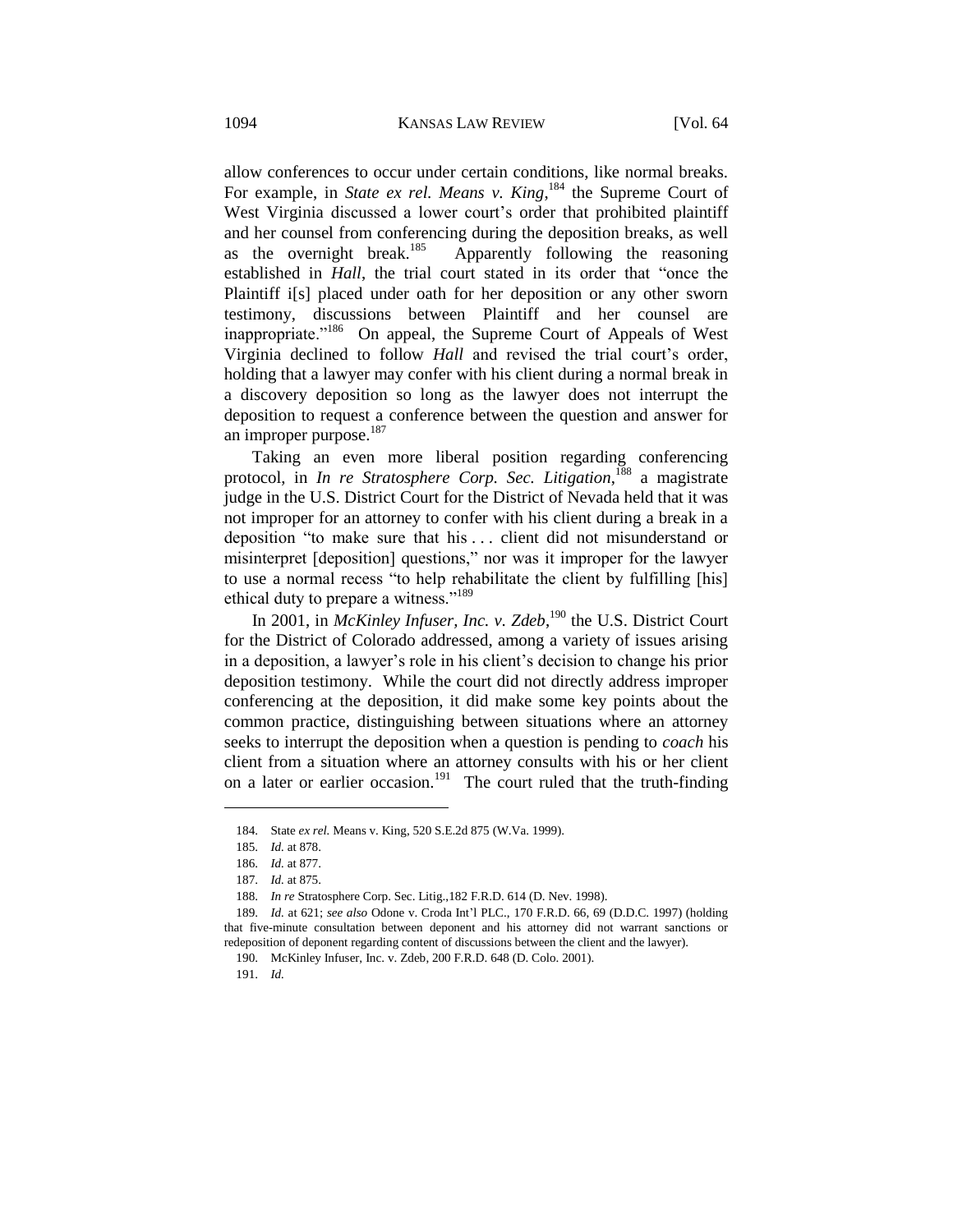function of the deposition is adequately protected so long as there is no coaching while a question is pending and that subsequent consultations, even after a prolonged recess are permitted.<sup>192</sup>

## 2. Local District Court Guidelines

To date, due to the scant case law in this area, it is not surprising that there is no interpretive judicial decision in the Tenth Circuit or in the Kansas state practice that directly addresses the propriety of attorneyclient conferencing in a deposition. It is interesting that over 20 years ago, the court in *Hall* noted that "there is not a lot of caselaw" on this issue. $193$  That assessment remains true today. Since the few court interpretations of this topic are inconsistent, any limitations on what a lawyer and a client-deponent can discuss privately, and off-the-record, during normal breaks are not entirely clear. Moreover, any nationwide formal regulation of this type of conferencing remains unlikely. This means that practitioners are left with jurisdictional practice guidelines, standing orders, and ethical rules, to guide them in how to properly engage, if at all, in conferencing with their client during a deposition recess.

As previously mentioned, in an effort to be proactive in curbing ongoing deposition practice abuse, the District of Kansas has established Deposition Guidelines to regulate and guide attorney conduct in the area of deposition practice.<sup>194</sup> Paragraph  $5(c)$ , "Private consultation," written in bold lettering, follows Federal Rule 30(c) and permits private conferences between a deponent and a lawyer during the actual taking of the deposition but only to determine whether a privilege or work product immunity exists.<sup>195</sup> Any other interruptions in the deposition itself are presumptively improper.<sup>196</sup>

The guideline goes on to provide that unless the court prohibits conferencing for good cause shown, any off-the-record consultations between a lawyer and a client may be conducted during normal recesses

<sup>192.</sup> *Id.* at 650.

<sup>193.</sup> Hall v. Clifton Precision, 150 F.R.D. 525, 525 (E.D. Pa. 1993).

<sup>194.</sup> *See Pretrial and Trial Guidelines for Hon. Thomas Marten*, U.S. DIST. CT. FOR THE DIST. OF KAN., http://www.ksd.uscourts.gov/guidelines-for-parties-and-counsel/ (last visited Mar. 31, 2016) ("Depositions. Review [FED. R. CIV. P.] 28–31 carefully. Depositions are not contests to see how much information a witness and her or his lawyer can avoid disclosing.").

 <sup>195.</sup> Deposition Guidelines, *supra* note 11,¶ 5(c).

<sup>196.</sup> *Id.*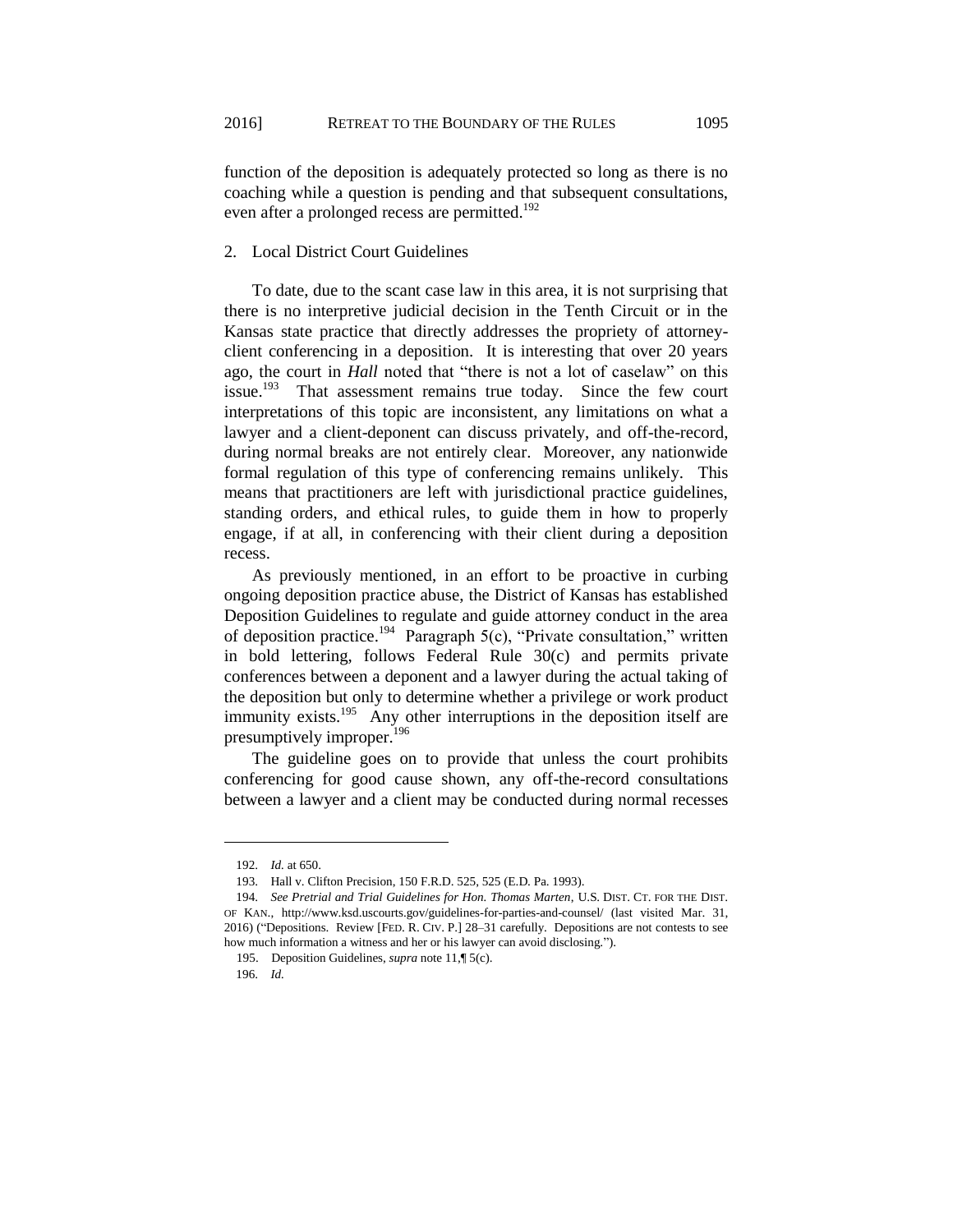or adjournments.<sup>197</sup> However, these private consultations may be subject to inquiry by deposing counsel to determine whether there has been any witness-coaching; and, if so, deposing counsel may inquire on-therecord, once the deposition recommences, what was discussed between the deponent and counsel. Lastly, the guideline provides that "[i]n such inquiry, the Court may determine whether, under applicable law, the parties to such a [sic] conferences have waived any attorney-client privilege."<sup>198</sup> Interpreted as a whole, Paragraph 5(c) of the Deposition Guidelines helps to set the limitations and conditions of attorney-client conferencing that are permitted in Kansas federal deposition practice.

The Kansas state deposition rule, section 60-230(c) is also silent about deposition protocol concerning conferencing during a deposition, except like the federal rule, the state rule seems to allow an interruption of the deposition for purposes of allowing the lawyer and client to discuss a potential privilege issue. But unlike the federal district court Deposition Guidelines, there are no such guidelines promulgated by the Kansas Supreme Court for state practitioners. Thus, the only way a concern about improper conferencing is addressed in state practice is either through: (1) a discovery order issued by the district court under section 60-237, which can be crafted to limit or prohibit private conferences; or (2) through stipulation of the parties to use the District of Kansas Deposition Guidelines.

## *E. Improper Use of Errata Sheets*

The use of the errata sheet to change deposition testimony is controversial in deposition practice, and the federal courts have long disagreed about the types of corrections that a deponent may make after he has had the opportunity to review the transcript and reflect on his deposition testimony.<sup>199</sup> Under Federal Rule  $30(e)$ , the deponent is allowed to review his deposition transcript once the court reporter prepares it and he may make changes in "form or *substance*" to his deposition answers.<sup>200</sup>

<sup>197.</sup> *Id.*

<sup>198.</sup> *Id.*

<sup>199.</sup> *See* A. Darby Dickerson, *Deposition Dilemmas: Vexations Scheduling and Errata Sheets*, 12 GEO. J. LEGAL ETHICS 1 (Fall 1998); Devon Energy Corp. v. Westacott, No. H-09-1689, 2011 WL 1157334 (S.D. Tex. Mar. 24, 2011) (opinion provides analysis of both the narrow and broad applications of FED. R. CIV. P. 30(e)).

<sup>200.</sup> FED. R. CIV. P. 30(e) (emphasis added).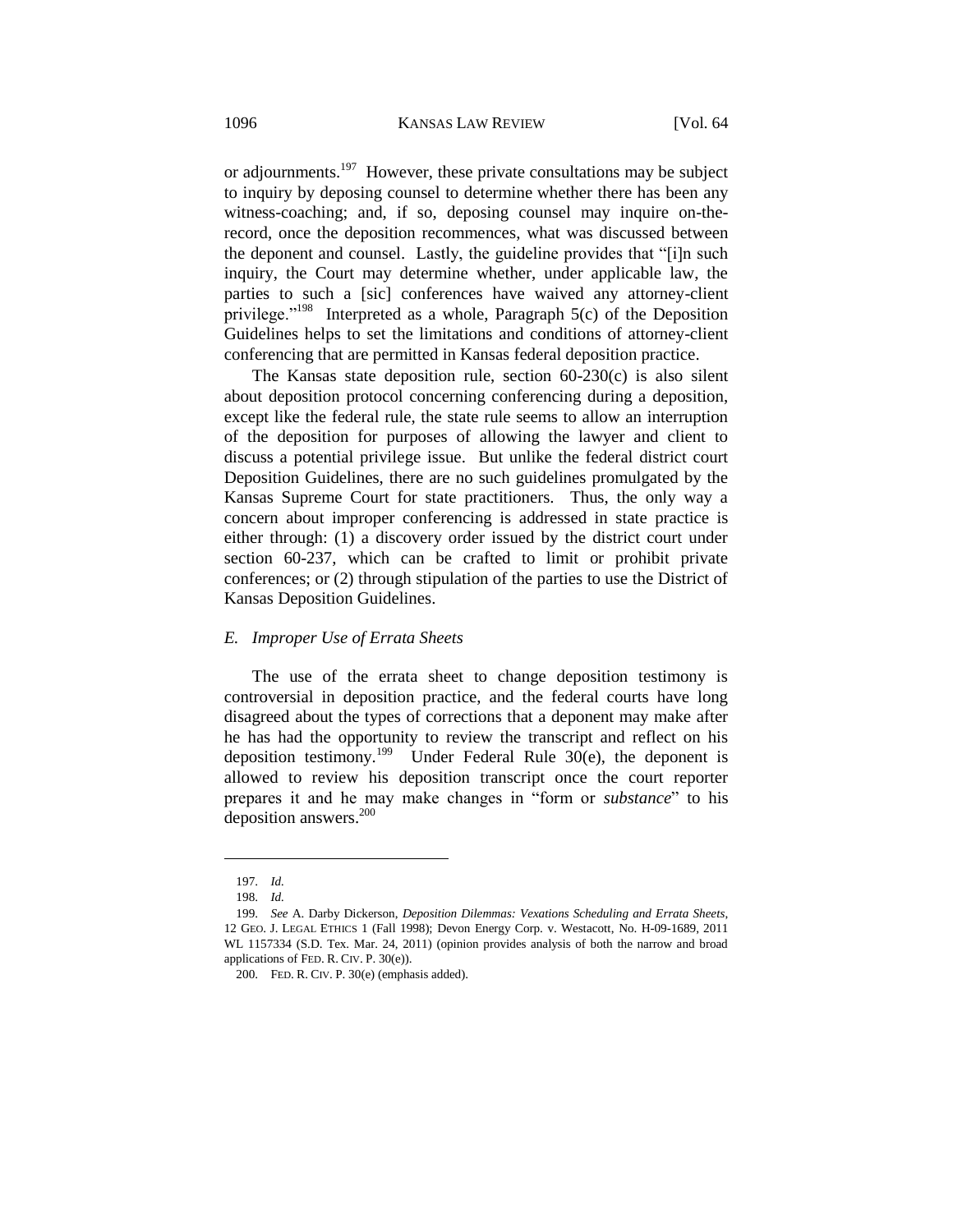According to its strict definition, the purpose of the errata sheet is to alert the court reporter to possible reporting errors in a deposition transcript.<sup>201</sup> Its use is not meant to materially change sworn deposition testimony or to add responses that deposing counsel's questions did not elicit.<sup>202</sup> To illustrate, a deponent's transcript may reveal a minor "form" or typographical defect, such as when the court reporter incorrectly spells the name of the city where the deponent lives, or transposes numerals of a telephone number. In instances where the transcription error is minor and insignificant, such as the examples just described, these "form" corrections do not affect the deponent's overall testimony as they relate to material facts in the case.

Any significant changes, such as contradictions to the deponent's original testimony, however, pose a curious and legitimate question about whether such dramatic changes should be permitted under Federal Rule 30(e). These types of changes are especially problematic for a party who has incurred the time and expense necessary to prepare and conduct a proper and effective fact-finding deposition, and who expects that the deponent's answers given at the deposition are truthful.

As a practical matter, it is usually a party who has been deposed by the opposing side who is likely to be later dissatisfied with his deposition testimony, either because the deponent's testimony is not as helpful as the deponent intended it to be when he gave it at the deposition, or the testimony actually harms the deponent's legal position in the case. These deponents, in particular, may be highly motivated to change their original testimony, especially when faced with a summary judgment motion filed by the opposing side.

Just how far a dissatisfied party may go to change prior testimony under Federal Rule 30(e) depends on what types of changes a court will permit. The 2010 case of *Norelus v. Denny's Inc*. <sup>203</sup> is an extreme example of potential abuse in using the Federal Rule 30(e) process to change prior deposition testimony. In *Denny's Inc.*, the plaintiff submitted a 63-page errata sheet made up of 848 material and

<sup>201.</sup> *Errata Sheet*, U.S. LEGAL DEFINITIONS, http://definitions.uslegal.com/e/errata-sheet/ (last visited Mar. 31, 2016).

<sup>202.</sup> *Id.*; *but see* Norelus v. Denny's Inc., 628 F.3d 1270, 1302 (11th Cir. 2010) (Tjoflat, J., dissenting) (stating that the 63-page errata sheet containing 868 changes to plaintiff's deposition testimony, "was not an errata sheet as contemplated" by the Federal Rules, but rather a "letter" from plaintiff's counsel to defense counsel).

<sup>203.</sup> *Denny's Inc.*, 628 F.3d at 1302 (affirming sanctions against plaintiff's attorneys for abusing Federal Rule 30(e)).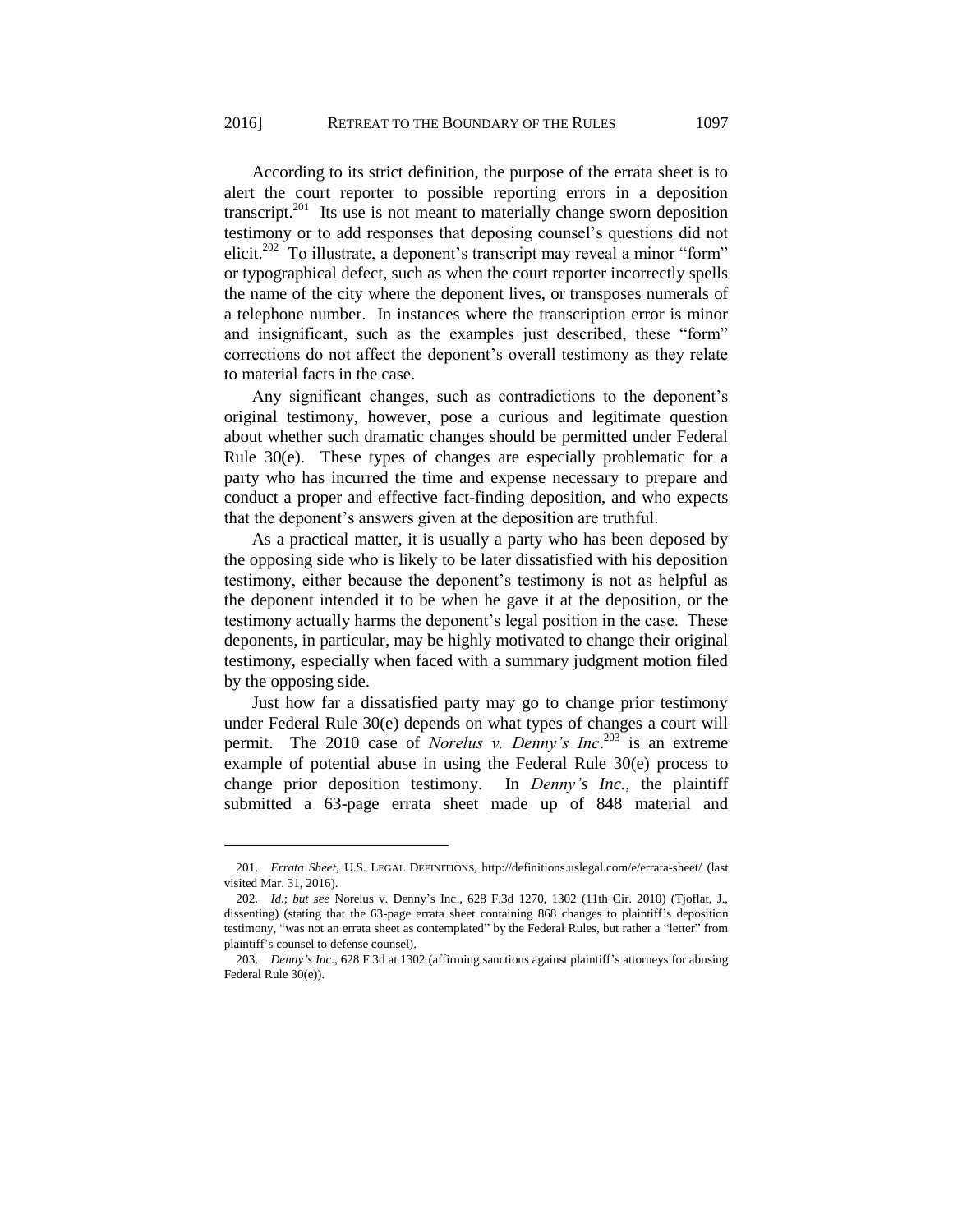contradictory changes to her original deposition testimony.<sup>204</sup> This case, like others, demonstrates how Federal Rule 30(e) can be abused. Currently, the federal courts are divided between a strict and broad approach to Federal Rule 30(e).

1. The Narrow Interpretation of Federal Rule 30(e)—Followed by Tenth Circuit

Despite the broad and plain language of Federal Rule 30(e), some federal courts, including the Seventh, Ninth, and Tenth Circuits, reject the notion that Federal Rule 30(e) gives a deponent *carte blanche* to materially change or add to deposition answers in any way that alters or contradicts the original deposition testimony without a legitimate purpose to do so.<sup>205</sup> Courts in this group take a restrictive approach in applying Federal Rule 30(e), holding that the rule "is to be used for corrective, and not contradictory, changes."<sup>206</sup>

Notwithstanding the potentially broad and plain language of Federal Rule 30(e), the 1992 case of *Greenway v. International Paper Co.*, 207 from the Western District of Louisiana, is probably one of the earliest cases that narrowly interprets the rule, and it is this seminal case that is commonly cited by federal courts that embrace a strict application of the rule. In *Greenway*, an employment case, the defendant sought to "suppress and nullify" the plaintiff's attempts to make 64 separate and distinct changes to her deposition testimony.<sup>208</sup> In the opinion, the district court contrasted the plaintiff's deposition answers with the plaintiff's corrections on the errata sheet, all of which significantly contradicted plaintiff's original testimony.<sup>209</sup> The following examples of revised answers made by the plaintiff-deponent in *Greenway* are just two of many changes the court highlighted in its opinion:

As stated in the deposition:

"No, sir."

<sup>204.</sup> *Id.*

<sup>205.</sup> Greenway v. Int'l Paper Co., 144 F.R.D. 322 (W.D. La. 1992); Thorn v. Sundstrand Aerospace Corp., 207 F.3d 383 (7th Cir. 2000); Garcia v. Pueblo Country Club, 299 F.3d 1233 (10th Cir. 2002); Hambleton Bros. Lumber Co. v. Balkin Enter., 397 F.3d 1217 (9th Cir. 2005).

<sup>206.</sup> *Hambleton*, 397 F.3d at 1226.

<sup>207.</sup> *Greenway*, 144 F.R.D. at 323.

<sup>208.</sup> *Id.* 

<sup>209.</sup> *Id.*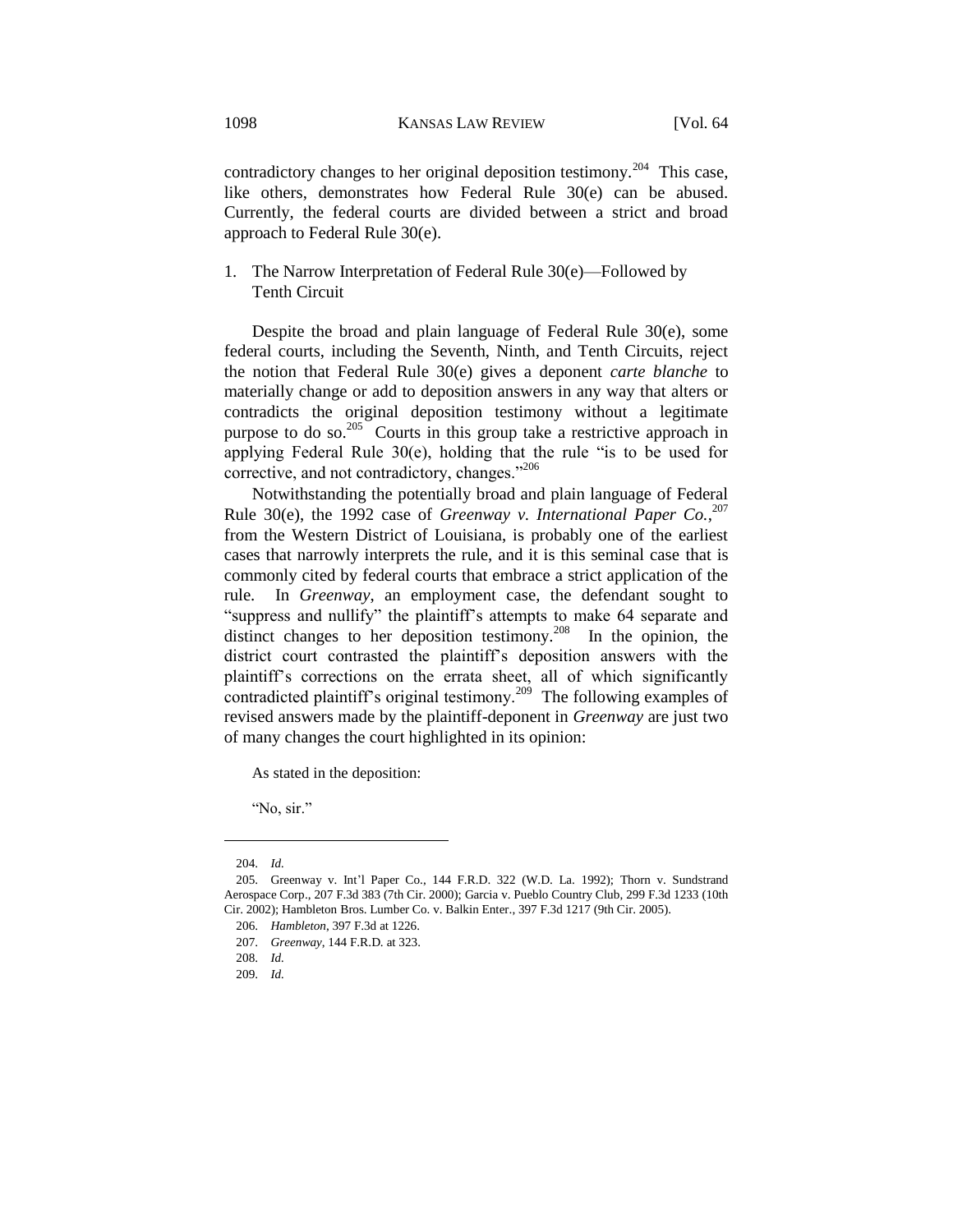Correction desired [on the errata sheet]:

"Yes, sir. For example, after I filed the quick-hour grievance in June 1990, Jimmy retaliated against me by forbidding me from using the telephone while at work, taking any jobs without his permission and talking to any management personnel without first talking to  $\lim$ ...<sup>310</sup>

In yet another example, the plaintiff gave the following answer in the deposition:

"Well, it had to be over fifteen foot because . . . ."

Correction desired on the errata sheet:

"Well, it was approximately eight feet wide because  $\ldots$ ."

In rejecting plaintiff's attempted changes, the *Greenway* court pointed out that in almost all of the 64 changes plaintiff made to her original answers, plaintiff's revised answers were inconsistent with her deposition testimony and were not simply making her answers: (1) more accurate and complete; or  $(2)$  for the purpose of clarification.<sup>212</sup> The court analyzed the plaintiff's reasons for her changes, and emphasized that the "purpose of Rule  $30(e)$  is obvious."<sup>213</sup> "The Rule cannot be interpreted to allow one to alter what was said under oath. If that were the case, [the deponent] could merely answer the questions with no thought at all then return home and plan artful responses. Depositions differ from interrogatories in that regard."<sup>214</sup> Moreover, the court chided, "[a] deposition is not a take home examination."<sup>215</sup>

In 2000, in *Thorn v. Sundstrand Aerospace Corp.*, <sup>216</sup> an employment case brought under the Age Discrimination in Employment Act, the Seventh Circuit recognized that the plain language of Federal Rule 30(e) permits deposition answers to be altered in "form or substance," but the court also cited *Greenway* for the proposition that it is a "questionable" tactic for a deponent to substantively alter his deposition answers after

<sup>210.</sup> *Id.*

<sup>211.</sup> *Id.* at 324.

<sup>212.</sup> *Id*. at 325.

<sup>213.</sup> *Id.*

<sup>214.</sup> *Id.*

<sup>215.</sup> *Id.*

<sup>216.</sup> Thorn v. Sundstrand Aerospace Corp., 207 F.3d 383 (7th Cir. 2000).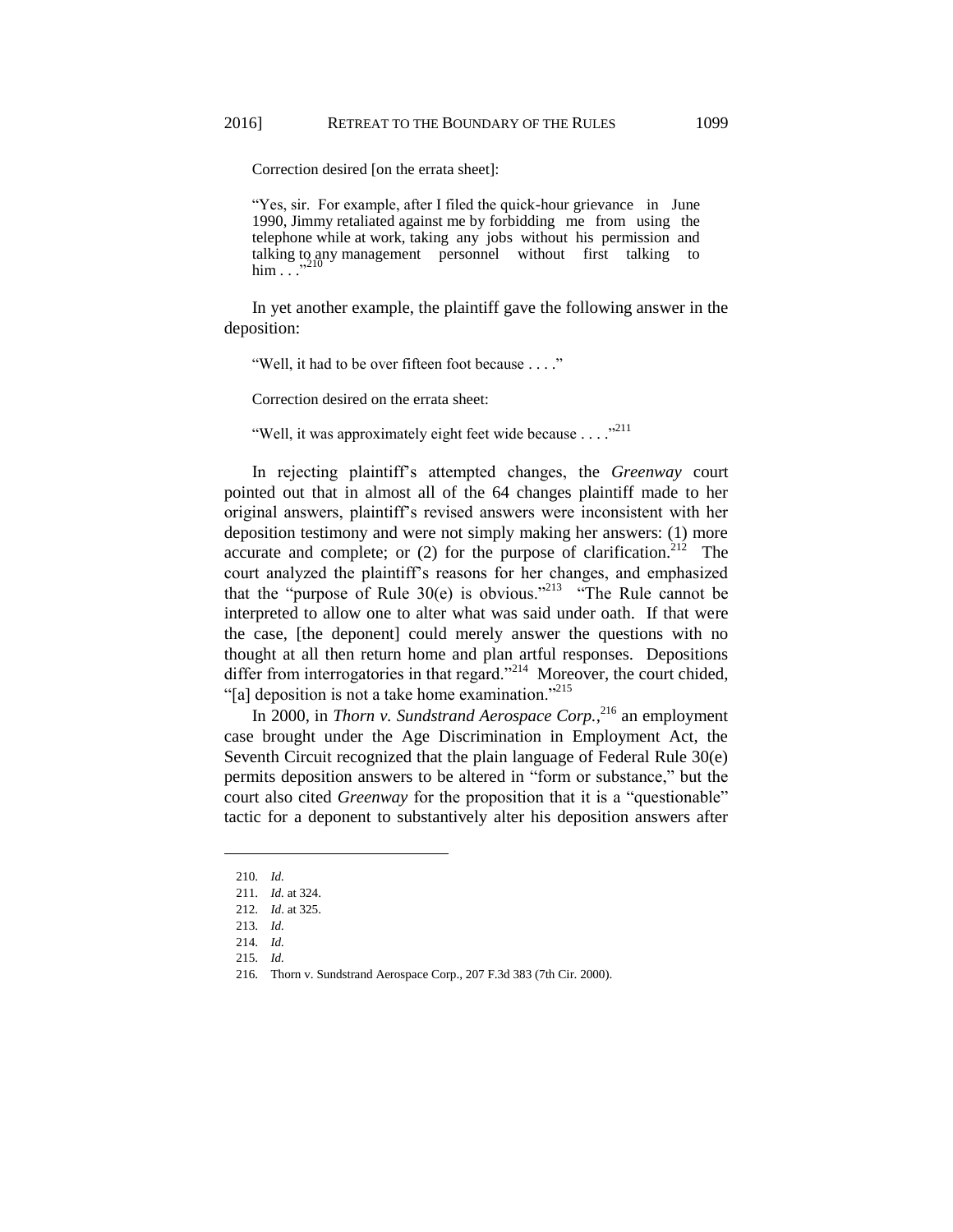review of the transcript.<sup>217</sup> Further, the court determined, "a change of substance which actually contradicts the transcript is impermissible unless it can plausibly be represented as the correction of an error in transcription, such as dropping a 'not."<sup>218</sup>

The federal courts that prohibit contradictory corrections to deposition testimony have done so particularly when a party seeks to alter a deponent's answers in an attempt to defeat a summary judgment motion filed by the opposing party. This was the situation in 2002, when the Tenth Circuit decided *Garcia v. Pueblo Country Club*. 219 In *Garcia*—also an employment discrimination case—the Tenth Circuit reviewed and reversed the district court's order for summary judgment in favor of the defendant.<sup>220</sup> In arriving at its decision, the court concluded that the facts taken in the light most favorable to the plaintiff, including the defendant's reliance upon testimony "where that errata strayed substantively from the original testimony," properly stated a claim to be considered by a jury.<sup>221</sup> Though noted in a footnote, the court commented that the *Greenway* court best "expressed the purpose and scope of Rule  $30(e)$ ," which is to prohibit a deponent from changing original deposition testimony in such a way that it contradicts what was first said under oath by the deponent.<sup>222</sup> Further, the court stressed, "[w]e do not condone . . . material changes to deposition testimony and certainly do not approve of the use of such altered testimony that is controverted by the original testimony."<sup>223</sup>

In 2005, in *Hambleton Bros. Lumber Co. v. Balkin Enterprises*, <sup>224</sup> the Ninth Circuit, citing both *Greenway* and *Garcia*, emphasized that any alterations to deposition answers must have a "legitimate purpose."<sup>225</sup> The court invoked the "sham affidavit" doctrine to emphasize that "a party cannot create an issue of fact by an affidavit contradicting his prior deposition testimony." $226$  In the case before it, the court went on to

<sup>217.</sup> *Id.* at 389 (citing *Greenway*, 144 F.R.D. at 322; Podell v. Citicorp Diners Club, Inc., 112 F.3d 98, 103 (2d Cir. 1997)).

<sup>218.</sup> *Id.*

<sup>219.</sup> Garcia v. Pueblo Country Club, 299 F.3d 1233 (10th Cir. 2002).

<sup>220.</sup> *Id.* at 1233.

<sup>221.</sup> *Id.* at 1242 n.5.

<sup>222.</sup> *Id.*

<sup>223.</sup> *Id.*

<sup>224.</sup> Hambleton Bros. Lumber Co. v. Balkin Enter., 397 F.3d 1217 (9th Cir. 2005).

<sup>225.</sup> *Id.* at 1224–25.

<sup>226.</sup> *Id.* at 1225; *see also* Reilly v. TXU Corp., 230 F.R.D. 486 (N.D. Tex. 2005) (analyzing the "sham affidavit" doctrine, but choosing to adopt the broad interpretation of Federal Rule 30(e)).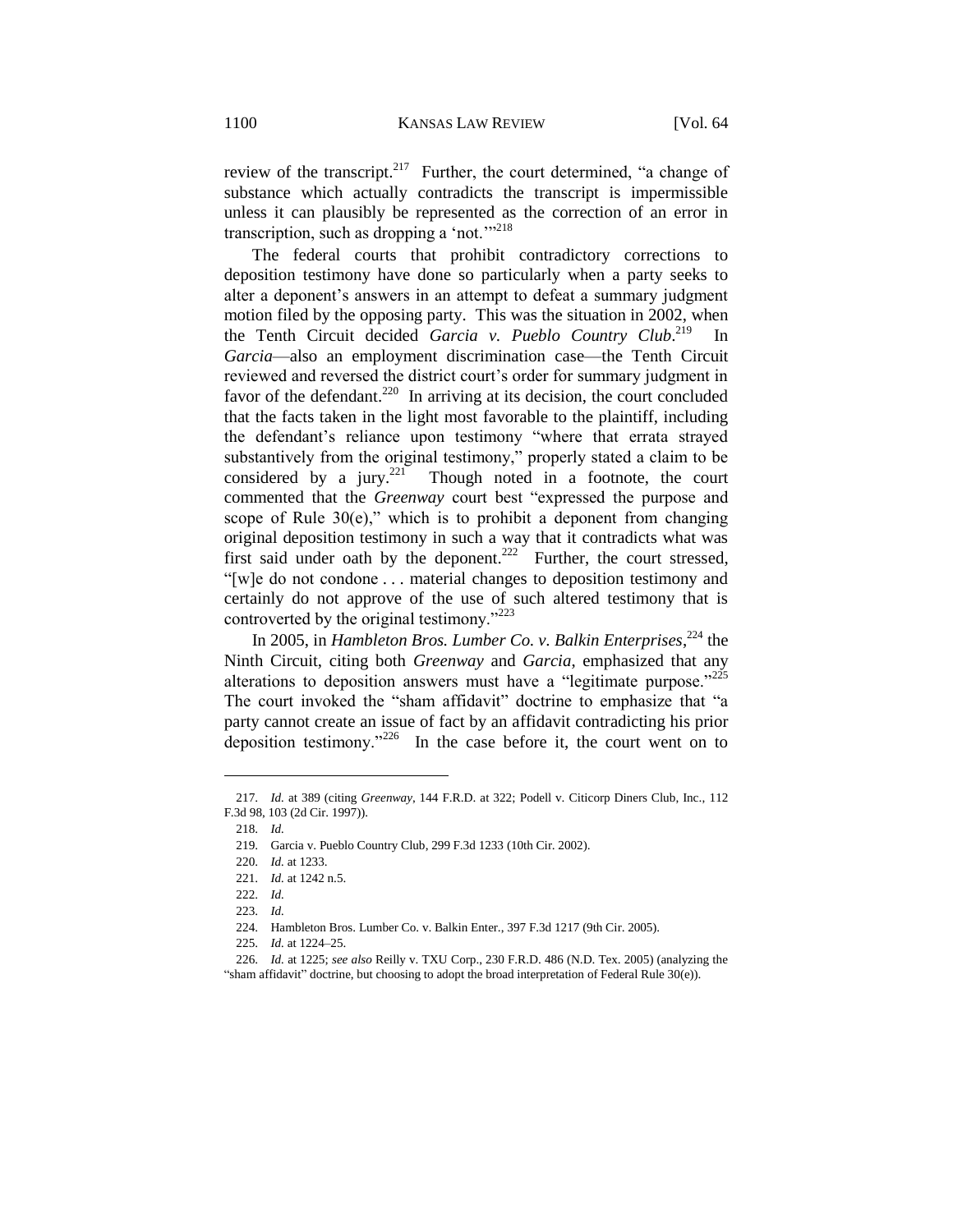critically assess the plaintiff's seemingly strategic timing in making corrections to a deponent's testimony after the defendant filed a motion for summary judgment. $227$  In disallowing the plaintiff's revised deposition testimony, the Ninth Circuit validated the magistrate judge's concern that the deponent's "'corrections' were not corrections at all, but rather purposeful rewrites" of deposition testimony "tailored to manufacture an issue of material fact ... and to avoid a summary judgment ruling in [defendant's] favor."<sup>228</sup> Of important note, in *Burns v. Board of County Commissioners*, a case that came after *Garcia*, the Tenth Circuit also used the sham affidavit doctrine to evaluate whether a deponent's revisions to his original deposition testimony served a legitimate purpose. $229$ 

## 2. The Broad Interpretation of Federal Rule 30(e)

While the Tenth Circuit follows the more restrictive interpretation of Federal Rule 30(e), some federal courts rely on the broad and plain language of the rule to give deponents wide latitude to change their deposition answers.<sup>230</sup> As early as 1981, in *Lugtig v. Thomas*, <sup>231</sup> the Northern District of Illinois addressed a plaintiff's motion objecting to the 69 changes defendant-deponent made to his deposition testimony.<sup>232</sup> The *Lugtig* court acknowledged that the deponent's changes were not "form" corrections, but instead "were substantive" in nature.<sup>233</sup> In analyzing deponent's numerous changes, the court pointed out that in 30

233. *Id.*

<sup>227.</sup> *Hambleton*, 397 F.3d at 1225.

<sup>228.</sup> *Id.*; *see also* Combs v. Rockwell Int'l Corp., 927 F.2d 486, 488–89 (9th Cir. 1991) (noting that changes to deposition testimony were central to upcoming summary judgment proceeding, and not allowed); Burns v. Bd. of Cty. Comm'rs, 330 F.3d 1275, 1281–82 (10th Cir. 2003) (determining that plaintiff's attempts to make changes to deposition testimony must be assessed via the sham affidavit doctrine).

<sup>229.</sup> *Burns*, 330 F.3d at 1281–83.

<sup>230.</sup> *See* Podell v. Citicorp Diners Club, 112 F.3d 98 (2d Cir. 1997) (holding the district court properly considered both amended and original testimony concerning consumer's receipt of updated credit report from agency); *see also* EBC, Inc. v. Clark Bldg. Sys., Inc., 618 F.3d 253 (3d Cir. 2010) (holding that it is up to the discretion of the district court to allow contradictory changes on an errata sheet; however, the court should determine the appropriate remedy for such changes); *Reilly*, 230 F.R.D. at 491 (holding that plaintiff was permitted to correct his deposition, even though his changes altered his original testimony in substantive and contradictory ways); Eiken v. USAA Fed. Sav. Bank, 498 F. Supp. 2d 954 (S.D. Tex. 2007) (denying the defendant's motion to strike the plaintiff's attempts to change his deposition, because the appropriate remedy for deposition changes is impeaching the plaintiff at trial).

<sup>231.</sup> Lugtig v. Thomas, 89 F.R.D. 639 (N.D. Ill. 1981).

<sup>232.</sup> *Id.* at 641.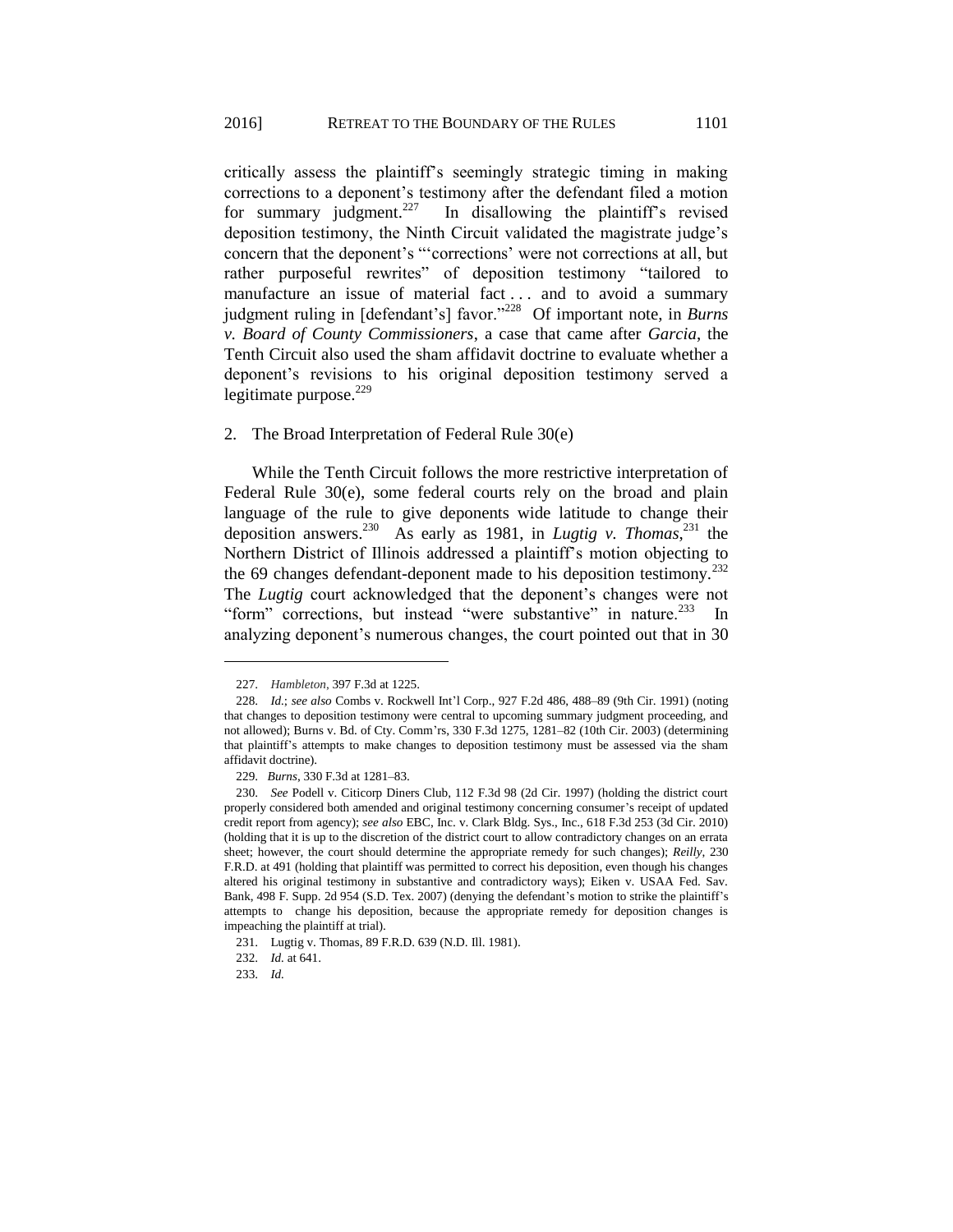of the changes, the deponent retracted his original responses.<sup>234</sup> In other changes, the deponent contradicted "yes" responses given at the deposition with "no" responses, and vice versa. $235$  Relying on the plain language of Federal Rule 30(e), the court wrote:

The language of the Rule places no limitations on the type of changes that may be made by a witness before signing his deposition. . . . Allowing a witness to change his deposition before trial eliminates the likelihood of deviations from the original deposition in his testimony at trial; reducing surprises at the trial through the use of Rule 30(e) is an efficient procedure.<sup>236</sup>

The rationale of the *Lugtig* court appears to depend not only on its reliance on the plain language of Federal Rule 30(e) but also on the principle of transparent and efficient discovery practice that Federal Rule 26 embodies. $237$ 

Like *Lugtig*, other federal courts have expressly relied on the plain language of Federal Rule 30(e) to permit a deponent to make any changes whatsoever to deposition testimony.<sup>238</sup> Further, many of these courts have determined that changes made on an errata sheet are subject only to two requirements under Federal Rule 30(e). First, under Federal Rule  $30(e)(1)$ , the deponent is required make any changes within 30 days after the transcript is available.<sup>239</sup> Second, paragraph (e)(1)(B) of the rule requires a deponent to provide reasons for any changes made to his original testimony.<sup>240</sup> Beyond these two constraints, any retractions or additions to original deposition testimony, including contradictory changes, are allowed. $241$  After the deponent completes his or her changes, Federal Rule  $30(e)(2)$  requires the court reporter to "attach" the errata sheet to the original deposition transcript.<sup>242</sup>

<sup>234.</sup> *Id.*

<sup>235.</sup> *Id.*

<sup>236.</sup> *Id.* (citing Allen & Co. v. Occidental Petrol. Corp., 49 F.R.D. 337, 340 (S.D.N.Y. 1970)).

<sup>237.</sup> *See generally* Lugtig v. Thomas, 89 F.R.D. 639 (N.D. Ill. 1981); *see also* FED. R. CIV. P. 26.

<sup>238.</sup> *See, e.g.*, Cincinnati Ins. Co. v. Serrano, No. 11-2075-JAR, 2012 WL 28071, at \*6 (D. Kan. Jan. 5, 2012).

<sup>239.</sup> FED. R. CIV. P. 30(e)(1).

<sup>240.</sup> FED. R. CIV. P. 30(e)(1)(B).

<sup>241.</sup> *See generally* FED. R. CIV. P. 30(e).

<sup>242.</sup> FED. R. CIV. P. 30(e)(2).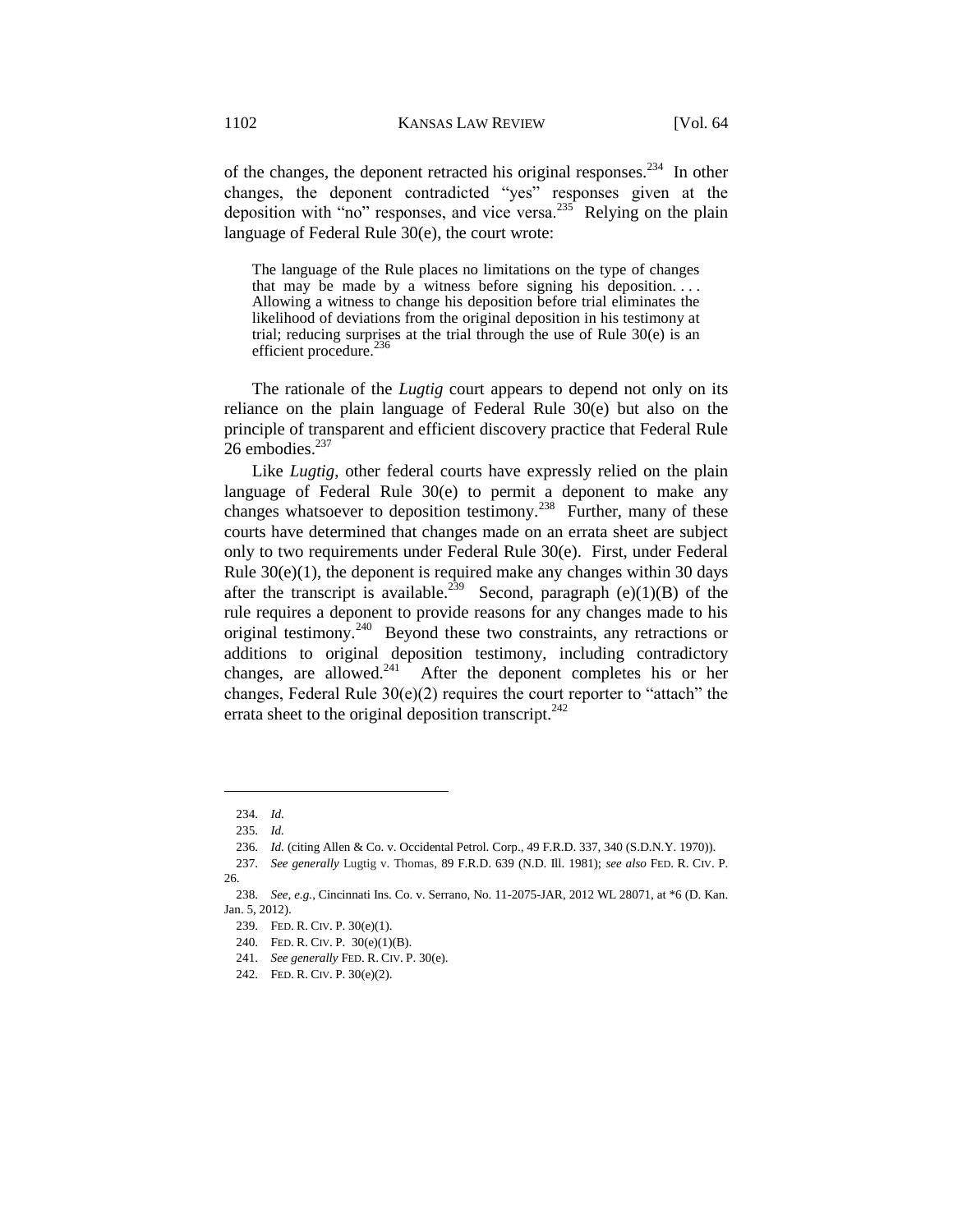## 3. Treatment of Original Deposition Testimony

In jurisdictions, like the Seventh, Ninth, and Tenth Circuits, where courts are skeptical of, and mostly reject substantive changes or corrections to deposition answers, "only those changes which *clarify* the deposition, and not those which materially alter it" are allowed. $243$ Further, these courts have determined that any changes that contradict prior deposition testimony will not be allowed or considered as evidence. Significantly, in *Greenway*, the court took an extreme position when it addressed how to handle the numerous substantive and mostly contradictory changes made by the deponent. In ordering all 64 changes "deleted," the *Greenway* court declared "[t]he deposition . . . will be treated as if the plaintiff refused to sign the deposition  $\ldots$ <sup>244</sup>

As in *Greenway*, courts must decide how to treat original deposition testimony once it has been changed through the Federal Rule 30(e) review process. In *Thorn*, though the Seventh Circuit acknowledged that the language of Federal Rule 30(e) permitted the deponent to make substantive changes to his original testimony so that he could clarify "what he said to what he meant," the court cautioned that such a "tactic was foolish" because a jury could consider the deponent's original answers alongside the substantive changes made on the errata sheet. $245$ Referring to Federal Rule  $30(e)(2)$ , which requires all changes to be appended to the transcript, the court stressed "fortunately the rule [Federal Rule  $30(e)$ ] requires that the original transcript be retained."<sup>246</sup> Following the same reasoning, but taking a slightly more direct approach to addressing contradictory changes made to deposition testimony, in Eicken v. USAA Federal Savings Bank,<sup>247</sup> the District Court for the Southern District of Texas determined that "[p]laintiff's original answers will remain part of the record" and "[d]efendants' ability to use those answers to impeach Plaintiff or attack his credibility constitutes an adequate remedy."<sup>248</sup>

<sup>243.</sup> Garcia v. Pueblo Country Club, 299 F.3d 1233, 1242 n.5 (10th Cir. 2002) (emphasis added) (citing Rios v. Bigler, 847 F. Supp. 1538, 1546–47 (D. Kan. 1994) (allowing changes to deposition testimony if the change is made to clarify original testimony, not materially alter it).

<sup>244.</sup> Greenway v. Int'l Paper Co., 144 F.R.D. 322, 325 (W.D. La. 1992).

<sup>245.</sup> Thorn v. Sundstrand Aerospace Corp., 207 F.3d 383, 389 (7th Cir. 2000).

<sup>246.</sup> *Id.*

<sup>247.</sup> Eicken v. USAA Fed. Sav. Bank, 498 F. Supp. 2d 954 (S.D. Tex. 2007).

<sup>248.</sup> *Id.* at 961.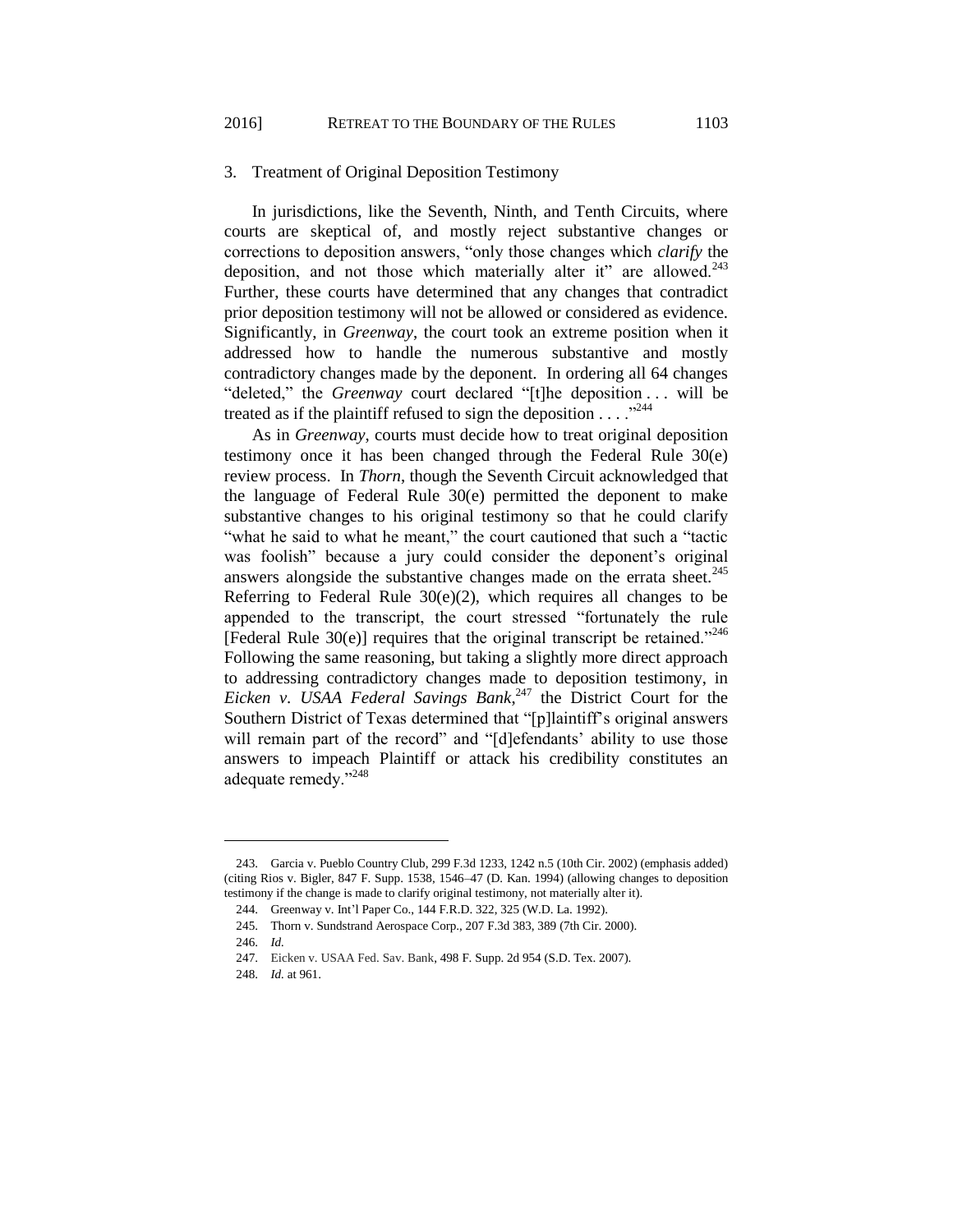## 4. Sufficiency of Reasons for Changes on the Errata Sheet

Federal Rule  $30(e)(1)(B)$  requires the deponent to provide reasons for any changes he makes to a deposition transcript.<sup> $249$ </sup> In *Duff v*. Lobdell-Emery Manufacturing  $Co$ ,  $^{250}$  the deponent, an employee of the defendant who terminated plaintiff's employment, supplemented his deposition testimony but failed to provide any reasons for the changes on an errata sheet as required by the rule.<sup>251</sup> The plaintiff sought to have the deponent's revised answers, along with other evidence, stricken from the district court's consideration of the defendant's motion for summary judgment.<sup>252</sup> In granting the plaintiff's motion to strike, the district court acknowledged that while Federal Rule 30(e) allows the deponent to make both form and substantive changes to deposition testimony, the rule is not "onerous" and "requires a statement of reasons for making them."<sup>253</sup>

But even when a deponent puts forth reasons for the changes to deposition answers on the errata sheet, not surprisingly, courts differ on what they find to be sufficient or adequate reasons for compliance with the rule. In *Lugtig v. Thomas*, analyzed above, the court did not question, and in fact, accepted the deponent's reasons that "he either did not know the answer, did not remember, or did not understand the question."<sup>254</sup> Federal Rule 30(e) merely requires the deponent to provide a reason for the changes, the court reasoned, it does not "require a judge to examine the sufficiency, reasonableness, or legitimacy of the reasons for the changes."<sup>255</sup> Yet in *Mata v. Caring for You Home Health, Inc.*, 256 which involved an employer's attempt to defeat a plaintiff-employee's summary judgment motion in a case brought under the Fair Labor Standards Act, the District Court for the Southern District of Texas determined that the defendant-deponents gave "insufficiently vague and conclusory reasons," such as "[t]o clarify the record."<sup>257</sup> The *Mata* court interpreted Federal Rule 30(e) to require a deponent to provide more

<sup>249.</sup> *See* Hambleton Bros. Lumber Co. v. Balkin Enter., 397 F.3d 1217, 1224 (9th Cir. 2005) ("A statement of reasons explaining corrections is an important component of errata submitted pursuant to FRCP 30(e).").

<sup>250.</sup> Duff v. Lobdell-Emery Mfg. Co., 926 F. Supp. 799 (N.D. Ind. 1996).

<sup>251.</sup> *Id.* at 804.

<sup>252.</sup> *Id.* at 803.

<sup>253.</sup> *Id.* at 804.

<sup>254.</sup> Lugtig v. Thomas, 89 F.R.D. 639, 641 (N.D. Ill. 1981).

<sup>255.</sup> *Id.*

<sup>256.</sup> Mata v. Caring for You Home Health, Inc., 94 F. Supp. 3d 867 (S.D. Tex. 2015).

<sup>257.</sup> *Id.* at 872.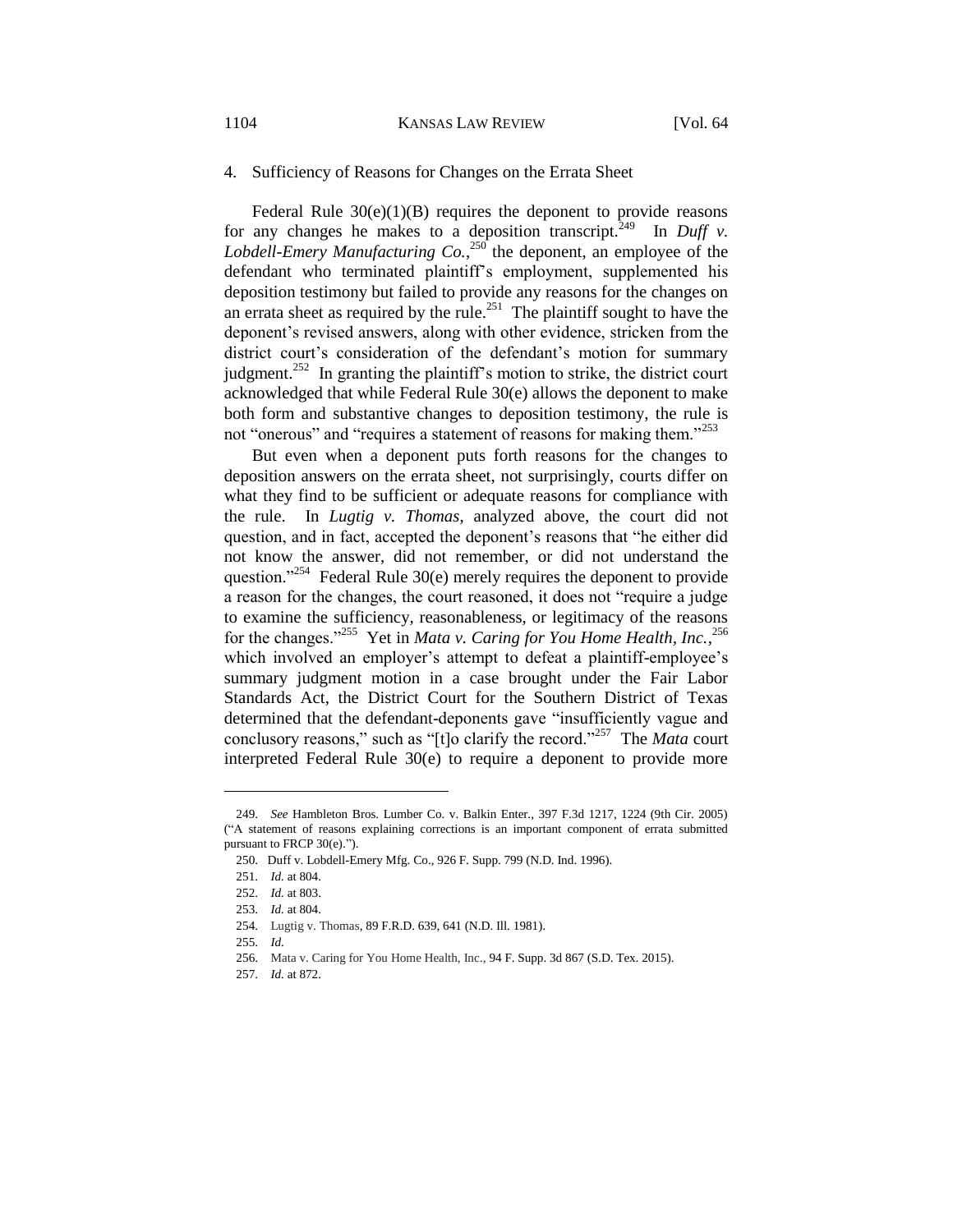explanation about his reasons for changing his testimony in order to be in compliance.<sup>258</sup> It stated that a party "cannot use Rule  $30(e)$  to make substantive, contradictory changes to deposition testimony, at least when supported only by *pro forma*, conclusory reasons."<sup>259</sup>

## 5. Kansas State Practice

Traditionally, the Kansas rules of civil procedure closely follow the federal rules, and when any amendments to the federal rules are enacted, Kansas usually follows suit on those changes that are relevant to state practice.<sup>260</sup> For the most part, discovery practice in Kansas state courts models the federal district court practice, but there are some differences unique to Kansas state deposition practice. As examples, unlike the federal rule, there is no time limit imposed on the length of a deposition, nor is there a limit to the number of depositions that a party can take in a given case under Kansas law.<sup>261</sup> Importantly, the Kansas deposition rule, section 60-230(e), is like its counterpart, Federal Rule 30(e), because it permits a deponent to make changes to both the "form or substance" of the deponent's testimony.<sup>262</sup> Further, the Kansas rule imposes the same time limit as the federal rule, 30 days, for the deponent to make any changes on an errata sheet, and the state rule also requires that all changes be appended to the original transcript.<sup>263</sup> Beyond these specific examples, like its federal rule counterpart, the Kansas rule is silent about how new or revised testimony will be treated against the old testimony.<sup>264</sup>

Unlike the controversy played out in the federal practice related to scope of changes that are allowed to be made to deposition testimony, the Kansas appellate courts have never determined the "breadth of changes" that are allowed by section  $60-230(e)$ .<sup>265</sup> Presumably, should the issue arise in state practice, the Tenth Circuit's restrictive interpretation espoused in the *Garcia* and *Burns* cases would likely carry

<sup>258.</sup> *Id.*

<sup>259.</sup> *Id.*

<sup>260.</sup> *See* J. Nick Badgerow, *The Fork in the Road: A Practitioner's Guide to the 1997 Changes in the Code of Civil Procedure*, 66 J. KAN. B. ASS'N 32 (1997).

<sup>261.</sup> *See generally* KAN. STAT. ANN. § 60-230 (Supp. 2015).

<sup>262.</sup> *See generally id.* § 60-230(e).

<sup>263.</sup> *Id.*

<sup>264.</sup> *Id.*

<sup>265.</sup> David A. Wollin & Geoffrey W. Millsom, *Everything You Always Wanted To Know About Depositions: But Your Client Could Not Afford To Research*, 50-JUN. R.I. B.J. 5, 37 (2002).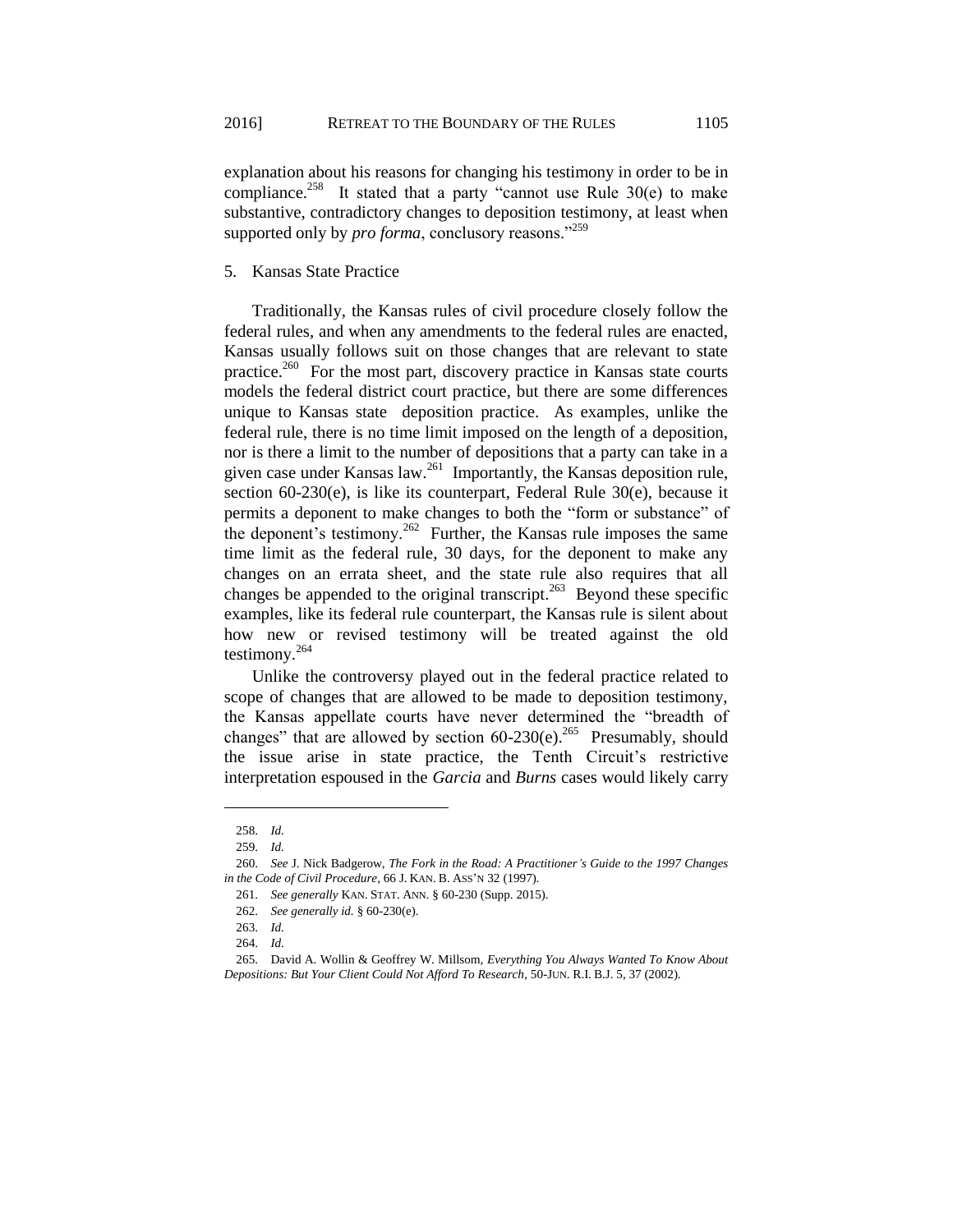significant weight, though it is anyone's guess whether the state appellate court would follow the narrow approach when interpreting the state rule.

## *F. Sanctions and Ethical Implications for Lawyers Practicing in Kansas*

Federal Rule 37 provides a court with a wide range of remedies to address all forms of discovery abuse. Related to depositions, the court may order sanctions if a person designated for a deposition "fails, after being served with proper notice, to appear."<sup>266</sup> The court may also order sanctions if: (1) a deponent fails to answer a question under Federal Rule 30; or (2) if the deponent provides an evasive or incomplete answer.<sup>267</sup> The Kansas state procedural rule, section 60-237, emulates much of what Federal Rule 37 entails, though it is not as explicit or specific in its language.<sup>268</sup> While most discovery disputes are often addressed directly in the case at hand should a court consider a Rule 37 motion, the lawyer also could be held ethically responsible under the Kansas Rules of Professional Conduct (KRPC) for any inappropriate conduct that occurs in a deposition setting.<sup>269</sup> The myriad of rules in Kansas that are triggered for a lawyer's unethical conduct in deposition practice include: (1) 3.1—Meritorious Claims and Contentions; (2) 3.2—Expediting Litigation; (3) 3.3—Candor Toward the Tribunal; (4) 3.4—Fairness to Opposing Party and Counsel; and (5) 8.4(d)—Misconduct.<sup>270</sup>

As a general matter, under KRPC 1.2, regarding Scope of Representation, the lawyer, in consultation with the client, is responsible for making purely tactical decisions regarding a client's representation.<sup>271</sup> Comment 1, in relevant part, states that "[a] lawyer is not required to pursue objections or employ means simply because a client may wish that the lawyer do so." $272$  This comment further states: "[i]n questions of means, the lawyer should assume responsibility for technical and legal issues."<sup>273</sup> As we have seen in this Article, it is usually the obstructionist tactics, rude or boorish behavior, or other improper conduct of the lawyer that results in discovery disputes and sanctions, all of which may be

<sup>266.</sup> FED. R. CIV. P. 37(d)(1)(A)(i).

<sup>267.</sup> *See* FED. R. CIV. P. 37(a)(3)–(4).

<sup>268.</sup> *See generally* KAN. STAT. ANN. § 60-237 (Supp. 2015).

<sup>269.</sup> *See generally* KAN. R. PROF'L CONDUCT 3.3.

<sup>270.</sup> *Id.* at 3.1, 3.2, 3.3, 3.4, 8.5(d).

<sup>271.</sup> *Id.* at 1.2.

<sup>272.</sup> *Id.* at 1.2, cmt. 1.

<sup>273.</sup> *Id.* at 1.2, cmt. 1.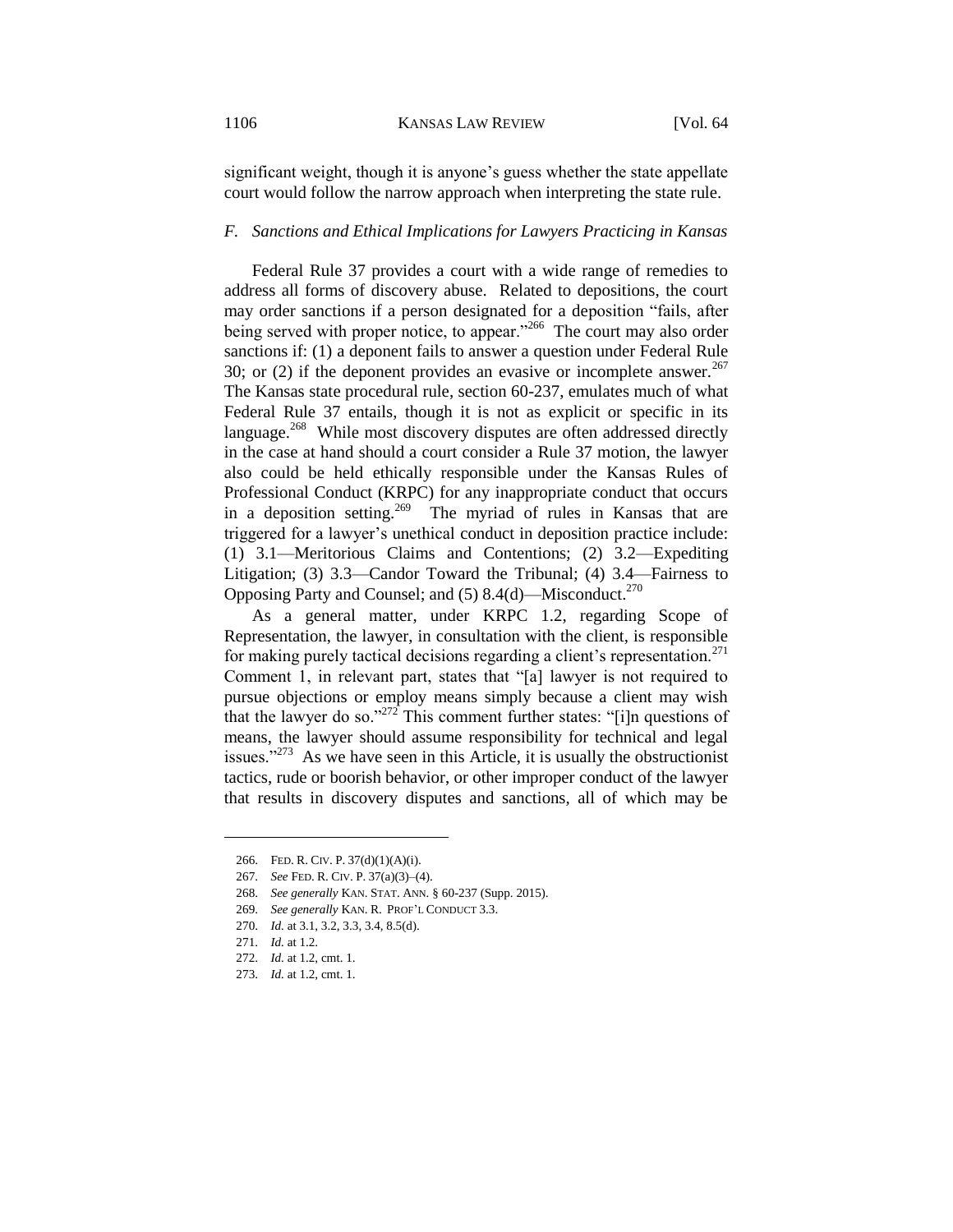deemed "prejudicial to the administration of justice" under KRPC 8.4(d), and which may violate other ethical rules as they pertain to deposition practice.<sup>274</sup>

1. Meritorious Claims and Contentions and Expediting Litigation

KRPC 3.1—Meritorious Claims and Contentions—provides that: "[a] lawyer shall not bring or defend a proceeding, or assert or controvert an issue therein, unless there is a basis for doing so that is not frivolous."<sup>275</sup> Comment 1 of this rule provides that the "advocate has a duty to use legal procedure for the fullest benefit of the client's cause, but also a duty not to abuse legal procedure. The law, both procedural and substantive, establishes the limits within which an advocate may proceed."<sup>276</sup> A related rule in the deposition context,  $3.2$ —Expediting Litigation, expects that the lawyer "shall make reasonable efforts to expedite litigation consistent with the interests of the client."<sup>277</sup> The rule's sole comment is illustrative in that it recognizes "[d]ilatory practices bring the administration of justice into disrepute."<sup>278</sup> Further, it warns that "[d]elay should not be indulged ... for the purpose of frustrating an opposing party's attempt to obtain rightful redress or repose."<sup>279</sup>

Thus, the reading of both KRPC 3.1 and 3.2 suggests that gratuitous interruptions, disruptive behavior, or even improper speaking objections made by counsel during the deposition will invariably frustrate the discovery process and the right of a deposing attorney to gather information from an adverse party through an unobstructed question and answer method––the quintessential purpose of the deposition discovery tool. $280$ 

## 2. Candor Toward the Tribunal

Under KRPC 3.3, as it relates to deposition practice, a lawyer has two affirmative duties of candor toward the tribunal. First, under

<sup>274.</sup> *Id.* at 8.4(d).

<sup>275.</sup> *Id.* at 3.1.

<sup>276.</sup> *Id.* at 3.1, cmt. 1.

<sup>277.</sup> *Id.* at 3.2.

<sup>278.</sup> *Id.*

<sup>279.</sup> *Id.* 

<sup>280.</sup> MALONE & HOFFMAN, *supra* note 2, at 25–28.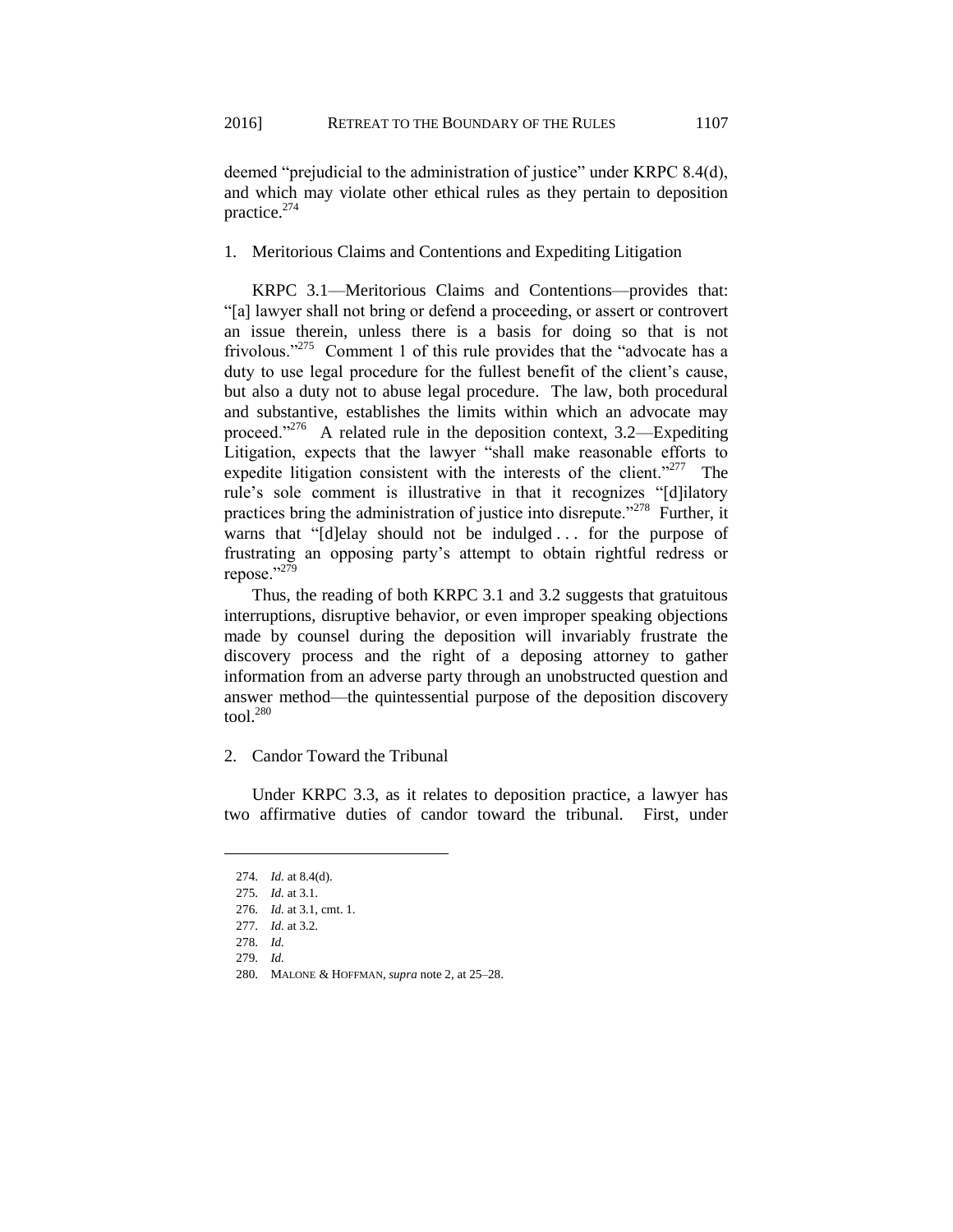paragraph (a)(1), "a lawyer shall not knowingly make a false statement of fact . . . to a tribunal or fail to correct a false statement of material fact ... previously made to the tribunal by the lawyer."<sup>281</sup> Importantly, comment 1 to this rule applies to a lawyer's conduct in an ancillary proceeding, such as a deposition.<sup>282</sup> Second, paragraph (a)(3) of the rule requires a lawyer to take reasonable remedial measures if the lawyer learns that a client who is testifying in a deposition has offered false testimony.<sup>283</sup>

Certainly, if a lawyer comes to know that his client is falsely testifying at a deposition, the lawyer must take remedial measures to correct the falsity at the deposition, if possible. Significantly, it is the deposition transcript review process that presents an opportunity for the lawyer to improperly influence the deponent regarding changes to original testimony. But no matter how unhelpful or damaging the deponent's testimony may be at the deposition or on the transcript, it is ethically impermissible for a lawyer to counsel a deponent to change testimony with the strategy and intention to provide false evidence in order to subvert important legal process.

## 3. Conferencing at a Deposition

The 2013 Kansas disciplinary case of *In re Druten*, <sup>284</sup> discussed more fully below, suggests that it may necessary for an attorney to confer with his client in order to clarify testimony, or a misrepresentation of prior deposition testimony, so that any falsity that results from the deponent's testimony is corrected as soon as is practicable.<sup>285</sup> Though the court in *Druten* focused on the attorney's misconduct as it related to violation of KRPC 3.4—Fairness Toward Opposing Party and Counsel—this case also makes the point that appropriate conferencing between a lawyer and client, within the parameter of the procedural rules, may prevent or serve to rectify any previous false testimony of the deponent in the deposition.<sup>286</sup>

<sup>281.</sup> KAN. R. PROF'L CONDUCT 3.3.

<sup>282.</sup> *Id.* at 3.3, cmt. 1.

<sup>283.</sup> *Id.* at 3.3.

<sup>284.</sup> *In re* Druten, 301 P.3d 319 (Kan. 2013).

<sup>285.</sup> *See generally id.*

<sup>286.</sup> *See id.* at 328.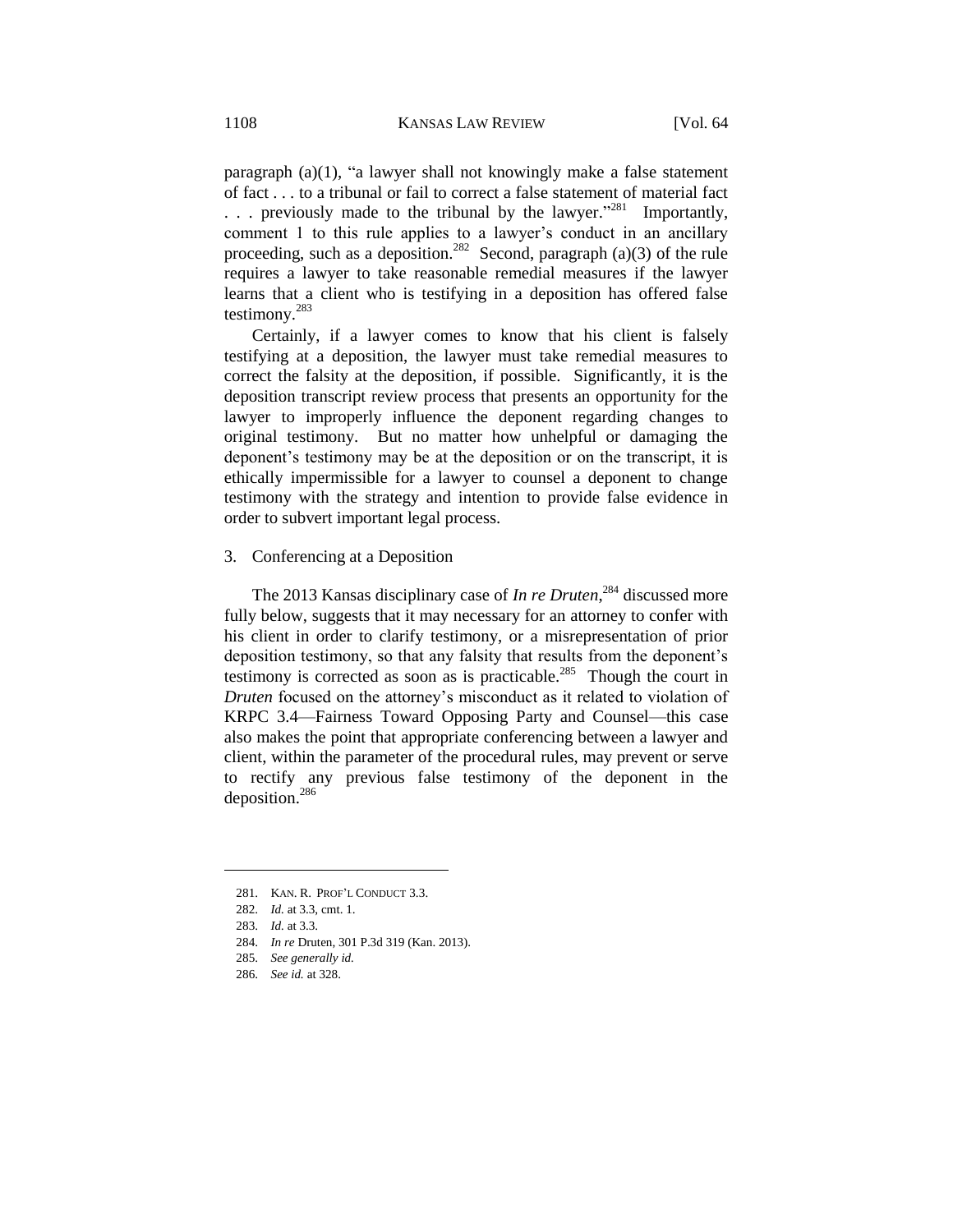### 4. Ethical Implications for Altering Deponent's Testimony

Because of the broad language of both the federal and state deposition rules and the controversy in the federal system regarding altered testimony when there is apparent abuse in making such changes, there is also an obvious ethical concern about the lawyer's role in the transcript review process. A prime example showing a lawyer's inappropriate conduct in submitting a false errata sheet is the case of *Combs v. Rockwell International Corp*. 287 In *Combs*, the plaintiffdeponent was apparently satisfied with most of his deposition testimony, but he gave his lawyer authorization to make substantive and contradictory revisions to his deposition testimony without his review.<sup>288</sup> The Ninth Circuit affirmed the district court's dismissal of the lawsuit as a sanction for the lawyer and his client "falsifying evidence" on the errata sheet. $289$  While the lawyer's misconduct in *Combs* was appropriately addressed directly by the court in the case itself, and with harsh consequences for the client, lawyers should consider the ethical implications for engaging in such conduct.

Presumably, federal courts like the Tenth Circuit and others, which use the narrow interpretation of Federal Rule 30(e), will be inherently suspicious about the deponent's motives for making substantive changes, especially if the changes are contradictory in nature. Probably even more concerning to courts, and even to litigants, is when a deponent makes substantive and contradictory changes that coincide with a summary judgment motion. Invariably, a deponent's decision to materially change or contradict his original deposition testimony triggers the question about the lawyer's role in the client's decision to do so. In Kansas, a lawyer could potentially violate KRCP 3.3 if he has improperly advised, encouraged, or influenced the deponent in any way to make substantive and even contradictory changes that could be viewed as "falsifying evidence."

#### 5. Fairness to Opposing Party and Counsel

In addition to being truthful in a deposition, the Kansas ethical rules also require the lawyer to be fair and honest with the opposing party. KRPC 3.4(b) provides in relevant part: "[a] lawyer shall not . . . falsify

<sup>287.</sup> Combs v. Rockwell Int'l Corp., 927 F.2d 486 (9th Cir. 1991).

<sup>288.</sup> *Id.* at 488.

<sup>289.</sup> *Id.*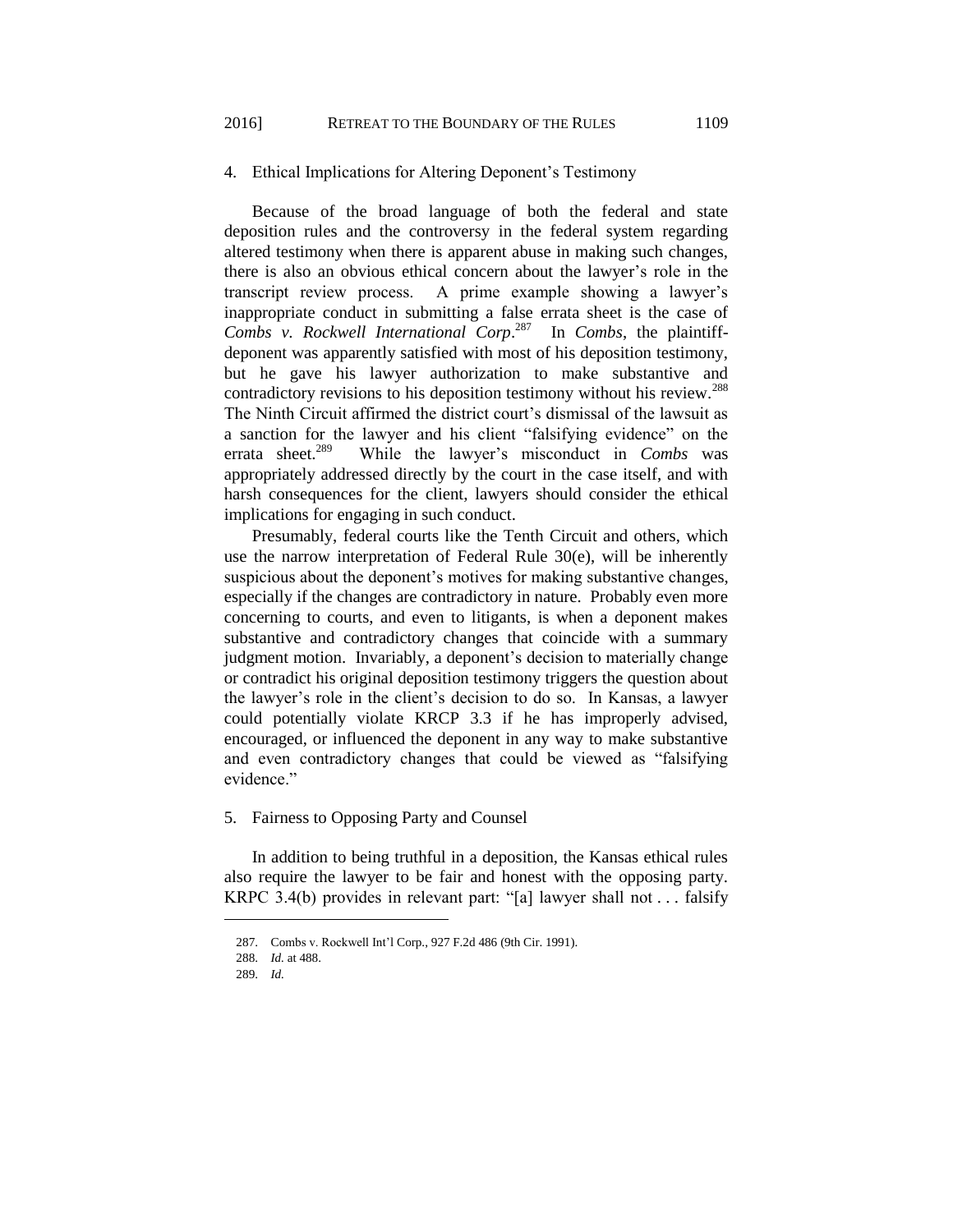evidence, [or] counsel or assist a witness to testify falsely."<sup>290</sup> Comment 1 provides that the rule is meant to ensure that the "evidence in a case [is] marshalled competitively by the contending parties. Fair competition in the adversary system is secured by prohibitions against destruction or concealment of evidence, improperly influencing witnesses, [and] *obstructive tactics in discovery procedure*."<sup>291</sup> KRPC 3.4 not only requires a lawyer to be honest with opposing counsel, but it also mandates that the lawyer not engage in any tactics that would obstruct discovery procedure.<sup>292</sup> Thus, like KRPC 3.3, if a lawyer counsels a client to add or change original testimony in any way that is deemed dishonest or obstructive and which affects the opposing party in any detrimental way, the lawyer could be subject to discipline. Additionally, a practitioner who engages in incivility faces discipline because it too is an obstructive tactic."<sup>293</sup>

As mentioned above, in *Druten*, the Kansas Supreme Court addressed an attorney's ethical misconduct within the context of KRPC  $3.4.^{294}$  The Court concluded that the lawyer, Mr. Druten, violated numerous ethical rules, including specifically KRPC 3.4(b), when he assisted his client in testifying falsely at a deposition.<sup>295</sup> The conduct at issue began when Mr. Druten's client, Mr. Jeffries, who was being deposed, requested a break after the deposing lawyer asked him a question that he was uncomfortable answering.<sup>296</sup> Had Mr. Jeffries answered truthfully at the time the question was asked, the answer would have been harmful to his case.<sup>297</sup> During the break in which the lawyer and client conferred, Mr. Druten intimated to his client that it was acceptable to lie, by saying: "[w]ell you're going to say what you want to say, so go ahead."<sup>298</sup> Later, in Mr. Druten's disciplinary proceeding, Mr. Jeffries was asked whether Mr. Druten advised him at any time to correct the false statement that he gave at the deposition.<sup>299</sup> Mr. Jeffries

 $\overline{a}$ 

299. *Id.*

<sup>290.</sup> KAN. R. PROF'L CONDUCT 3.4.

<sup>291.</sup> *Id.* at 3.4, cmt. 1 (emphasis added).

<sup>292.</sup> *Id.* at 3.4.

 <sup>293.</sup> *See supra* Part II.B.1. (providng case analysis where incivility during a deposition was deemed violative of Rule 3.4).

<sup>294.</sup> *See In re* Druten, 301 P.3d 319, 328 (Kan. 2013).

<sup>295.</sup> *Id.* at 322.

<sup>296.</sup> *Id.*

<sup>297.</sup> *Id.*

<sup>298</sup>*. Id.*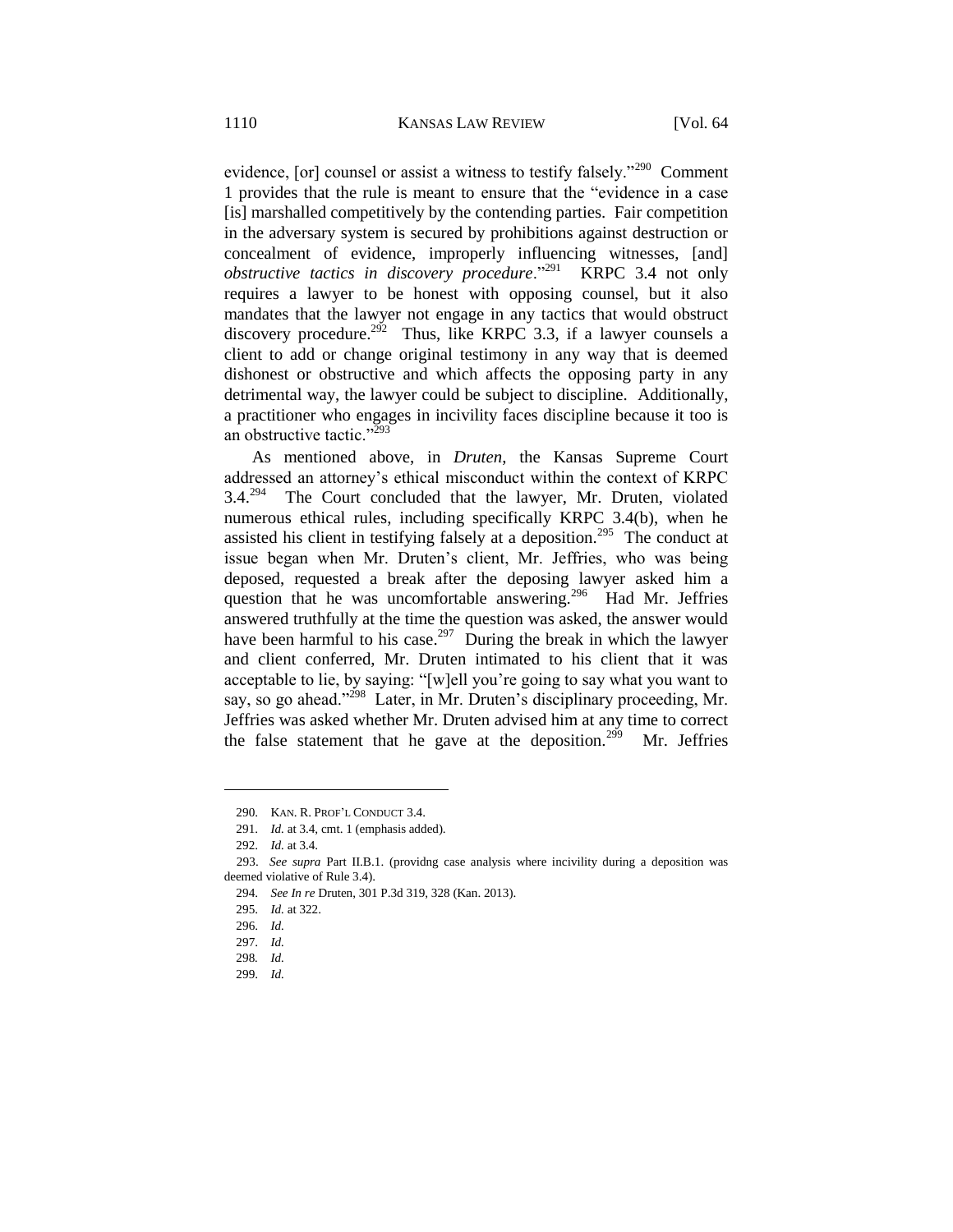answered "no."<sup>300</sup> Thus, Mr. Druten's conduct in not correcting and even encouraging false testimony at the deposition was deemed unethical, and Mr. Druten was appropriately disciplined.

Finally, KRPC 8.4(d): Maintaining the Integrity of the Profession: Misconduct, provides that it is misconduct for a lawyer to "engage in conduct that is prejudicial to the administration of justice."<sup>301</sup> This widesweeping ethics rule looks at a lawyer's inappropriate conduct broadly and focuses on whether the lawyer's misconduct in a deposition has affected legal process as a whole.<sup>302</sup> Comment 1 to this rule is insightful because it aptly explains that it is professional misconduct for a lawyer to "knowingly assist or induce another" to violate any of the Rules of Professional Conduct.<sup>303</sup>

## III. CONCLUSION

The proper object of any deposition is "to obtain and record the clear, truthful answers of the witness to questions which address matters within the scope of discovery."<sup>304</sup> This objective may be rendered merely aspirational when lawyers engage in vexatious scheduling tactics, boorish or rude behavior in the deposition, on and off-the-record witness coaching, or improper alterations of testimony by means of the errata sheet. Zealous advocacy may once have "served as the mantra for excellence," evoking the "image of a crusader for justice."<sup>305</sup> Today, however, a warped sense of zealous representation has made many depositions a display of gamesmanship accepted as the "routine chicanery of federal [and state] discovery practice."<sup>306</sup> Due diligence is not *de facto* one-upsmanship via obstructionist deposition ploys. Rather, it is furthering the client's purpose through legal and ethical means. $307$ 

<sup>300.</sup> *Id.*

<sup>301.</sup> KAN. R. PROF'L CONDUCT 8.4(d).

 <sup>302.</sup> *See supra* Part II.B.1. (providing case analysis where Rule 8.4 was used to rein in counsel's incivility).

<sup>303.</sup> *Id.* at 8.4, cmt. 1.

<sup>304.</sup> Cincinnati Ins. Co. v. Serrano, No. 11-2075-JAR, 2012 WL 28071, at \*6 (D. Kan. Jan. 5, 2012).

<sup>305.</sup> Janis Reinken, *Zealous Representation No-Win Benchmark for Lawyers*, 65 TEX. B. J. 706, 706 (2002).

<sup>306.</sup> Sec. Nat'l Bank of Sioux City, Iowa v. Abbott Labs., 299 F.R.D. 595, 597 (N.D. Iowa 2014), *rev'd on other grounds*, Sec. Nat'l Bank of Sioux City, Iowa v. Jones Day, 800 F.3d 936, 944–45 (8th Cir. 2015) (reversing because the district court failed to give sufficient notice of unusual sanction).

<sup>307.</sup> *See* KAN. R. PROF'L CONDUCT 1.3.